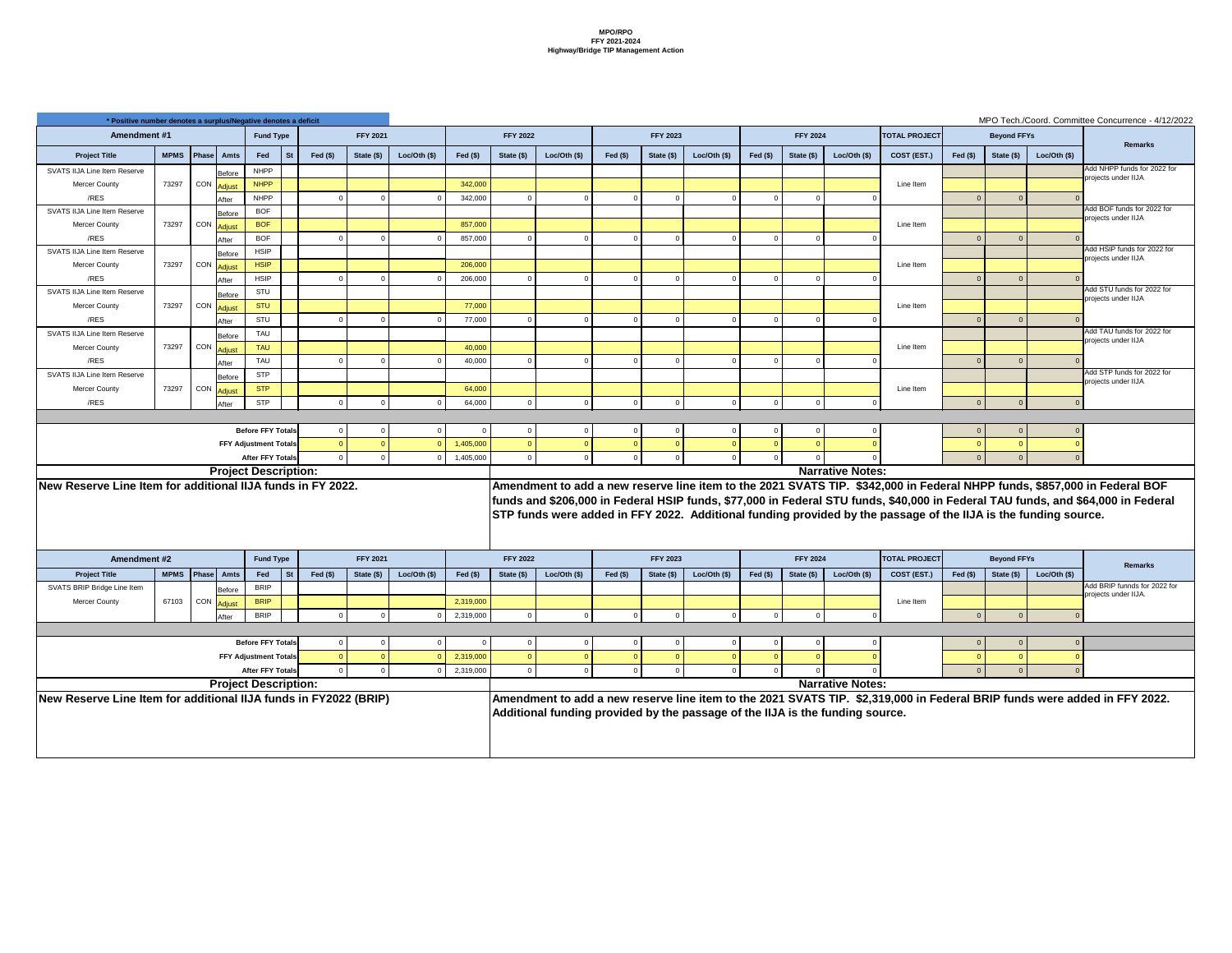| <b>FFY 2021</b> |                           |             | <b>FFY 2022</b> |                                                                    |           | <b>FFY 2023</b> |              |              | <b>FFY 2024</b> |                         | <b>TOTAL PROJECT</b> |           | <b>Beyond FFYs</b> |             | <b>Remarks</b>                                                                                                                |
|-----------------|---------------------------|-------------|-----------------|--------------------------------------------------------------------|-----------|-----------------|--------------|--------------|-----------------|-------------------------|----------------------|-----------|--------------------|-------------|-------------------------------------------------------------------------------------------------------------------------------|
| State (\$)      | Loc/Oh (\$)               | Fed $($)$   | State (\$)      | Loc/Oh (\$)                                                        | Fed $($)$ | State (\$)      | Loc/Oth (\$) | Fed $($)$    | State (\$)      | Loc/Oh (\$)             | COST (EST.)          | Fed $(s)$ | State (\$)         | Loc/Oh (\$) |                                                                                                                               |
|                 |                           |             |                 |                                                                    |           |                 |              |              |                 |                         |                      |           |                    |             | Advance Project from 2023 TIP to<br>let this project in 2022 instead                                                          |
|                 |                           | 75,000      |                 |                                                                    |           |                 |              |              |                 |                         | \$1,850,000          |           |                    |             |                                                                                                                               |
| $\Omega$        |                           | 75,000      | 0               |                                                                    |           |                 |              | $\Omega$     |                 |                         |                      |           |                    |             |                                                                                                                               |
|                 |                           |             |                 |                                                                    |           |                 |              |              |                 |                         |                      |           |                    |             | Advance Project from 2023 TIP to<br>let this project in 2022 instead                                                          |
|                 |                           | 25,000      |                 |                                                                    |           |                 |              |              |                 |                         | \$1,850,000          |           |                    |             |                                                                                                                               |
|                 |                           | 25,000      | 0               |                                                                    |           |                 |              | $\Omega$     |                 |                         |                      |           |                    |             |                                                                                                                               |
|                 |                           |             |                 |                                                                    |           |                 |              |              |                 |                         |                      |           |                    |             | Advance Project from 2023 TIP to<br>let this project in 2022 instead                                                          |
|                 |                           | 341,000     |                 |                                                                    |           |                 |              |              |                 |                         | \$1,850,000          |           |                    |             |                                                                                                                               |
|                 |                           | 341,000     | 0               |                                                                    |           |                 |              | $\Omega$     |                 |                         |                      |           |                    |             |                                                                                                                               |
|                 |                           |             |                 |                                                                    |           |                 |              |              |                 |                         |                      |           |                    |             |                                                                                                                               |
|                 |                           | $\mathbf 0$ | 0               |                                                                    |           |                 |              | $\mathbf{0}$ |                 |                         |                      |           | $\Omega$           | $\mathbf 0$ |                                                                                                                               |
|                 |                           | 441,000     | $\Omega$        |                                                                    |           |                 |              |              |                 |                         |                      |           |                    |             |                                                                                                                               |
| $\overline{0}$  |                           | 441,000     | $\mathbf 0$     |                                                                    |           | 0               |              | $\mathbf 0$  |                 |                         |                      |           | $\Omega$           |             |                                                                                                                               |
|                 |                           |             |                 |                                                                    |           |                 |              |              |                 | <b>Narrative Notes:</b> |                      |           |                    |             |                                                                                                                               |
|                 | /replacement of the       |             |                 |                                                                    |           |                 |              |              |                 |                         |                      |           |                    |             | Amendment to add a project to the 2021 SVATS TIP. Adding \$75,000 on Final Design, \$25,000 on Right of Way, and \$341,000 on |
|                 | <b>River in Jefferson</b> |             |                 |                                                                    |           |                 |              |              |                 |                         |                      |           |                    |             | Construction using Federal BOF Funds to SR 3022 Structure over Shenango River (MPMS #117539) in FFY 2022. Additional          |
|                 |                           |             |                 | funding provided by the passage of the IIJA is the funding source. |           |                 |              |              |                 |                         |                      |           |                    |             |                                                                                                                               |

| Amendment #3                                                               |             |       |               | <b>Fund Type</b>             |           |           | <b>FFY 2021</b> |              |           | <b>FFY 2022</b> |                                                                    |           | <b>FFY 2023</b> |               |           | <b>FFY 2024</b> |                         | <b>TOTAL PROJECT</b>                                                                                        |           | <b>Beyond FFYs</b> |                |
|----------------------------------------------------------------------------|-------------|-------|---------------|------------------------------|-----------|-----------|-----------------|--------------|-----------|-----------------|--------------------------------------------------------------------|-----------|-----------------|---------------|-----------|-----------------|-------------------------|-------------------------------------------------------------------------------------------------------------|-----------|--------------------|----------------|
| <b>Project Title</b>                                                       | <b>MPMS</b> | Phase | <b>Amts</b>   | Fed                          | <b>St</b> | Fed $(s)$ | State (\$)      | Loc/Oth (\$) | Fed $(s)$ | State (\$)      | Loc/Oth $($ \$)                                                    | Fed $($)$ | State (\$)      | Loc/Oth $($)$ | Fed $($)$ | State (\$)      | Loc/Oth (\$)            | COST (EST.)                                                                                                 | Fed $(s)$ | State (\$)         | Loc/Oth $(\$)$ |
| SR 3022 Structure over Shenango<br>River                                   |             |       | Before        | <b>BOF</b>                   |           |           |                 |              |           |                 |                                                                    |           |                 |               |           |                 |                         |                                                                                                             |           |                    |                |
| <b>Mercer County</b>                                                       | 117539      | FD    | Adjust        | <b>BOF</b>                   |           |           |                 |              | 75,000    |                 |                                                                    |           |                 |               |           |                 |                         | \$1,850,000                                                                                                 |           |                    |                |
| 3022/B02                                                                   |             |       | After         | <b>BOF</b>                   |           |           |                 |              | 75,000    |                 |                                                                    |           |                 |               |           |                 |                         |                                                                                                             | $\Omega$  |                    |                |
| SR 3022 Structure over Shenango<br>River                                   |             |       | Before        | <b>BOF</b>                   |           |           |                 |              |           |                 |                                                                    |           |                 |               |           |                 |                         |                                                                                                             |           |                    |                |
| <b>Mercer County</b>                                                       | 117539 ROW  |       | Adjust        | <b>BOF</b>                   |           |           |                 |              | 25,000    |                 |                                                                    |           |                 |               |           |                 |                         | \$1,850,000                                                                                                 |           |                    |                |
| 3022/B02                                                                   |             |       | After         | <b>BOF</b>                   |           |           |                 |              | 25,000    |                 |                                                                    |           |                 |               |           |                 |                         |                                                                                                             |           |                    |                |
| SR 3022 Structure over Shenango<br>River                                   |             |       | <b>Before</b> | <b>BOF</b>                   |           |           |                 |              |           |                 |                                                                    |           |                 |               |           |                 |                         |                                                                                                             |           |                    |                |
| <b>Mercer County</b>                                                       | 117539      | CON   | Adjust        | <b>BOF</b>                   |           |           |                 |              | 341,000   |                 |                                                                    |           |                 |               |           |                 |                         | \$1,850,000                                                                                                 |           |                    |                |
| 3022/B02                                                                   |             |       | After         | <b>BOF</b>                   |           |           |                 |              | 341,000   |                 |                                                                    |           |                 |               |           |                 | - 0                     |                                                                                                             | $\Omega$  |                    |                |
|                                                                            |             |       |               |                              |           |           |                 |              |           |                 |                                                                    |           |                 |               |           |                 |                         |                                                                                                             |           |                    |                |
|                                                                            |             |       |               | <b>Before FFY Totals</b>     |           |           |                 |              |           |                 |                                                                    |           |                 |               |           |                 |                         |                                                                                                             |           |                    |                |
|                                                                            |             |       |               | <b>FFY Adjustment Totals</b> |           |           |                 |              | 441,000   |                 |                                                                    |           |                 |               |           |                 |                         |                                                                                                             |           |                    |                |
|                                                                            |             |       |               | <b>After FFY Totals</b>      |           |           |                 |              | 441,000   | $\Omega$        |                                                                    |           |                 |               |           |                 |                         |                                                                                                             |           |                    |                |
|                                                                            |             |       |               | <b>Project Description:</b>  |           |           |                 |              |           |                 |                                                                    |           |                 |               |           |                 | <b>Narrative Notes:</b> |                                                                                                             |           |                    |                |
| This project (MPMS #117539) includes the rehabilitation/replacement of the |             |       |               |                              |           |           |                 |              |           |                 |                                                                    |           |                 |               |           |                 |                         | Amendment to add a project to the 2021 SVATS TIP.  Adding \$75,000 on Final Design, \$25,000 on Right of Wa |           |                    |                |
| structure carrying State Route 3022 over the Shenango River in Jefferson   |             |       |               |                              |           |           |                 |              |           |                 |                                                                    |           |                 |               |           |                 |                         | Construction using Federal BOF Funds to SR 3022 Structure over Shenango River (MPMS #117539) in FFY 20      |           |                    |                |
| <b>Township, Mercer County.</b>                                            |             |       |               |                              |           |           |                 |              |           |                 | funding provided by the passage of the IIJA is the funding source. |           |                 |               |           |                 |                         |                                                                                                             |           |                    |                |
|                                                                            |             |       |               |                              |           |           |                 |              |           |                 |                                                                    |           |                 |               |           |                 |                         |                                                                                                             |           |                    |                |
|                                                                            |             |       |               |                              |           |           |                 |              |           |                 |                                                                    |           |                 |               |           |                 |                         |                                                                                                             |           |                    |                |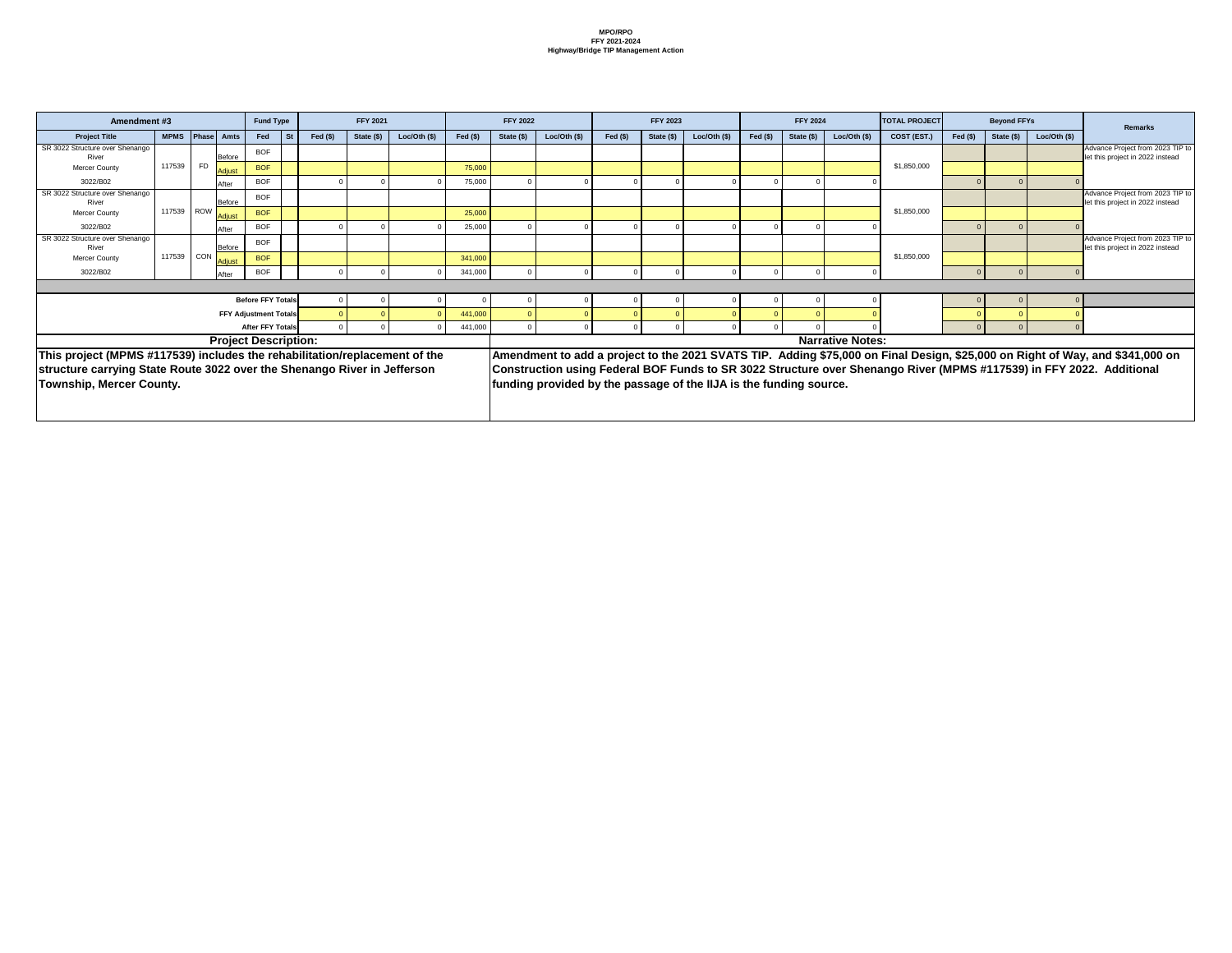| <b>Amendment #4</b>                                                                                                                                                                                                                                                                                                                                                                                                                                                                                                                                                                          |             |                    |                        | <b>Fund Type</b>             |            |           | <b>FFY 2021</b> |                |                     | <b>FFY 2022</b> |              |           | <b>FFY 2023</b> |                                               |           | <b>FFY 2024</b> |                         | <b>TOTAL PROJECT</b> |           | <b>Beyond FFYs</b> |               |                                                                                                                                                                                                                                                                                                                                                                                                                                                                                                                                                                                                                                                  |
|----------------------------------------------------------------------------------------------------------------------------------------------------------------------------------------------------------------------------------------------------------------------------------------------------------------------------------------------------------------------------------------------------------------------------------------------------------------------------------------------------------------------------------------------------------------------------------------------|-------------|--------------------|------------------------|------------------------------|------------|-----------|-----------------|----------------|---------------------|-----------------|--------------|-----------|-----------------|-----------------------------------------------|-----------|-----------------|-------------------------|----------------------|-----------|--------------------|---------------|--------------------------------------------------------------------------------------------------------------------------------------------------------------------------------------------------------------------------------------------------------------------------------------------------------------------------------------------------------------------------------------------------------------------------------------------------------------------------------------------------------------------------------------------------------------------------------------------------------------------------------------------------|
| <b>Project Title</b>                                                                                                                                                                                                                                                                                                                                                                                                                                                                                                                                                                         | <b>MPMS</b> | Phase <sup>r</sup> | Amts                   | Fed                          | <b>St</b>  | Fed $($)$ | State (\$)      | Loc/Oth $(\$)$ | Fed $(\$)$          | State (\$)      | Loc/Oth (\$) | Fed $(s)$ | State (\$)      | Loc/Oth (\$)                                  | Fed $($)$ | State (\$)      | Loc/Oth $($)$           | COST (EST.)          | Fed $($)$ | State (\$)         | Loc/Oth $($)$ | <b>Remarks</b>                                                                                                                                                                                                                                                                                                                                                                                                                                                                                                                                                                                                                                   |
| <b>SVATS IIJA Line Item Reserve</b>                                                                                                                                                                                                                                                                                                                                                                                                                                                                                                                                                          |             |                    | Before                 | <b>NHPP</b>                  |            |           |                 |                | 342,000             |                 |              |           |                 |                                               |           |                 |                         |                      |           |                    |               | Line Item Source of Funds                                                                                                                                                                                                                                                                                                                                                                                                                                                                                                                                                                                                                        |
| <b>Mercer County</b>                                                                                                                                                                                                                                                                                                                                                                                                                                                                                                                                                                         | 73297       | CON                | Adjust                 | <b>NHPP</b>                  |            |           |                 |                | (342,000)           |                 |              |           |                 |                                               |           |                 |                         | Line Item            |           |                    |               |                                                                                                                                                                                                                                                                                                                                                                                                                                                                                                                                                                                                                                                  |
| /RES                                                                                                                                                                                                                                                                                                                                                                                                                                                                                                                                                                                         |             |                    | After                  | <b>NHPP</b>                  |            |           |                 |                |                     |                 |              |           |                 |                                               |           |                 |                         |                      |           |                    |               | Line Item Source of Funds                                                                                                                                                                                                                                                                                                                                                                                                                                                                                                                                                                                                                        |
| Mercer Highway/Bridge Line Item                                                                                                                                                                                                                                                                                                                                                                                                                                                                                                                                                              | 106423      | CON                | <b>Before</b>          | <b>NHPP</b><br><b>NHPP</b>   |            |           |                 |                | 757,000             |                 |              |           |                 |                                               |           |                 |                         | Line Item            |           |                    |               |                                                                                                                                                                                                                                                                                                                                                                                                                                                                                                                                                                                                                                                  |
| <b>Mercer County</b>                                                                                                                                                                                                                                                                                                                                                                                                                                                                                                                                                                         |             |                    | <b>Adjust</b><br>After | <b>NHPP</b>                  |            |           |                 |                | (658,000)<br>99,000 |                 |              |           |                 |                                               |           |                 |                         |                      |           |                    |               |                                                                                                                                                                                                                                                                                                                                                                                                                                                                                                                                                                                                                                                  |
| US 62 Bessemer and LE RR Tunnel                                                                                                                                                                                                                                                                                                                                                                                                                                                                                                                                                              |             |                    |                        | <b>NHPP</b>                  |            |           |                 |                |                     |                 |              |           |                 |                                               |           |                 |                         |                      |           |                    |               | Advance project from the 2023                                                                                                                                                                                                                                                                                                                                                                                                                                                                                                                                                                                                                    |
| <b>Mercer County</b>                                                                                                                                                                                                                                                                                                                                                                                                                                                                                                                                                                         | 109340      | PE                 | Before                 | <b>NHPP</b>                  |            |           |                 |                | 500,000             |                 |              |           |                 |                                               |           |                 |                         | \$500,000            |           |                    |               | TIP. Project from Study<br>completed in MPO                                                                                                                                                                                                                                                                                                                                                                                                                                                                                                                                                                                                      |
| 62/A01                                                                                                                                                                                                                                                                                                                                                                                                                                                                                                                                                                                       |             |                    | <b>Adjust</b><br>After | <b>NHPP</b>                  |            |           |                 |                | 500,000             |                 |              |           |                 |                                               |           |                 |                         |                      |           |                    |               |                                                                                                                                                                                                                                                                                                                                                                                                                                                                                                                                                                                                                                                  |
| US 62 Bridge over I-79                                                                                                                                                                                                                                                                                                                                                                                                                                                                                                                                                                       |             |                    | Before                 | <b>NHPP</b>                  |            |           |                 |                |                     |                 |              |           |                 |                                               |           |                 |                         |                      |           |                    |               | Advance FD to the current TIP to                                                                                                                                                                                                                                                                                                                                                                                                                                                                                                                                                                                                                 |
| <b>Mercer County</b>                                                                                                                                                                                                                                                                                                                                                                                                                                                                                                                                                                         | 58052       | PE                 | <b>Adjust</b>          | <b>NHPP</b>                  |            |           |                 |                | 500,000             |                 |              |           |                 |                                               |           |                 |                         | \$2,500,000          |           |                    |               | start in 2022.                                                                                                                                                                                                                                                                                                                                                                                                                                                                                                                                                                                                                                   |
| 62/B01                                                                                                                                                                                                                                                                                                                                                                                                                                                                                                                                                                                       |             |                    | After                  | <b>NHPP</b>                  |            |           |                 |                | 500,000             |                 |              |           |                 |                                               |           |                 |                         |                      |           |                    |               |                                                                                                                                                                                                                                                                                                                                                                                                                                                                                                                                                                                                                                                  |
| <b>SVATS IIJA Line Item Reserve</b>                                                                                                                                                                                                                                                                                                                                                                                                                                                                                                                                                          |             |                    | <b>Before</b>          | <b>STP</b>                   |            |           |                 |                | 64,000              |                 |              |           |                 |                                               |           |                 |                         |                      |           |                    |               | Line Item Source of Funds                                                                                                                                                                                                                                                                                                                                                                                                                                                                                                                                                                                                                        |
| <b>Mercer County</b>                                                                                                                                                                                                                                                                                                                                                                                                                                                                                                                                                                         | 73297       | CON                | <b>Adjust</b>          | <b>STP</b>                   |            |           |                 |                | (64,000)            |                 |              |           |                 |                                               |           |                 |                         | Line Item            |           |                    |               |                                                                                                                                                                                                                                                                                                                                                                                                                                                                                                                                                                                                                                                  |
| /RES                                                                                                                                                                                                                                                                                                                                                                                                                                                                                                                                                                                         |             |                    | After                  | <b>STP</b>                   |            |           |                 |                |                     |                 |              |           |                 |                                               |           |                 |                         |                      |           |                    |               |                                                                                                                                                                                                                                                                                                                                                                                                                                                                                                                                                                                                                                                  |
| Mercer Highway/Bridge Line Item                                                                                                                                                                                                                                                                                                                                                                                                                                                                                                                                                              |             |                    | Before                 | <b>STP</b>                   |            |           |                 |                | 2,546,187           |                 |              |           |                 |                                               |           |                 |                         |                      |           |                    |               | Line Item Source of Funds                                                                                                                                                                                                                                                                                                                                                                                                                                                                                                                                                                                                                        |
| <b>Mercer County</b>                                                                                                                                                                                                                                                                                                                                                                                                                                                                                                                                                                         | 106423      | CON                | <b>Adjust</b>          | <b>STP</b>                   |            |           |                 |                | (2,546,187)         |                 |              |           |                 |                                               |           |                 |                         | Line Item            |           |                    |               |                                                                                                                                                                                                                                                                                                                                                                                                                                                                                                                                                                                                                                                  |
|                                                                                                                                                                                                                                                                                                                                                                                                                                                                                                                                                                                              |             |                    | After                  | <b>STP</b>                   |            |           |                 |                |                     |                 |              |           |                 |                                               |           |                 |                         |                      |           |                    |               | Advance project from the 2023                                                                                                                                                                                                                                                                                                                                                                                                                                                                                                                                                                                                                    |
| PA 718: Middlesex - Broadway<br><b>Mercer County</b>                                                                                                                                                                                                                                                                                                                                                                                                                                                                                                                                         | 109145      | CON                | <b>Before</b>          | <b>STP</b><br><b>STP</b>     | 581<br>581 |           |                 |                | 2,610,187           |                 |              |           | 1,500,000       |                                               |           | 1,500,000       |                         | \$3,100,000          |           |                    |               | and make federally funded to let in                                                                                                                                                                                                                                                                                                                                                                                                                                                                                                                                                                                                              |
| 718/04M                                                                                                                                                                                                                                                                                                                                                                                                                                                                                                                                                                                      |             |                    | <b>Adjust</b><br>After | <b>STP</b>                   | 581        | $\Omega$  |                 |                | 2,610,187           |                 |              | $\Omega$  | 1,500,000       |                                               |           | 1,500,000       |                         |                      | $\Omega$  | $\Omega$           | $\Omega$      | December 2022.                                                                                                                                                                                                                                                                                                                                                                                                                                                                                                                                                                                                                                   |
| <b>SVATS IIJA Line Item Reserve</b>                                                                                                                                                                                                                                                                                                                                                                                                                                                                                                                                                          |             |                    | Before                 | <b>BOF</b>                   |            |           |                 |                | 857,000             |                 |              |           |                 |                                               |           |                 |                         |                      |           |                    |               | Line Item Source of Funds                                                                                                                                                                                                                                                                                                                                                                                                                                                                                                                                                                                                                        |
| <b>Mercer County</b>                                                                                                                                                                                                                                                                                                                                                                                                                                                                                                                                                                         | 73297       | CON                | <b>Adjust</b>          | <b>BOF</b>                   |            |           |                 |                | (857,000)           |                 |              |           |                 |                                               |           |                 |                         | Line Item            |           |                    |               |                                                                                                                                                                                                                                                                                                                                                                                                                                                                                                                                                                                                                                                  |
| /RES                                                                                                                                                                                                                                                                                                                                                                                                                                                                                                                                                                                         |             |                    | After                  | <b>BOF</b>                   |            |           |                 |                |                     |                 |              |           |                 |                                               |           |                 |                         |                      |           |                    |               |                                                                                                                                                                                                                                                                                                                                                                                                                                                                                                                                                                                                                                                  |
| SR 3039 Bridge over Lackawannock<br>Creek                                                                                                                                                                                                                                                                                                                                                                                                                                                                                                                                                    |             |                    | <b>Before</b>          | <b>BOF</b>                   |            |           |                 |                |                     |                 |              |           |                 |                                               |           |                 |                         |                      |           |                    |               | Advance Project from 2023 TIP to<br>let this project in 2022 instead                                                                                                                                                                                                                                                                                                                                                                                                                                                                                                                                                                             |
| <b>Mercer County</b>                                                                                                                                                                                                                                                                                                                                                                                                                                                                                                                                                                         | 74670       | CON                | <b>Adjust</b>          | <b>BOF</b>                   |            |           |                 |                | 448,000             |                 |              |           |                 |                                               |           |                 |                         | \$1,500,000          |           |                    |               |                                                                                                                                                                                                                                                                                                                                                                                                                                                                                                                                                                                                                                                  |
| 3039/B00                                                                                                                                                                                                                                                                                                                                                                                                                                                                                                                                                                                     |             |                    | After                  | <b>BOF</b>                   |            |           |                 |                | 448,000             |                 |              |           |                 |                                               |           |                 |                         |                      |           |                    |               |                                                                                                                                                                                                                                                                                                                                                                                                                                                                                                                                                                                                                                                  |
| SR 3022 Structure over Shenango<br>River                                                                                                                                                                                                                                                                                                                                                                                                                                                                                                                                                     |             |                    | Before                 | <b>BOF</b>                   |            |           |                 |                | 341,000             |                 |              |           |                 |                                               |           |                 |                         |                      |           |                    |               | Advance Project from 2023 TIP to<br>let this project in 2022 instead                                                                                                                                                                                                                                                                                                                                                                                                                                                                                                                                                                             |
| <b>Mercer County</b>                                                                                                                                                                                                                                                                                                                                                                                                                                                                                                                                                                         | 117539 CON  |                    | Adjust                 | <b>BOF</b>                   |            |           |                 |                | 409,000             |                 |              |           |                 |                                               |           |                 |                         | \$1,850,000          |           |                    |               |                                                                                                                                                                                                                                                                                                                                                                                                                                                                                                                                                                                                                                                  |
| 3022/B2                                                                                                                                                                                                                                                                                                                                                                                                                                                                                                                                                                                      |             |                    | After                  | <b>BOF</b>                   |            |           |                 |                | 750,000             |                 |              |           |                 |                                               |           |                 |                         |                      |           |                    |               |                                                                                                                                                                                                                                                                                                                                                                                                                                                                                                                                                                                                                                                  |
|                                                                                                                                                                                                                                                                                                                                                                                                                                                                                                                                                                                              |             |                    |                        |                              |            |           |                 |                |                     |                 |              |           |                 |                                               |           |                 |                         |                      |           |                    |               |                                                                                                                                                                                                                                                                                                                                                                                                                                                                                                                                                                                                                                                  |
|                                                                                                                                                                                                                                                                                                                                                                                                                                                                                                                                                                                              |             |                    |                        | <b>Before FFY Totals</b>     |            |           |                 |                | 4,907,187           |                 |              |           | 1,500,000       |                                               |           | 1,500,000       |                         |                      |           |                    |               |                                                                                                                                                                                                                                                                                                                                                                                                                                                                                                                                                                                                                                                  |
|                                                                                                                                                                                                                                                                                                                                                                                                                                                                                                                                                                                              |             |                    |                        | <b>FFY Adjustment Totals</b> |            |           |                 |                |                     |                 |              |           |                 |                                               |           |                 |                         |                      |           |                    |               |                                                                                                                                                                                                                                                                                                                                                                                                                                                                                                                                                                                                                                                  |
|                                                                                                                                                                                                                                                                                                                                                                                                                                                                                                                                                                                              |             |                    |                        | <b>After FFY Totals</b>      |            |           |                 |                | 4,907,187           |                 |              |           | 1,500,000       |                                               |           | ,500,000        |                         |                      |           |                    |               |                                                                                                                                                                                                                                                                                                                                                                                                                                                                                                                                                                                                                                                  |
|                                                                                                                                                                                                                                                                                                                                                                                                                                                                                                                                                                                              |             |                    |                        | <b>Project Description:</b>  |            |           |                 |                |                     |                 |              |           |                 |                                               |           |                 | <b>Narrative Notes:</b> |                      |           |                    |               |                                                                                                                                                                                                                                                                                                                                                                                                                                                                                                                                                                                                                                                  |
| This project (MPMS #109340) includes design of the US 62 Bessemer and LE RR<br><b>Tunnel in Coolspring Township, Mercer County.</b><br>This project (MPMS #109145) includes the restoration/betterment of State Route<br>718 from the Intersection of State Route 318 (Hubbard Middlesex Road) to the<br>Intersection of State Route 760 (Broadway Avenue) including Mill and Inlay, Base<br>Repair, Drainage Updates and Pavement Markings, in Shenango Township and<br><b>Wheatland Boro, Mercer County.</b><br>This project (MPMS #117539) includes the rehabilitation/replacement of the |             |                    |                        |                              |            |           |                 |                |                     |                 |              |           |                 | Funds from the Line Item Reserve in FFY 2022. |           |                 |                         |                      |           |                    |               | Amendment to add \$500,000 on the Preliminary Engineering Phase to the 2021 TIP for the US 62 Bessemer and LE RR Tunnel<br>(MPMS #109340) using 100% Federal NHPP Funds from the Line Item Reserve in FFY 2022. Add \$100,000 on the Final Design<br>Phase and \$2,510,187 on the Construction Phase to the 2021 TIP for the PA 718: Middlesex - Broadway (MPMS #109145) project<br>using 100% Federal STP Funds from the Line Item Reserve in FFY 2022. Add \$250,000 on the Final Design Phase to fund in full<br>and \$607,000 on the Construction Phase to the 2021 TIP for the SR 3022 Structure over Shenango River using 100% Federal BOF |
| structure carrying State Route 3022 over the Shenango River in Jefferson<br><b>Township, Mercer County.</b>                                                                                                                                                                                                                                                                                                                                                                                                                                                                                  |             |                    |                        |                              |            |           |                 |                |                     |                 |              |           |                 |                                               |           |                 |                         |                      |           |                    |               |                                                                                                                                                                                                                                                                                                                                                                                                                                                                                                                                                                                                                                                  |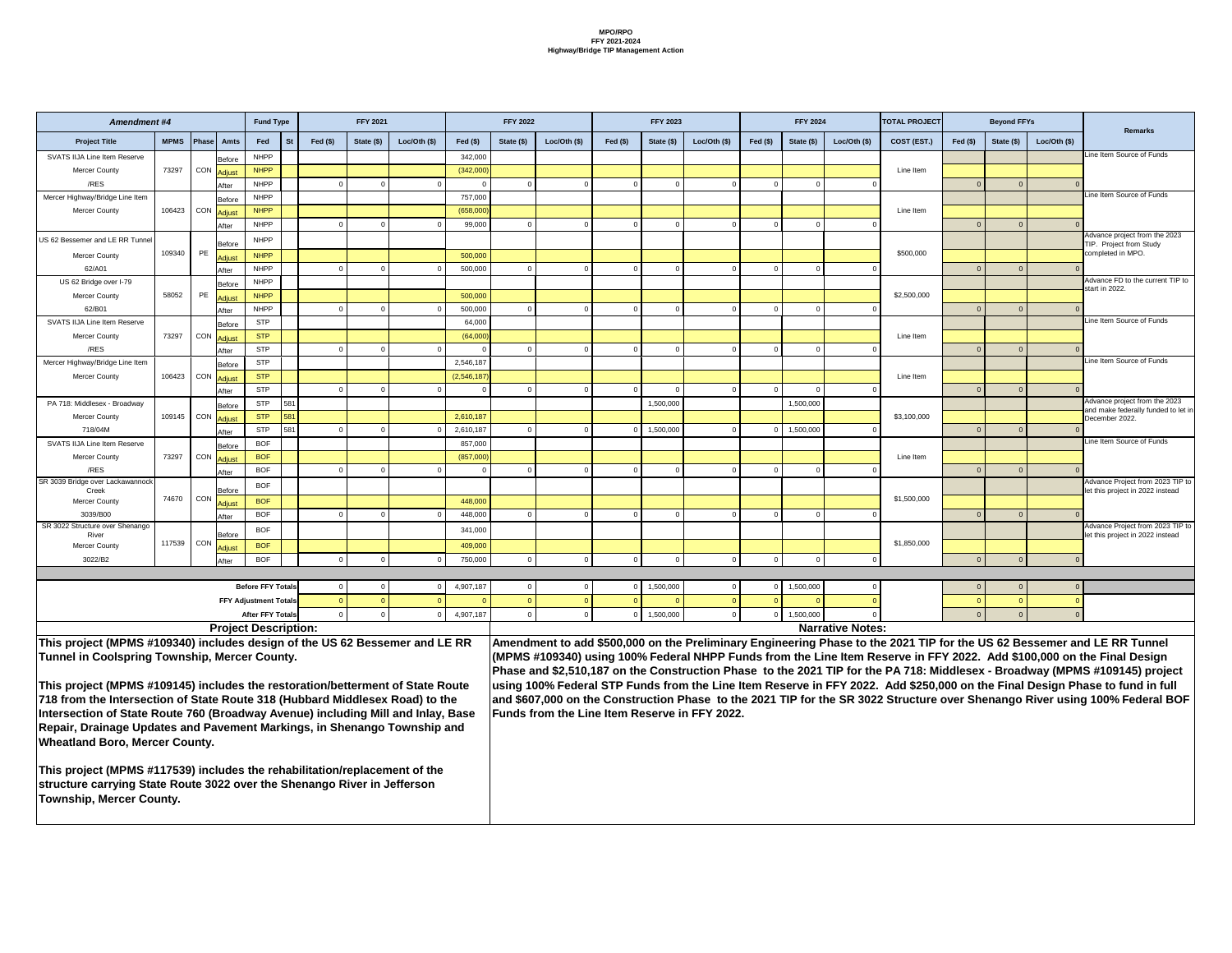|               | <b>Fund Type</b>             |           |                | <b>FFY 2021</b> |             |             | <b>FFY 2022</b> |               |           | <b>FFY 2023</b> |               |                | <b>FFY 2024</b> |                         | <b>TOTAL PROJECT</b> |                | <b>Beyond FFYs</b> |                |                                                           |
|---------------|------------------------------|-----------|----------------|-----------------|-------------|-------------|-----------------|---------------|-----------|-----------------|---------------|----------------|-----------------|-------------------------|----------------------|----------------|--------------------|----------------|-----------------------------------------------------------|
| <b>Amts</b>   | Fed                          | <b>St</b> | Fed $($)$      | State (\$)      | Loc/Oh (\$) | Fed $(s)$   | State (\$)      | Loc/Oth $($)$ | Fed $($)$ | State (\$)      | Loc/Oth $($)$ | Fed $($)$      | State (\$)      | Loc/Oth (\$)            | COST (EST.)          | Fed $($)$      | State (\$)         | Loc/Oth $(\$)$ | <b>Remarks</b>                                            |
| Before        | <b>BRIP</b>                  |           |                |                 |             | 2,319,000   |                 |               |           |                 |               |                |                 |                         |                      |                |                    |                | Line Item Source of Funds                                 |
| <b>Adjust</b> | <b>BRIP</b>                  |           |                |                 |             | (2,319,000) |                 |               |           |                 |               |                |                 |                         | Line Item            |                |                    |                |                                                           |
| After         | <b>BRIP</b>                  |           | $\Omega$       | 0               |             | $\Omega$    |                 |               |           | $\Omega$        |               | $\Omega$       |                 |                         |                      | $\Omega$       | $\overline{0}$     |                |                                                           |
| Before        | <b>STP</b>                   |           |                |                 |             |             |                 |               | 1,129,000 |                 |               | 567,000        |                 |                         |                      |                |                    |                | Using as Line Item Source of<br>Funds to fully fund 1823. |
| Adjust        | <b>STP</b>                   |           |                |                 |             |             |                 |               | (633,000) |                 |               |                |                 |                         | \$2,000,000          |                |                    |                |                                                           |
| After         | <b>STP</b>                   |           | $\Omega$       | $\mathbf 0$     |             | $\Omega$    | $\Omega$        |               | 496,000   | $\Omega$        |               | 567,000        | $\Omega$        |                         |                      | $\Omega$       | $\overline{0}$     | $\Omega$       |                                                           |
| Before        | <b>BRIP</b>                  |           |                |                 |             |             |                 |               |           |                 |               |                |                 |                         |                      |                |                    |                | Advance Project to let this project<br>in 2022 instead    |
| <b>Adjust</b> | <b>BRIP</b>                  |           |                |                 |             | 893,000     |                 |               |           |                 |               |                |                 |                         | \$1,500,000          |                |                    |                |                                                           |
| After         | <b>BRIP</b>                  |           | $\Omega$       | $\mathbf 0$     |             | 893,000     | $\Omega$        |               |           |                 |               | $\Omega$       |                 |                         |                      | $\Omega$       | $\overline{0}$     |                |                                                           |
| Before        | <b>BRIP</b>                  |           |                |                 |             |             |                 |               |           |                 |               |                |                 |                         |                      |                |                    |                | Advance project to let in 2022                            |
| Adjust        | <b>BRIP</b>                  |           |                |                 |             | 1,426,000   |                 |               |           |                 |               |                |                 |                         | \$2,400,000          |                |                    |                |                                                           |
| After         | <b>BRIP</b>                  |           | $\Omega$       | $\Omega$        |             | 1,426,000   | $\Omega$        | $\Omega$      |           | $\Omega$        |               | $\Omega$       |                 |                         |                      | $\Omega$       | $\overline{0}$     |                |                                                           |
| Before        | <b>STP</b>                   |           |                |                 |             |             |                 |               |           |                 |               |                |                 |                         |                      |                |                    |                | Advance project to let in 2022                            |
| Adjust        | <b>STP</b>                   |           |                |                 |             |             |                 |               | 633,000   |                 |               |                |                 |                         | \$2,400,000          |                |                    |                |                                                           |
| After         | <b>STP</b>                   |           | $\Omega$       | $\mathbf 0$     |             | 0           | $\Omega$        |               | 633,000   | $\Omega$        | $\Omega$      | $\Omega$       | ∩               |                         |                      | $\Omega$       | $\overline{0}$     | $\Omega$       |                                                           |
|               |                              |           |                |                 |             |             |                 |               |           |                 |               |                |                 |                         |                      |                |                    |                |                                                           |
|               | <b>Before FFY Totals</b>     |           | $\overline{0}$ | $\overline{0}$  |             | 2,319,000   |                 |               | 1,129,000 | $\Omega$        |               | - 0            |                 |                         |                      | $\Omega$       | $\overline{0}$     | $\Omega$       |                                                           |
|               | <b>FFY Adjustment Totals</b> |           | $\Omega$       | $\overline{0}$  |             |             |                 |               |           |                 |               | $\overline{0}$ |                 |                         |                      |                | $\overline{0}$     |                |                                                           |
|               | <b>After FFY Totals</b>      |           | $\overline{0}$ | $\overline{0}$  |             | 2,319,000   | $\Omega$        | $\Omega$      | 1,129,000 | $\mathbf 0$     | $\Omega$      | $\Omega$       |                 |                         |                      | $\overline{0}$ | $\overline{0}$     | $\Omega$       |                                                           |
|               | roject Description:          |           |                |                 |             |             |                 |               |           |                 |               |                |                 | <b>Narrative Notes:</b> |                      |                |                    |                |                                                           |

**0 on the Final Design Phase to the 2021 TIP for the SR 718 over Canal Creek (MPMS #117537) project** unds from the Line Item Reserve in FFY 2022. Add \$893,000 on the Construction Phase to the 2021 TIP ver Shenango River (MPMS #117539) project using 100% Federal BRIP Funds from the Line Item **Reserve in FFY 2022. Add \$125,000 on the Final Design Phase to the 2021 TIP for the SR 62 Bridge over Interstate 79 (MPMS**  b Federal BRIP funds from the Line Item Reserve in FFY 2022. Add \$75,000 on the Final Design Phase **by to Bridge over Mathay Run (MPMS #97305) project using 100% Federal BRIP funds from the Line Item &**  $$150,000$  on the Preliminary Engineering Phase to the 2021 TIP for the SR 62 Bridge over Fox Run **Mg 100% Federal BRIP funds from the Line Item Reserve in FFY 2022.** 

| <b>Amendment #5</b>                                                                                                                                                                                                                                                                                                                                                                                                                                                                                                                                                                                                                                                                                                                                                                                                                                                                                                            |             |       |               | <b>Fund Type</b>             |           |           | <b>FFY 2021</b> |              |             | <b>FFY 2022</b> |             |           | <b>FFY 2023</b> |                |           | <b>FFY 2024</b> |                         | <b>TOTAL PROJECT</b>                                                                                                                                                                                                                                                                                                                                                                                                                                                                                                                                                                                                                                                                                                                                                                                                                                                                      |           | <b>Beyond FFYs</b> |              |
|--------------------------------------------------------------------------------------------------------------------------------------------------------------------------------------------------------------------------------------------------------------------------------------------------------------------------------------------------------------------------------------------------------------------------------------------------------------------------------------------------------------------------------------------------------------------------------------------------------------------------------------------------------------------------------------------------------------------------------------------------------------------------------------------------------------------------------------------------------------------------------------------------------------------------------|-------------|-------|---------------|------------------------------|-----------|-----------|-----------------|--------------|-------------|-----------------|-------------|-----------|-----------------|----------------|-----------|-----------------|-------------------------|-------------------------------------------------------------------------------------------------------------------------------------------------------------------------------------------------------------------------------------------------------------------------------------------------------------------------------------------------------------------------------------------------------------------------------------------------------------------------------------------------------------------------------------------------------------------------------------------------------------------------------------------------------------------------------------------------------------------------------------------------------------------------------------------------------------------------------------------------------------------------------------------|-----------|--------------------|--------------|
| <b>Project Title</b>                                                                                                                                                                                                                                                                                                                                                                                                                                                                                                                                                                                                                                                                                                                                                                                                                                                                                                           | <b>MPMS</b> | Phase | Amts          | Fed                          | <b>St</b> | Fed $($)$ | State (\$)      | Loc/Oth (\$) | Fed $($)$   | State (\$)      | Loc/Oh (\$) | Fed $($)$ | State (\$)      | Loc/Oth $(\$)$ | Fed $($)$ | State (\$)      | Loc/Oth $($)$           | COST (EST.)                                                                                                                                                                                                                                                                                                                                                                                                                                                                                                                                                                                                                                                                                                                                                                                                                                                                               | Fed $(s)$ | State $($)$        | Loc/Oth (\$) |
| SVATS BRIP Bridge Line Item                                                                                                                                                                                                                                                                                                                                                                                                                                                                                                                                                                                                                                                                                                                                                                                                                                                                                                    |             |       | <b>Before</b> | <b>BRIP</b>                  |           |           |                 |              | 2,319,000   |                 |             |           |                 |                |           |                 |                         |                                                                                                                                                                                                                                                                                                                                                                                                                                                                                                                                                                                                                                                                                                                                                                                                                                                                                           |           |                    |              |
| <b>Mercer County</b>                                                                                                                                                                                                                                                                                                                                                                                                                                                                                                                                                                                                                                                                                                                                                                                                                                                                                                           | 67103       | CON   | <b>Adjust</b> | <b>BRIP</b>                  |           |           |                 |              | (2,319,000) |                 |             |           |                 |                |           |                 |                         | Line Item                                                                                                                                                                                                                                                                                                                                                                                                                                                                                                                                                                                                                                                                                                                                                                                                                                                                                 |           |                    |              |
|                                                                                                                                                                                                                                                                                                                                                                                                                                                                                                                                                                                                                                                                                                                                                                                                                                                                                                                                |             |       | After         | <b>BRIP</b>                  |           |           |                 |              |             |                 |             |           |                 |                |           |                 |                         |                                                                                                                                                                                                                                                                                                                                                                                                                                                                                                                                                                                                                                                                                                                                                                                                                                                                                           |           |                    |              |
| SR 18: SR 358 to Four Lane                                                                                                                                                                                                                                                                                                                                                                                                                                                                                                                                                                                                                                                                                                                                                                                                                                                                                                     |             |       | Before        | <b>STP</b>                   |           |           |                 |              |             |                 |             | 1,129,000 |                 |                | 567,000   |                 |                         |                                                                                                                                                                                                                                                                                                                                                                                                                                                                                                                                                                                                                                                                                                                                                                                                                                                                                           |           |                    |              |
| <b>Mercer County</b>                                                                                                                                                                                                                                                                                                                                                                                                                                                                                                                                                                                                                                                                                                                                                                                                                                                                                                           | 114013      |       | ⊥ CON Adjust  | <b>STP</b>                   |           |           |                 |              |             |                 |             | (633,000) |                 |                |           |                 |                         | \$2,000,000                                                                                                                                                                                                                                                                                                                                                                                                                                                                                                                                                                                                                                                                                                                                                                                                                                                                               |           |                    |              |
| 18/24M                                                                                                                                                                                                                                                                                                                                                                                                                                                                                                                                                                                                                                                                                                                                                                                                                                                                                                                         |             |       | After         | <b>STP</b>                   |           |           |                 |              | $\Omega$    |                 |             | 496,000   |                 |                | 567,000   |                 |                         |                                                                                                                                                                                                                                                                                                                                                                                                                                                                                                                                                                                                                                                                                                                                                                                                                                                                                           | $\Omega$  |                    |              |
| SR 3039 Bridge over Lackawannock<br>Creek                                                                                                                                                                                                                                                                                                                                                                                                                                                                                                                                                                                                                                                                                                                                                                                                                                                                                      |             |       | Before        | <b>BRIP</b>                  |           |           |                 |              |             |                 |             |           |                 |                |           |                 |                         |                                                                                                                                                                                                                                                                                                                                                                                                                                                                                                                                                                                                                                                                                                                                                                                                                                                                                           |           |                    |              |
| <b>Mercer County</b>                                                                                                                                                                                                                                                                                                                                                                                                                                                                                                                                                                                                                                                                                                                                                                                                                                                                                                           | 74670       | CON   | Adjust        | <b>BRIP</b>                  |           |           |                 |              | 893,000     |                 |             |           |                 |                |           |                 |                         | \$1,500,000                                                                                                                                                                                                                                                                                                                                                                                                                                                                                                                                                                                                                                                                                                                                                                                                                                                                               |           |                    |              |
| 3039/B00                                                                                                                                                                                                                                                                                                                                                                                                                                                                                                                                                                                                                                                                                                                                                                                                                                                                                                                       |             |       | After         | <b>BRIP</b>                  |           |           |                 |              | 893,000     |                 |             |           |                 |                | $\Omega$  |                 |                         |                                                                                                                                                                                                                                                                                                                                                                                                                                                                                                                                                                                                                                                                                                                                                                                                                                                                                           | $\Omega$  |                    |              |
| SR 2014 Brdg/Cool Spring                                                                                                                                                                                                                                                                                                                                                                                                                                                                                                                                                                                                                                                                                                                                                                                                                                                                                                       |             |       | <b>Before</b> | <b>BRIP</b>                  |           |           |                 |              |             |                 |             |           |                 |                |           |                 |                         |                                                                                                                                                                                                                                                                                                                                                                                                                                                                                                                                                                                                                                                                                                                                                                                                                                                                                           |           |                    |              |
| <b>Mercer County</b>                                                                                                                                                                                                                                                                                                                                                                                                                                                                                                                                                                                                                                                                                                                                                                                                                                                                                                           | 1823        | CON   | <b>Adjust</b> | <b>BRIP</b>                  |           |           |                 |              | 1,426,000   |                 |             |           |                 |                |           |                 |                         | \$2,400,000                                                                                                                                                                                                                                                                                                                                                                                                                                                                                                                                                                                                                                                                                                                                                                                                                                                                               |           |                    |              |
| 2014/B05                                                                                                                                                                                                                                                                                                                                                                                                                                                                                                                                                                                                                                                                                                                                                                                                                                                                                                                       |             |       | After         | <b>BRIP</b>                  |           |           |                 |              | 1,426,000   |                 |             |           |                 |                |           |                 |                         |                                                                                                                                                                                                                                                                                                                                                                                                                                                                                                                                                                                                                                                                                                                                                                                                                                                                                           |           |                    |              |
| SR 2014 Brdg/Cool Spring                                                                                                                                                                                                                                                                                                                                                                                                                                                                                                                                                                                                                                                                                                                                                                                                                                                                                                       |             |       | Before        | <b>STP</b>                   |           |           |                 |              |             |                 |             |           |                 |                |           |                 |                         |                                                                                                                                                                                                                                                                                                                                                                                                                                                                                                                                                                                                                                                                                                                                                                                                                                                                                           |           |                    |              |
| <b>Mercer County</b>                                                                                                                                                                                                                                                                                                                                                                                                                                                                                                                                                                                                                                                                                                                                                                                                                                                                                                           | 1823        | CON   | <b>Adjust</b> | <b>STP</b>                   |           |           |                 |              |             |                 |             | 633,000   |                 |                |           |                 |                         | \$2,400,000                                                                                                                                                                                                                                                                                                                                                                                                                                                                                                                                                                                                                                                                                                                                                                                                                                                                               |           |                    |              |
| 2014/B05                                                                                                                                                                                                                                                                                                                                                                                                                                                                                                                                                                                                                                                                                                                                                                                                                                                                                                                       |             |       | After         | <b>STP</b>                   |           |           |                 |              |             |                 |             | 633,000   |                 |                |           |                 |                         |                                                                                                                                                                                                                                                                                                                                                                                                                                                                                                                                                                                                                                                                                                                                                                                                                                                                                           | $\Omega$  |                    |              |
|                                                                                                                                                                                                                                                                                                                                                                                                                                                                                                                                                                                                                                                                                                                                                                                                                                                                                                                                |             |       |               |                              |           |           |                 |              |             |                 |             |           |                 |                |           |                 |                         |                                                                                                                                                                                                                                                                                                                                                                                                                                                                                                                                                                                                                                                                                                                                                                                                                                                                                           |           |                    |              |
|                                                                                                                                                                                                                                                                                                                                                                                                                                                                                                                                                                                                                                                                                                                                                                                                                                                                                                                                |             |       |               | <b>Before FFY Totals</b>     |           |           |                 |              | 2,319,000   |                 |             | 1,129,000 |                 |                | 0         |                 |                         |                                                                                                                                                                                                                                                                                                                                                                                                                                                                                                                                                                                                                                                                                                                                                                                                                                                                                           | $\Omega$  |                    |              |
|                                                                                                                                                                                                                                                                                                                                                                                                                                                                                                                                                                                                                                                                                                                                                                                                                                                                                                                                |             |       |               | <b>FFY Adjustment Totals</b> |           |           |                 |              |             |                 |             |           |                 |                |           |                 |                         |                                                                                                                                                                                                                                                                                                                                                                                                                                                                                                                                                                                                                                                                                                                                                                                                                                                                                           |           |                    |              |
|                                                                                                                                                                                                                                                                                                                                                                                                                                                                                                                                                                                                                                                                                                                                                                                                                                                                                                                                |             |       |               | After FFY Totals             |           |           |                 |              | 2,319,000   |                 |             | 1,129,000 |                 |                |           |                 |                         |                                                                                                                                                                                                                                                                                                                                                                                                                                                                                                                                                                                                                                                                                                                                                                                                                                                                                           |           |                    |              |
|                                                                                                                                                                                                                                                                                                                                                                                                                                                                                                                                                                                                                                                                                                                                                                                                                                                                                                                                |             |       |               | <b>Project Description:</b>  |           |           |                 |              |             |                 |             |           |                 |                |           |                 | <b>Narrative Notes:</b> |                                                                                                                                                                                                                                                                                                                                                                                                                                                                                                                                                                                                                                                                                                                                                                                                                                                                                           |           |                    |              |
| This project (MPMS #117537) includes the rehabilitation/replacement of the<br>Structure carrying State Route 718 over Canal Creek in the City of Sharon, Mercer<br>County.<br>This project (MPMS #117539) includes the rehabilitation/replacement of the<br><b>Structure carrying State Route 3022 over the Shenango River in Jefferson</b><br><b>Township, Mercer County.</b><br>This project (MPMS #58052) includes the rehabilitation of the structure carrying<br>State Route 62 over Interstate 79 in Coolspring Township, Mercer County.<br>This project (MPMS #97035) includes the rehabilitation/restoration of the State<br>Route 58 (Mercer Street) College Avenue Bridge over Mathay Run in Hempfield<br><b>Township, Mercer County.</b><br><b>This project (MPMS #88488) includes the rehabilitation/restoration of the US Route</b><br>62 (Franklin Road) Bridge over Fox Run in Jackson Township, Mercer County. |             |       |               |                              |           |           |                 |              |             |                 |             |           |                 |                |           |                 |                         | Amendment to add \$300,000 on the Final Design Phase to the 2021 TIP for the SR 718 over Canal Creek (MPN<br>using 100% Federal BRIP funds from the Line Item Reserve in FFY 2022. Add \$893,000 on the Construction F <br>for the SR 3022 Structure over Shenango River (MPMS #117539) project using 100% Federal BRIP Funds fron<br>Reserve in FFY 2022. Add \$125,000 on the Final Design Phase to the 2021 TIP for the SR 62 Bridge over Inter<br>#58052) project using 100% Federal BRIP funds from the Line Item Reserve in FFY 2022. Add \$75,000 on the<br>to the 2021 TIP for the SR 58 Bridge over Mathay Run (MPMS #97305) project using 100% Federal BRIP funds<br>Reserve in FFY 2022. Add \$150,000 on the Preliminary Engineering Phase to the 2021 TIP for the SR 62 Bridg<br>(MPMS #88488) project using 100% Federal BRIP funds from the Line Item Reserve in FFY 2022. |           |                    |              |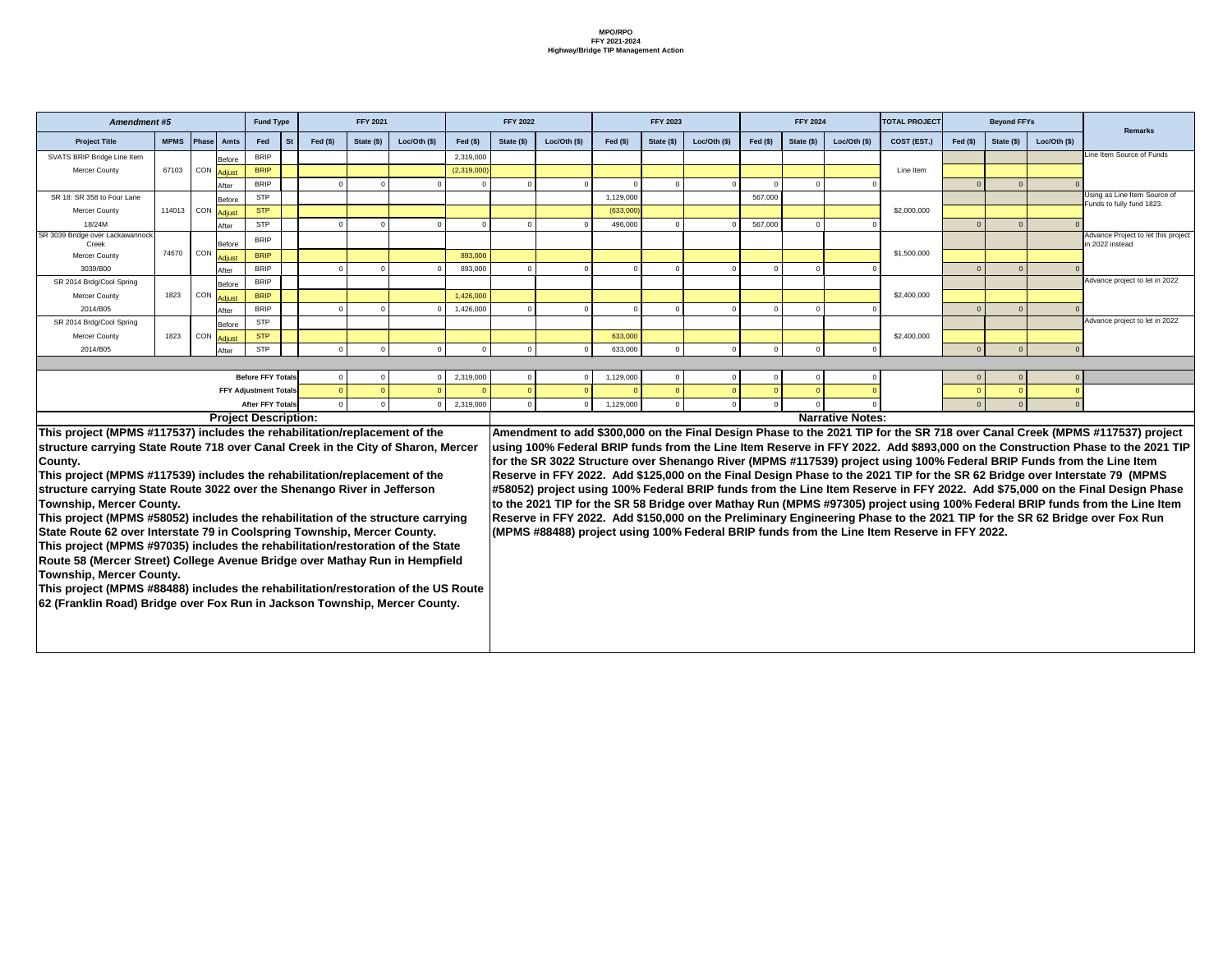| <b>Amendment #6</b>                                                                |             |                                         | <b>Fund Type</b>             |           |           | <b>FFY 2021</b> |              |           | <b>FFY 2022</b> |                                          |            | <b>FFY 2023</b> |              |           | <b>FFY 2024</b> |                         | <b>TOTAL PROJECT</b> |            | <b>Beyond FFYs</b> |               |                                                                                                                             |
|------------------------------------------------------------------------------------|-------------|-----------------------------------------|------------------------------|-----------|-----------|-----------------|--------------|-----------|-----------------|------------------------------------------|------------|-----------------|--------------|-----------|-----------------|-------------------------|----------------------|------------|--------------------|---------------|-----------------------------------------------------------------------------------------------------------------------------|
| <b>Project Title</b>                                                               | <b>MPMS</b> | Amts<br><b>Phase</b>                    | <b>Fed</b>                   | <b>St</b> | Fed $(s)$ | State (\$)      | Loc/Oth (\$) | Fed $($)$ | State (\$)      | Loc/Oth $(\$)$                           | Fed $(\$)$ | State (\$)      | Loc/Oth (\$) | Fed $($)$ | State (\$)      | Loc/Oth $(\$)$          | COST (EST.)          | Fed $(\$)$ | State (\$)         | Loc/Oth $($)$ | <b>Remarks</b>                                                                                                              |
| Mercer Highway/Bridge Line Item                                                    |             | Before                                  | <b>HSIP</b>                  |           |           |                 |              | 520,000   |                 |                                          |            |                 |              |           |                 |                         |                      |            |                    |               | Line Item Source of Funds                                                                                                   |
| <b>Mercer County</b>                                                               | 106423      | CON Adjust                              | <b>HSIP</b>                  |           |           |                 |              | (520,000) |                 |                                          |            |                 |              |           |                 |                         | Line Item            |            |                    |               |                                                                                                                             |
|                                                                                    |             | After                                   | <b>HSIP</b>                  |           |           |                 |              |           |                 |                                          |            |                 |              |           |                 |                         |                      |            |                    |               |                                                                                                                             |
| <b>SVATS IIJA Line Item Reserve</b>                                                |             | Before                                  | <b>HSIP</b>                  |           |           |                 |              | 206,000   |                 |                                          |            |                 |              |           |                 |                         |                      |            |                    |               | Line Item Source of Funds                                                                                                   |
| <b>Mercer County</b>                                                               | 73297       | CON<br><b>Adjust</b>                    | <b>HSIP</b>                  |           |           |                 |              | (206,000) |                 |                                          |            |                 |              |           |                 |                         | Line Item            |            |                    |               |                                                                                                                             |
| /RES                                                                               |             | After                                   | <b>HSIP</b>                  |           |           |                 |              |           |                 |                                          |            |                 |              |           |                 |                         |                      |            |                    |               |                                                                                                                             |
| SR 518/3025 Intersection                                                           |             | <b>Before</b>                           | <b>HSIP</b>                  |           |           |                 |              | 300,000   |                 |                                          |            |                 |              |           |                 |                         |                      |            |                    |               | Project letting in 2023/2024                                                                                                |
| <b>Mercer County</b>                                                               | 111157      | <b>FD</b><br><b>Adjust</b>              | <b>HSIP</b>                  |           |           |                 |              | (300,000) |                 |                                          |            |                 |              |           |                 |                         | \$1,450,000          |            |                    |               | Adjusting Cashflow to match                                                                                                 |
| 518/S01                                                                            |             | After                                   | <b>HSIP</b>                  |           |           |                 |              |           |                 |                                          |            |                 |              |           |                 |                         |                      |            |                    |               |                                                                                                                             |
| SR 518/3025 Intersection                                                           |             | Before                                  | <b>HSIP</b>                  |           |           |                 |              | 50,000    |                 |                                          |            |                 |              |           |                 |                         |                      |            |                    |               | Project letting in 2023/2024.                                                                                               |
| <b>Mercer County</b>                                                               | 111157      | <b>UTIL</b><br>Adjust                   | <b>HSIP</b>                  |           |           |                 |              | (50,000)  |                 |                                          |            |                 |              |           |                 |                         | \$1,450,000          |            |                    |               | Adjusting Cashflow to match                                                                                                 |
| 518/S01                                                                            |             | After                                   | <b>HSIP</b>                  |           |           |                 |              |           |                 |                                          |            |                 |              |           |                 |                         |                      |            |                    |               |                                                                                                                             |
| SR 518/3025 Intersection                                                           |             | <b>Before</b>                           | <b>HSIP</b>                  |           |           |                 |              | 50,000    |                 |                                          |            |                 |              |           |                 |                         |                      |            |                    |               | Project letting in 2023/2024.<br>Adjusting Cashflow to match                                                                |
| <b>Mercer County</b>                                                               | 111157      | ROW Adjust                              | <b>HSIP</b>                  |           |           |                 |              | (50,000)  |                 |                                          |            |                 |              |           |                 |                         | \$1,450,000          |            |                    |               |                                                                                                                             |
| 518/S01                                                                            |             | After                                   | <b>HSIP</b>                  |           |           |                 |              |           |                 |                                          |            |                 |              |           |                 |                         |                      |            |                    |               |                                                                                                                             |
| Mercer County High Friction Surface<br>Treatments                                  |             | <b>Before</b>                           | <b>HSIP</b>                  |           |           |                 |              |           |                 |                                          |            |                 |              |           |                 |                         |                      |            |                    |               | <b>Add High Friction Surface</b><br>Treatment Project using HSIP                                                            |
| <b>Mercer County</b>                                                               | 118222      | <b>PE</b><br>Adjust                     | <b>HSIP</b>                  |           |           |                 |              | 5,000     |                 |                                          |            |                 |              |           |                 |                         | \$460,000            |            |                    |               | Funds approved on Sharepoint for                                                                                            |
| 965/01S                                                                            |             | After                                   | <b>HSIP</b>                  |           |           |                 |              | 5,000     |                 |                                          |            |                 |              |           |                 |                         |                      |            |                    |               | 965 and 62                                                                                                                  |
| <b>Mercer County High Friction Surface</b>                                         |             |                                         | <b>HSIP</b>                  |           |           |                 |              |           |                 |                                          |            |                 |              |           |                 |                         |                      |            |                    |               | <b>Add High Friction Surface</b>                                                                                            |
| Treatments                                                                         |             | <b>Before</b>                           |                              |           |           |                 |              |           |                 |                                          |            |                 |              |           |                 |                         |                      |            |                    |               | <b>Treatment Project using HSIP</b>                                                                                         |
| <b>Mercer County</b>                                                               | 118222      | $\overline{\phantom{a}}$ CON.<br>Adjust | <b>HSIP</b>                  |           |           |                 |              | 450,000   |                 |                                          |            |                 |              |           |                 |                         | \$460,000            |            |                    |               | Funds approved on Sharepoint for<br>965 and 62                                                                              |
| 965/01S                                                                            |             | After                                   | <b>HSIP</b>                  |           |           |                 |              | 450,000   |                 |                                          |            |                 |              |           |                 |                         |                      |            |                    |               |                                                                                                                             |
| Mercer 180 High Friction Surface                                                   |             |                                         | <b>HSIP</b>                  |           |           |                 |              |           |                 |                                          |            |                 |              |           |                 |                         |                      |            |                    |               | Add High Friction Surface<br>Treatment Project using HSIP                                                                   |
| I reatment<br><b>Mercer County</b>                                                 | 118239      | Betore<br>PE                            | <b>HSIP</b>                  |           |           |                 |              | 40,000    |                 |                                          |            |                 |              |           |                 |                         | \$4,392,000          |            |                    |               | Funds approved on Sharepoint for                                                                                            |
| 80/01S                                                                             |             | <b>Adjust</b>                           | <b>HSIP</b>                  |           |           |                 |              | 40,000    |                 |                                          |            |                 |              |           |                 |                         |                      |            |                    |               |                                                                                                                             |
| Mercer 180 High Friction Surface                                                   |             | After                                   |                              |           |           |                 |              |           |                 |                                          |            |                 |              |           |                 |                         |                      |            |                    |               | <b>Add High Friction Surface</b>                                                                                            |
| Treatment                                                                          |             | Before                                  | <b>HSIP</b>                  |           |           |                 |              |           |                 |                                          |            |                 |              |           |                 |                         |                      |            |                    |               | Treatment Project using HSIP                                                                                                |
| Mercer County                                                                      | 118239      | $\vert$ CON<br>Adjust                   | <b>HSIP</b>                  |           |           |                 |              | 631,000   |                 |                                          |            |                 |              |           |                 |                         | \$4,392,000          |            |                    |               | Funds approved on Sharepoint for                                                                                            |
| 80/01S                                                                             |             | After                                   | <b>HSIP</b>                  |           |           |                 |              | 631,000   |                 |                                          |            |                 |              |           |                 |                         |                      |            |                    |               |                                                                                                                             |
|                                                                                    |             |                                         |                              |           |           |                 |              |           |                 |                                          |            |                 |              |           |                 |                         |                      |            |                    |               |                                                                                                                             |
|                                                                                    |             |                                         | <b>Before FFY Totals</b>     |           |           |                 |              | 1,126,000 |                 |                                          |            |                 |              |           |                 |                         |                      |            |                    |               |                                                                                                                             |
|                                                                                    |             |                                         | <b>FFY Adjustment Totals</b> |           |           |                 |              |           |                 |                                          |            |                 |              |           |                 |                         |                      |            |                    |               |                                                                                                                             |
|                                                                                    |             |                                         | <b>After FFY Totals</b>      |           |           |                 |              | 1,126,000 |                 |                                          |            |                 |              |           |                 |                         |                      |            |                    |               |                                                                                                                             |
|                                                                                    |             |                                         |                              |           |           |                 |              |           |                 |                                          |            |                 |              |           |                 | <b>Narrative Notes:</b> |                      |            |                    |               |                                                                                                                             |
|                                                                                    |             | <b>Project Description:</b>             |                              |           |           |                 |              |           |                 |                                          |            |                 |              |           |                 |                         |                      |            |                    |               |                                                                                                                             |
| This project (MPMS 118222) is to install High Friction Surface Treatment and       |             |                                         |                              |           |           |                 |              |           |                 |                                          |            |                 |              |           |                 |                         |                      |            |                    |               | Amendment to add 2 projects to the 2021 SVATS TIP. \$5,000 in Federal HSIP funds added to the Preliminary Engineering phase |
| centerline Reflective Pavement Markings along the curve on State Route 965 in      |             |                                         |                              |           |           |                 |              |           |                 |                                          |            |                 |              |           |                 |                         |                      |            |                    |               | and \$450,000 in Federal HSIP funds added to the Construction phase for MPMS 118222 in FFY 2022. \$40,000 in Federal HSIP   |
| Worth Township as well as State Route 62 in Coolspring Township, Mercer County.    |             |                                         |                              |           |           |                 |              |           |                 |                                          |            |                 |              |           |                 |                         |                      |            |                    |               | funds added to the Preliminary Engineering phase and \$631,000 in Federal HSIP funds added to the Construction phase for    |
|                                                                                    |             |                                         |                              |           |           |                 |              |           |                 |                                          |            |                 |              |           |                 |                         |                      |            |                    |               | MPMS 118239 in FFY 2022. The Mercer Hwy/Bridge Line Item, SVATS IIJA Line Item Reserve, and deferred cash flow from MPMS    |
| This project (MPMS 118239) includes installation of High Friction Surface          |             |                                         |                              |           |           |                 |              |           |                 | 111157 were used as teh funding sources. |            |                 |              |           |                 |                         |                      |            |                    |               |                                                                                                                             |
| Treatment at multiple locations on Interstate 80 from Mile Marker 9 to Mile Marker |             |                                         |                              |           |           |                 |              |           |                 |                                          |            |                 |              |           |                 |                         |                      |            |                    |               |                                                                                                                             |
|                                                                                    |             |                                         |                              |           |           |                 |              |           |                 |                                          |            |                 |              |           |                 |                         |                      |            |                    |               |                                                                                                                             |
| 14 in Mercer County.                                                               |             |                                         |                              |           |           |                 |              |           |                 |                                          |            |                 |              |           |                 |                         |                      |            |                    |               |                                                                                                                             |
|                                                                                    |             |                                         |                              |           |           |                 |              |           |                 |                                          |            |                 |              |           |                 |                         |                      |            |                    |               |                                                                                                                             |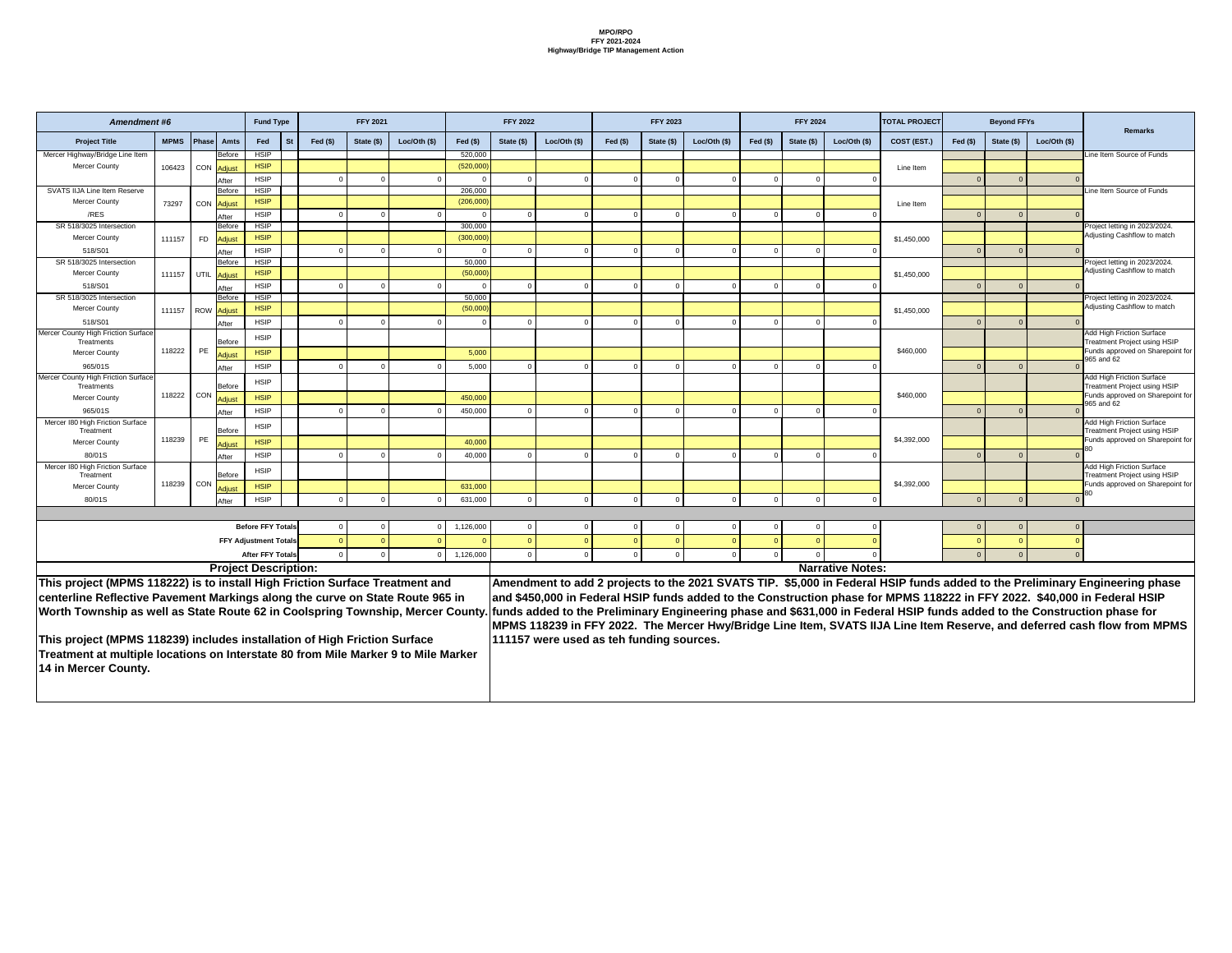|             | <b>Fund Type</b>             |                 |           | <b>FFY 2021</b> |                |             | <b>FFY 2022</b> |                |           | <b>FFY 2023</b> |                |           | <b>FFY 2024</b> |                         | <b>TOTAL PROJECT</b> |           | <b>Beyond FFYs</b> |             |                                                                        |
|-------------|------------------------------|-----------------|-----------|-----------------|----------------|-------------|-----------------|----------------|-----------|-----------------|----------------|-----------|-----------------|-------------------------|----------------------|-----------|--------------------|-------------|------------------------------------------------------------------------|
| <b>Amts</b> | Fed                          | St <sup>/</sup> | Fed $($)$ | State (\$)      | Loc/Oth $(\$)$ | Fed $($)$   | State (\$)      | Loc/Oth $(\$)$ | Fed $($)$ | State (\$)      | Loc/Oth $(\$)$ | Fed $($)$ | State (\$)      | Loc/Oth $(\$)$          | COST (EST.)          | Fed $($)$ | State (\$)         | Loc/Oh (\$) | Remarks                                                                |
| Before      | <b>STP</b>                   |                 |           |                 |                | 91,812      |                 |                |           |                 |                |           |                 |                         |                      |           |                    |             | Line Item Source of Funds                                              |
| Adjust      | <b>STP</b>                   |                 |           |                 |                | 2,510,000   |                 |                |           |                 |                |           |                 |                         | Line Item            |           |                    |             |                                                                        |
| After       | <b>STP</b>                   |                 |           |                 |                | 2,601,812   |                 |                |           |                 |                |           |                 |                         |                      |           |                    |             |                                                                        |
| Before      | <b>STP</b>                   |                 |           |                 |                | 450,000     |                 |                | 200,000   |                 |                |           |                 |                         |                      |           |                    |             | Will be letting FFY 2023, moving<br>funds for cashflow to match. Fully |
| Adjust      | <b>STP</b>                   |                 |           |                 |                | (450,000)   |                 |                |           |                 |                |           |                 |                         | \$1,184,000          |           |                    |             | funded on 2023 TIP                                                     |
| After       | <b>STP</b>                   |                 |           |                 |                |             |                 |                | 200,000   |                 |                |           |                 |                         |                      |           |                    |             |                                                                        |
| Before      | <b>STP</b>                   | 581             |           |                 |                | 2,060,000   |                 |                | 500,000   | 640,000         |                |           |                 |                         |                      |           |                    |             | Will be letting FFY 2023, moving<br>funds for cashflow to match. Fully |
| Adjust      | <b>STP</b>                   | 581             |           |                 |                | (2,060,000) |                 |                |           |                 |                |           |                 |                         | \$3,280,000          |           |                    |             | funded on 2023 TIP                                                     |
| After       | <b>STP</b>                   | 581             |           | $\Omega$        |                |             |                 |                | 500,000   | 640,000         |                |           |                 |                         |                      |           |                    |             |                                                                        |
|             |                              |                 |           |                 |                |             |                 |                |           |                 |                |           |                 |                         |                      |           |                    |             |                                                                        |
|             | <b>Before FFY Totals</b>     |                 |           |                 |                | 2,601,812   |                 |                | 700,000   | 640,000         |                |           |                 |                         |                      |           |                    |             |                                                                        |
|             | <b>FFY Adjustment Totals</b> |                 |           |                 |                |             |                 |                |           |                 |                |           |                 |                         |                      |           |                    |             |                                                                        |
|             | <b>After FFY Totals</b>      |                 |           | $\Omega$        |                | 2,601,812   |                 | $\Omega$       | 700,000   | 640,000         |                | - 0       |                 |                         |                      |           |                    |             |                                                                        |
|             | roject Description:          |                 |           |                 |                |             |                 |                |           |                 |                |           |                 | <b>Narrative Notes:</b> |                      |           |                    |             |                                                                        |

**bve funds on the 2021 SVTS TIP. \$450,000 Federal STP funds in FFY 2022 from the PA 18/SR 4005** Intersect, \$2,060,000 Federal STP funds in FFY 2022 from the PA 518: Sharon to Sharpsville (MPMS **Highway/Bridge Line Item has been used a balancing source.** 

| <b>Administrative Modification #1</b>                                                                                                                               |              |                         |                              | <b>Fund Type</b>         |           |             | <b>FFY 2021</b> |                |             | <b>FFY 2022</b> |                                                                             |            | <b>FFY 2023</b> |                |           | <b>FFY 2024</b> |                         | <b>TOTAL PROJECT</b>                                                                                          |            | <b>Beyond FFYs</b> |                |
|---------------------------------------------------------------------------------------------------------------------------------------------------------------------|--------------|-------------------------|------------------------------|--------------------------|-----------|-------------|-----------------|----------------|-------------|-----------------|-----------------------------------------------------------------------------|------------|-----------------|----------------|-----------|-----------------|-------------------------|---------------------------------------------------------------------------------------------------------------|------------|--------------------|----------------|
| <b>Project Title</b>                                                                                                                                                | MPMS   Phase |                         | Amts                         | Fed                      | <b>St</b> | Fed $($)$   | State (\$)      | Loc/Oth $(\$)$ | Fed $(\$)$  | State $(\$)$    | Loc/Oh (\$)                                                                 | Fed $(\$)$ | State (\$)      | Loc/Oth $(\$)$ | Fed $($)$ | State (\$)      | Loc/Oth $($)$           | COST (EST.)                                                                                                   | Fed $(s)$  | State $(\$)$       | Loc/Oth $(\$)$ |
| Mercer Highway/Bridge Line Item                                                                                                                                     |              |                         | Before                       | <b>STP</b>               |           |             |                 |                | 91,812      |                 |                                                                             |            |                 |                |           |                 |                         |                                                                                                               |            |                    |                |
| <b>Mercer County</b>                                                                                                                                                | 106423       | CON Adjust              |                              | <b>STP</b>               |           |             |                 |                | 2,510,000   |                 |                                                                             |            |                 |                |           |                 |                         | Line Item                                                                                                     |            |                    |                |
|                                                                                                                                                                     |              |                         | After                        | <b>STP</b>               |           |             |                 |                | 2,601,812   |                 |                                                                             |            |                 |                |           |                 |                         |                                                                                                               | $\Omega$   |                    |                |
| PA 18/SR 4005 Intersection                                                                                                                                          |              |                         | Before                       | <b>STP</b>               |           |             |                 |                | 450,000     |                 |                                                                             | 200,000    |                 |                |           |                 |                         |                                                                                                               |            |                    |                |
| <b>Mercer County</b>                                                                                                                                                | 110764       | I CON Adjust            |                              | <b>STP</b>               |           |             |                 |                | (450,000)   |                 |                                                                             |            |                 |                |           |                 |                         | \$1,184,000                                                                                                   |            |                    |                |
| 18/S04                                                                                                                                                              |              |                         | After                        | <b>STP</b>               |           |             |                 |                |             |                 |                                                                             | 200,000    |                 |                |           |                 |                         |                                                                                                               |            |                    |                |
| PA 518: Sharon to Sharpsville                                                                                                                                       |              |                         | <b>Before</b>                | <b>STP</b>               | 581       |             |                 |                | 2,060,000   |                 |                                                                             | 500,000    | 640,000         |                |           |                 |                         |                                                                                                               |            |                    |                |
| <b>Mercer County</b>                                                                                                                                                | 99927        | <sub>I</sub> CON Adjust |                              | <b>STP</b>               | 581       |             |                 |                | (2,060,000) |                 |                                                                             |            |                 |                |           |                 |                         | \$3,280,000                                                                                                   |            |                    |                |
| 518/M01                                                                                                                                                             |              |                         | After                        | <b>STP</b>               | 581       |             |                 |                |             |                 |                                                                             | 500,000    | 640,000         |                |           |                 |                         |                                                                                                               |            |                    |                |
|                                                                                                                                                                     |              |                         |                              |                          |           |             |                 |                |             |                 |                                                                             |            |                 |                |           |                 |                         |                                                                                                               |            |                    |                |
|                                                                                                                                                                     |              |                         |                              | <b>Before FFY Totals</b> |           |             |                 |                | 2,601,812   |                 |                                                                             | 700,000    | 640,000         |                |           |                 |                         |                                                                                                               |            |                    |                |
|                                                                                                                                                                     |              |                         | <b>FFY Adjustment Totals</b> |                          |           |             |                 |                |             |                 |                                                                             |            |                 |                |           |                 |                         |                                                                                                               |            |                    |                |
|                                                                                                                                                                     |              |                         |                              | <b>After FFY Totals</b>  |           |             |                 |                | 2,601,812   |                 |                                                                             | 700,000    | 640,000         |                |           |                 |                         |                                                                                                               |            |                    |                |
|                                                                                                                                                                     |              |                         | <b>Project Description:</b>  |                          |           |             |                 |                |             |                 |                                                                             |            |                 |                |           |                 | <b>Narrative Notes:</b> |                                                                                                               |            |                    |                |
| This Project (MPMS 110764) includes pavement improvements, improvements to                                                                                          |              |                         |                              |                          |           |             |                 |                |             |                 |                                                                             |            |                 |                |           |                 |                         | Administrative Action to move funds on the 2021 SVTS TIP. \$450,000 Federal STP funds in FFY 2022 from the    |            |                    |                |
| signal equipment, times, and lane configurations to reduce congestion and                                                                                           |              |                         |                              |                          |           |             |                 |                |             |                 |                                                                             |            |                 |                |           |                 |                         | Intersection (MPMS 110764) project, \$2,060,000 Federal STP funds in FFY 2022 from the PA 518: Sharon to SI   |            |                    |                |
| improve safety between and at the intersections of PA 18 (Main Street) and PA 58                                                                                    |              |                         |                              |                          |           |             |                 |                |             |                 |                                                                             |            |                 |                |           |                 |                         | #99927) project. The Mercer Highway/Bridge Line Item has been used a balancing source.                        |            |                    |                |
| (S. Mercer Street), PA 18 and SR 4005 (High Street) and PA 18 and North 3rd Street                                                                                  |              |                         |                              |                          |           |             |                 |                |             |                 |                                                                             |            |                 |                |           |                 |                         |                                                                                                               |            |                    |                |
| <b>Within the Borough of Greenville.</b>                                                                                                                            |              |                         |                              |                          |           |             |                 |                |             |                 |                                                                             |            |                 |                |           |                 |                         |                                                                                                               |            |                    |                |
|                                                                                                                                                                     |              |                         |                              |                          |           |             |                 |                |             |                 |                                                                             |            |                 |                |           |                 |                         |                                                                                                               |            |                    |                |
| This project (MPMS 99927) is located on SR 518 and runs from SR 18 (S. Hermitage                                                                                    |              |                         |                              |                          |           |             |                 |                |             |                 |                                                                             |            |                 |                |           |                 |                         |                                                                                                               |            |                    |                |
| Rd.) to SR 18 (N. Hermitage Rd.) in the Borough of Sharpsville and the City of                                                                                      |              |                         |                              |                          |           |             |                 |                |             |                 |                                                                             |            |                 |                |           |                 |                         |                                                                                                               |            |                    |                |
|                                                                                                                                                                     |              |                         |                              |                          |           |             |                 |                |             |                 |                                                                             |            |                 |                |           |                 |                         |                                                                                                               |            |                    |                |
| Hermitage. The work includes 3R, mill & inlay, base repair, drainage upgrades,                                                                                      |              |                         |                              |                          |           |             |                 |                |             |                 |                                                                             |            |                 |                |           |                 |                         |                                                                                                               |            |                    |                |
| Pavement markings, and ADA curb ramps.                                                                                                                              |              |                         |                              |                          |           |             |                 |                |             |                 |                                                                             |            |                 |                |           |                 |                         |                                                                                                               |            |                    |                |
| <b>Administrative Modification #2</b>                                                                                                                               |              |                         |                              | <b>Fund Type</b>         |           |             | <b>FFY 2021</b> |                |             | <b>FFY 2022</b> |                                                                             |            | <b>FFY 2023</b> |                |           | <b>FFY 2024</b> |                         | <b>TOTAL PROJECT</b>                                                                                          |            | <b>Beyond FFYs</b> |                |
| <b>Project Title</b>                                                                                                                                                | <b>MPMS</b>  | Phase                   | Amts                         | Fed                      | <b>St</b> | Fed $($ \$) | State (\$)      | Loc/Oth (\$)   | Fed $($)$   | State (\$)      | Loc/Oh (\$)                                                                 | Fed $($)$  | State (\$)      | Loc/Oth (\$)   | Fed $($)$ | State (\$)      | Loc/Oth (\$)            | COST (EST.)                                                                                                   | $Fed($ \$) | State (\$)         | Loc/Oth (\$)   |
| Mercer Local Brdg Line                                                                                                                                              |              |                         | Before                       |                          | 183       |             |                 |                |             |                 |                                                                             |            |                 |                |           | 216,750         |                         |                                                                                                               |            |                    |                |
| <b>Mercer County</b>                                                                                                                                                | 98261        | CON Adjust              |                              |                          | 183       |             |                 |                |             |                 |                                                                             |            |                 |                |           | (90,000)        |                         | Line Item                                                                                                     |            |                    |                |
|                                                                                                                                                                     |              |                         | After                        |                          | 183       |             |                 |                |             |                 |                                                                             |            |                 |                |           | 126,750         |                         |                                                                                                               |            |                    |                |
| Ohl Street Bridge                                                                                                                                                   |              |                         | Before                       | <b>BOF</b>               | 183       |             |                 |                |             | 90,000          |                                                                             | 480,000    |                 |                |           |                 |                         |                                                                                                               |            |                    |                |
| <b>Mercer County</b>                                                                                                                                                | 1745         |                         | CON Adjust                   | <b>BOF</b>               | 183       |             |                 |                |             |                 |                                                                             |            |                 |                |           | 90,000          |                         | \$1,864,184                                                                                                   |            |                    |                |
| /L00                                                                                                                                                                |              |                         |                              |                          | 183       |             |                 |                | $\Omega$    | 90,000          |                                                                             | 480,000    |                 |                |           | 90,000          |                         |                                                                                                               |            |                    |                |
|                                                                                                                                                                     |              |                         |                              | <b>BOF</b>               |           |             |                 |                |             |                 |                                                                             |            |                 |                |           |                 |                         |                                                                                                               | $\Omega$   |                    |                |
|                                                                                                                                                                     |              |                         | After                        |                          |           |             |                 |                |             |                 |                                                                             |            |                 |                |           |                 |                         |                                                                                                               |            |                    |                |
|                                                                                                                                                                     |              |                         |                              | <b>Before FFY Totals</b> |           |             |                 |                |             | 90,000          |                                                                             | 480,000    |                 |                |           | 216,750         |                         |                                                                                                               |            |                    |                |
|                                                                                                                                                                     |              |                         | <b>FFY Adjustment Totals</b> |                          |           |             |                 |                |             |                 |                                                                             |            |                 |                |           |                 |                         |                                                                                                               |            |                    |                |
|                                                                                                                                                                     |              |                         |                              | <b>After FFY Totals</b>  |           |             |                 |                |             |                 |                                                                             |            |                 |                |           |                 |                         |                                                                                                               |            |                    |                |
|                                                                                                                                                                     |              |                         |                              |                          |           |             |                 |                |             | 90,000          |                                                                             | 480,000    |                 |                |           | 216,750         |                         |                                                                                                               |            |                    |                |
|                                                                                                                                                                     |              |                         | <b>Project Description:</b>  |                          |           |             |                 |                |             |                 |                                                                             |            |                 |                |           |                 | <b>Narrative Notes:</b> |                                                                                                               |            |                    |                |
| This project includes the removal of the Ohl Street Bridge over the Shenango River<br>approximately 0.1 miles east of the intersection with South 2nd Street in the |              |                         |                              |                          |           |             |                 |                |             |                 | well. The Mercer Highway/Bridge Line Item has been used a balancing source. |            |                 |                |           |                 |                         | Administrative modification to adjust the cash flow for Ohl Street Bridge (MPMS 1745) for 2023 Let. Fully fun |            |                    |                |

|                                                                                                          | <b>Fund Type</b>             |           |           | <b>FFY 2021</b> |                                                  |           | <b>FFY 2022</b> |                                                                             |           | <b>FFY 2023</b> |               |           | <b>FFY 2024</b> |                         | <b>TOTAL PROJECT</b>                                         |           | <b>Beyond FFYs</b> |             | <b>Remarks</b>                                                                                                                  |
|----------------------------------------------------------------------------------------------------------|------------------------------|-----------|-----------|-----------------|--------------------------------------------------|-----------|-----------------|-----------------------------------------------------------------------------|-----------|-----------------|---------------|-----------|-----------------|-------------------------|--------------------------------------------------------------|-----------|--------------------|-------------|---------------------------------------------------------------------------------------------------------------------------------|
| <b>Amts</b>                                                                                              | Fed                          | <b>St</b> | Fed $($)$ | State (\$)      | Loc/Oth $(\$)$                                   | Fed $($)$ | State (\$)      | Loc/Oh (\$)                                                                 | Fed $($)$ | State (\$)      | Loc/Oth $($)$ | Fed $($)$ | State (\$)      | Loc/Oth $($)$           | COST (EST.)                                                  | Fed $($)$ | State (\$)         | Loc/Oh (\$) |                                                                                                                                 |
| Before                                                                                                   |                              | 183       |           |                 |                                                  |           |                 |                                                                             |           |                 |               |           | 216,750         |                         |                                                              |           |                    |             | Line Item Source of Funds                                                                                                       |
| <b>Adjust</b>                                                                                            |                              | 183       |           |                 |                                                  |           |                 |                                                                             |           |                 |               |           | (90,000)        |                         | Line Item                                                    |           |                    |             |                                                                                                                                 |
| After                                                                                                    |                              | 183       |           |                 |                                                  |           |                 |                                                                             |           |                 |               |           | 126,750         |                         |                                                              |           |                    |             |                                                                                                                                 |
| <b>BOF</b><br>183<br>90,000<br>480,000<br>Before<br><b>BOF</b><br>183<br>90,000<br>\$1,864,184<br>Adjust |                              |           |           |                 |                                                  |           |                 |                                                                             |           |                 |               |           |                 |                         | Adjusting for 2023 Let. Fully<br>funded on 2023 TIP as well. |           |                    |             |                                                                                                                                 |
|                                                                                                          |                              |           |           |                 |                                                  |           |                 |                                                                             |           |                 |               |           |                 |                         |                                                              |           |                    |             |                                                                                                                                 |
| After                                                                                                    | <b>BOF</b>                   | 183       |           |                 |                                                  |           | 90,000          |                                                                             | 480,000   |                 |               |           | 90,000          |                         |                                                              |           |                    |             |                                                                                                                                 |
|                                                                                                          |                              |           |           |                 |                                                  |           |                 |                                                                             |           |                 |               |           |                 |                         |                                                              |           |                    |             |                                                                                                                                 |
|                                                                                                          | <b>Before FFY Totals</b>     |           |           |                 |                                                  |           | 90,000          |                                                                             | 480,000   |                 |               |           | 216,750         |                         |                                                              |           |                    |             |                                                                                                                                 |
|                                                                                                          | <b>FFY Adjustment Totals</b> |           |           |                 |                                                  |           |                 |                                                                             |           |                 |               |           |                 |                         |                                                              |           |                    |             |                                                                                                                                 |
|                                                                                                          | <b>After FFY Totals</b>      |           |           |                 |                                                  |           | 90,000          |                                                                             | 480,000   |                 |               |           | 216,750         |                         |                                                              |           |                    |             |                                                                                                                                 |
|                                                                                                          | roject Description:          |           |           |                 |                                                  |           |                 |                                                                             |           |                 |               |           |                 | <b>Narrative Notes:</b> |                                                              |           |                    |             |                                                                                                                                 |
|                                                                                                          |                              |           |           |                 | of the Ohl Street Bridge over the Shenango River |           |                 |                                                                             |           |                 |               |           |                 |                         |                                                              |           |                    |             | Administrative modification to adjust the cash flow for Ohl Street Bridge (MPMS 1745) for 2023 Let. Fully funded on 2023 TIP as |
|                                                                                                          |                              |           |           |                 | e intersection with South 2nd Street in the      |           |                 | well. The Mercer Highway/Bridge Line Item has been used a balancing source. |           |                 |               |           |                 |                         |                                                              |           |                    |             |                                                                                                                                 |

**Borough of Greenville. This local bridge is 256 feet in length and is owned by Mercer County. This structure was closed on June 1, 2009 due to poor structural rating.**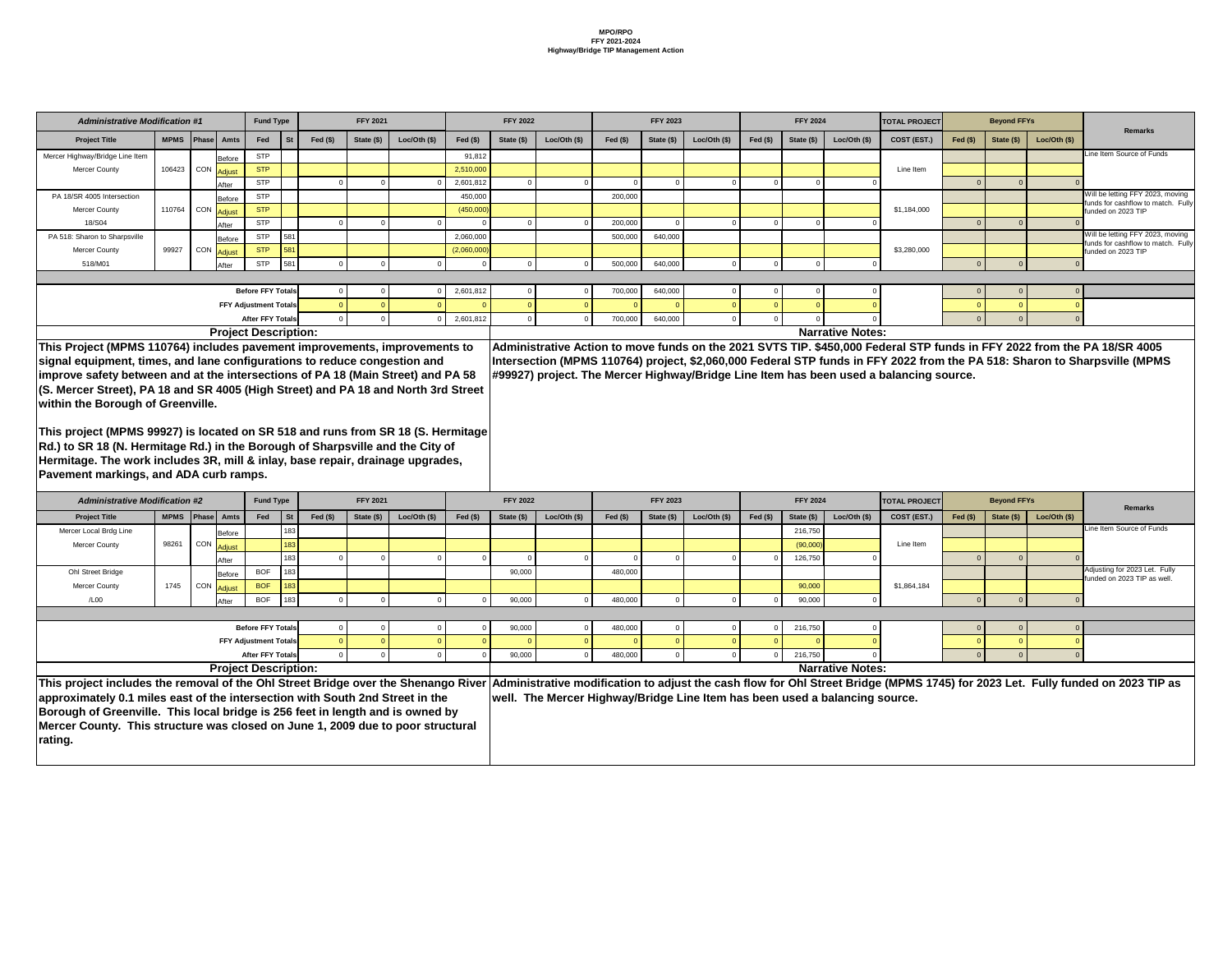| <b>Administrative Modification #3</b> |                             |            |                                 | <b>Fund Type</b>             |           |           | <b>FFY 2021</b> |                |           | <b>FFY 2022</b> |             |           | <b>FFY 2023</b> |                |           | <b>FFY 2024</b> |                         | <b>TOTAL PROJECT</b> |           | <b>Beyond FFYs</b>                                           |             | Remarks                   |
|---------------------------------------|-----------------------------|------------|---------------------------------|------------------------------|-----------|-----------|-----------------|----------------|-----------|-----------------|-------------|-----------|-----------------|----------------|-----------|-----------------|-------------------------|----------------------|-----------|--------------------------------------------------------------|-------------|---------------------------|
| <b>Project Title</b>                  | MPMS   Phase   Amts         |            |                                 | Fed                          | <b>St</b> | Fed $($)$ | State (\$)      | Loc/Oth $(\$)$ | Fed $($)$ | State (\$)      | Loc/Oh (\$) | Fed $($)$ | State (\$)      | Loc/Oth $(\$)$ | Fed $($)$ | State (\$)      | Loc/Oth (\$)            | COST (EST.)          | Fed $($)$ | State (\$)                                                   | Loc/Oh (\$) |                           |
| Mercer Highway/Bridge Line Item       |                             |            | Before                          |                              | 185       |           |                 |                |           | 302,297         |             |           |                 |                |           |                 |                         |                      |           |                                                              |             | Line Item Source of Funds |
| <b>Mercer County</b>                  | 106423                      |            | ್ಷ   CON <mark> Adjust I</mark> |                              | 185       |           |                 |                |           | 90,000          |             |           |                 |                |           |                 |                         | Line Item            |           |                                                              |             |                           |
|                                       |                             |            | After                           |                              | 185       |           |                 |                |           | 392,297         |             |           |                 |                |           |                 |                         |                      |           |                                                              |             |                           |
| Ohl Street Bridge                     | Before                      | <b>BOF</b> | 183                             |                              |           |           |                 | 90,000         |           | 480,000         |             |           |                 | 90,000         |           |                 |                         |                      |           | Adjusting for 2023 Let. Fully<br>funded on 2023 TIP as well. |             |                           |
| <b>Mercer County</b>                  | 1745                        |            |                                 | <b>BOF</b>                   | 183       |           |                 |                |           | (90,000)        |             |           |                 |                |           |                 |                         | \$1,864,184          |           |                                                              |             |                           |
| /L00                                  |                             |            | After                           | <b>BOF</b>                   | 183       |           |                 |                |           |                 |             | 480,000   |                 |                |           | 90,000          |                         |                      |           |                                                              |             |                           |
|                                       |                             |            |                                 |                              |           |           |                 |                |           |                 |             |           |                 |                |           |                 |                         |                      |           |                                                              |             |                           |
|                                       |                             |            |                                 | <b>Before FFY Totals</b>     |           |           |                 |                |           | 392,297         |             | 480,000   |                 |                |           | 90,000          |                         |                      |           |                                                              |             |                           |
|                                       |                             |            |                                 | <b>FFY Adjustment Totals</b> |           |           |                 |                |           |                 |             |           |                 |                |           |                 |                         |                      |           |                                                              |             |                           |
|                                       |                             |            |                                 | <b>After FFY Totals</b>      |           |           |                 |                |           | 392,297         |             | 480,000   |                 |                |           | 90,000          |                         |                      |           |                                                              |             |                           |
|                                       | <b>Project Description:</b> |            |                                 |                              |           |           |                 |                |           |                 |             |           |                 |                |           |                 | <b>Narrative Notes:</b> |                      |           |                                                              |             |                           |

| <b>Administrative Modification #4</b>                                               |        |                     |               | <b>Fund Type</b>             |           |            | <b>FFY 2021</b> |             |            | <b>FFY 2022</b> |                                             |           | <b>FFY 2023</b> |                |            | <b>FFY 2024</b> |                         | <b>TOTAL PROJECT</b> |            | <b>Beyond FFYs</b> |             | <b>Remarks</b>                                                                                                              |
|-------------------------------------------------------------------------------------|--------|---------------------|---------------|------------------------------|-----------|------------|-----------------|-------------|------------|-----------------|---------------------------------------------|-----------|-----------------|----------------|------------|-----------------|-------------------------|----------------------|------------|--------------------|-------------|-----------------------------------------------------------------------------------------------------------------------------|
| <b>Project Title</b>                                                                |        | MPMS   Phase   Amts |               | Fed                          | <b>St</b> | Fed $(\$)$ | State (\$)      | Loc/Oh (\$) | Fed $(\$)$ | State (\$)      | Loc/Oth $(\$)$                              | Fed $(s)$ | State (\$)      | Loc/Oth $(\$)$ | Fed $(\$)$ | State $(\$)$    | Loc/Oth $($)$           | COST (EST.)          | Fed $(\$)$ | State $(\$)$       | Loc/Oh (\$) |                                                                                                                             |
| SR 322: Venango Cty to Crawford                                                     |        |                     | Before        | <b>NHPP</b>                  |           |            |                 |             |            |                 |                                             | 1,000,000 |                 |                | 1,000,000  |                 |                         |                      |            |                    |             | Using as source of funds. Project<br>fully funded on 2023 TIP as well                                                       |
| <b>Mercer County</b>                                                                |        | 114012 CON Adjust   |               | <b>NHPP</b>                  |           |            |                 |             |            |                 |                                             | (128,000) |                 |                | (320,000)  |                 |                         | \$2,450,000          |            |                    |             |                                                                                                                             |
| 322/01M                                                                             |        |                     | After         | <b>NHPP</b>                  |           |            |                 |             |            |                 |                                             | 872,000   |                 |                | 680,000    |                 |                         |                      |            |                    |             |                                                                                                                             |
| Mercer Highway/Bridge Line Item                                                     |        |                     | <b>Before</b> |                              | 581       |            |                 |             |            |                 |                                             |           | 32,000          |                |            | 80,000          |                         |                      |            |                    |             | Line Item Source of Funds                                                                                                   |
| <b>Mercer County</b>                                                                |        | 106423 CON Adjust   |               |                              | 581       |            |                 |             |            |                 |                                             |           | (32,000)        |                |            | (80,000)        |                         | Line Item            |            |                    |             |                                                                                                                             |
|                                                                                     |        |                     | After         |                              | 581       |            |                 |             |            |                 |                                             |           |                 |                |            |                 |                         |                      |            |                    |             |                                                                                                                             |
| State St. Pedestrian Improvements                                                   |        |                     | <b>Before</b> | <b>NHPP</b>                  | 581       |            |                 |             | 450,000    | 87,500          |                                             |           |                 |                |            |                 |                         |                      |            |                    |             | Adjusting for 2023 Let. Fully<br>unded on 2023 TIP as well.                                                                 |
| <b>Mercer County</b>                                                                | 109077 | CON                 | Adjust        | <b>NHPP</b>                  | 581       |            |                 |             |            |                 |                                             | 128,000   | 32,000          |                | 320,000    | 80,000          |                         | \$1,959,960          |            |                    |             |                                                                                                                             |
| 3008/A03                                                                            |        |                     | After         | <b>NHPP</b>                  | 581       |            |                 |             | 450,000    | 87,500          |                                             | 128,000   | 32,000          |                | 320,000    | 80,000          |                         |                      |            |                    |             |                                                                                                                             |
|                                                                                     |        |                     |               |                              |           |            |                 |             |            |                 |                                             |           |                 |                |            |                 |                         |                      |            |                    |             |                                                                                                                             |
|                                                                                     |        |                     |               | <b>Before FFY Totals</b>     |           |            |                 |             | 450,000    | 87,500          |                                             | 1,000,000 | 32,000          |                |            | 80,000          |                         |                      |            |                    |             |                                                                                                                             |
|                                                                                     |        |                     |               | <b>FFY Adjustment Totals</b> |           |            |                 |             |            |                 |                                             |           |                 |                |            |                 |                         |                      |            |                    |             |                                                                                                                             |
|                                                                                     |        |                     |               | <b>After FFY Totals</b>      |           |            |                 |             | 450,000    | 87,500          |                                             | 1,000,000 | 32,000          |                |            | 80,000          |                         |                      |            |                    |             |                                                                                                                             |
|                                                                                     |        |                     |               | <b>Project Description:</b>  |           |            |                 |             |            |                 |                                             |           |                 |                |            |                 | <b>Narrative Notes:</b> |                      |            |                    |             |                                                                                                                             |
| This project includes pedestrian improvements along State Street (SR 3008)          |        |                     |               |                              |           |            |                 |             |            |                 |                                             |           |                 |                |            |                 |                         |                      |            |                    |             | Administrative modification to adjust the cash flow for State St. Pedestrian Improvements (MPMS 109077) for 2023 Let. Fully |
| between Boyd Drive to SR 18 in the City of Hermitage. It also includes intersection |        |                     |               |                              |           |            |                 |             |            |                 |                                             |           |                 |                |            |                 |                         |                      |            |                    |             | funded on 2023 TIP as well. The Mercer Highway/Bridge Line Item and SR 322: Venango County to Crawford County (MPMS         |
| improvements that will extend about 300' north and south along Buhl Farm Drive      |        |                     |               |                              |           |            |                 |             |            |                 | 114012) has been used as balancing sources. |           |                 |                |            |                 |                         |                      |            |                    |             |                                                                                                                             |
| (SR 3025).                                                                          |        |                     |               |                              |           |            |                 |             |            |                 |                                             |           |                 |                |            |                 |                         |                      |            |                    |             |                                                                                                                             |

**This project includes the removal of the Ohl Street Bridge over the Shenango River approximately 0.1 miles east of the intersection with South 2nd Street in the Borough of Greenville. This local bridge is 256 feet in length and is owned by Mercer County. This structure was closed on June 1, 2009 due to poor structural rating.** 

**Administrative modification to adjust the cash flow for Ohl Street Bridge (MPMS 1745) for 2023 Let. Fully funded on 2023 TIP as well. The Mercer Highway/Bridge Line Item has been used a balancing source.**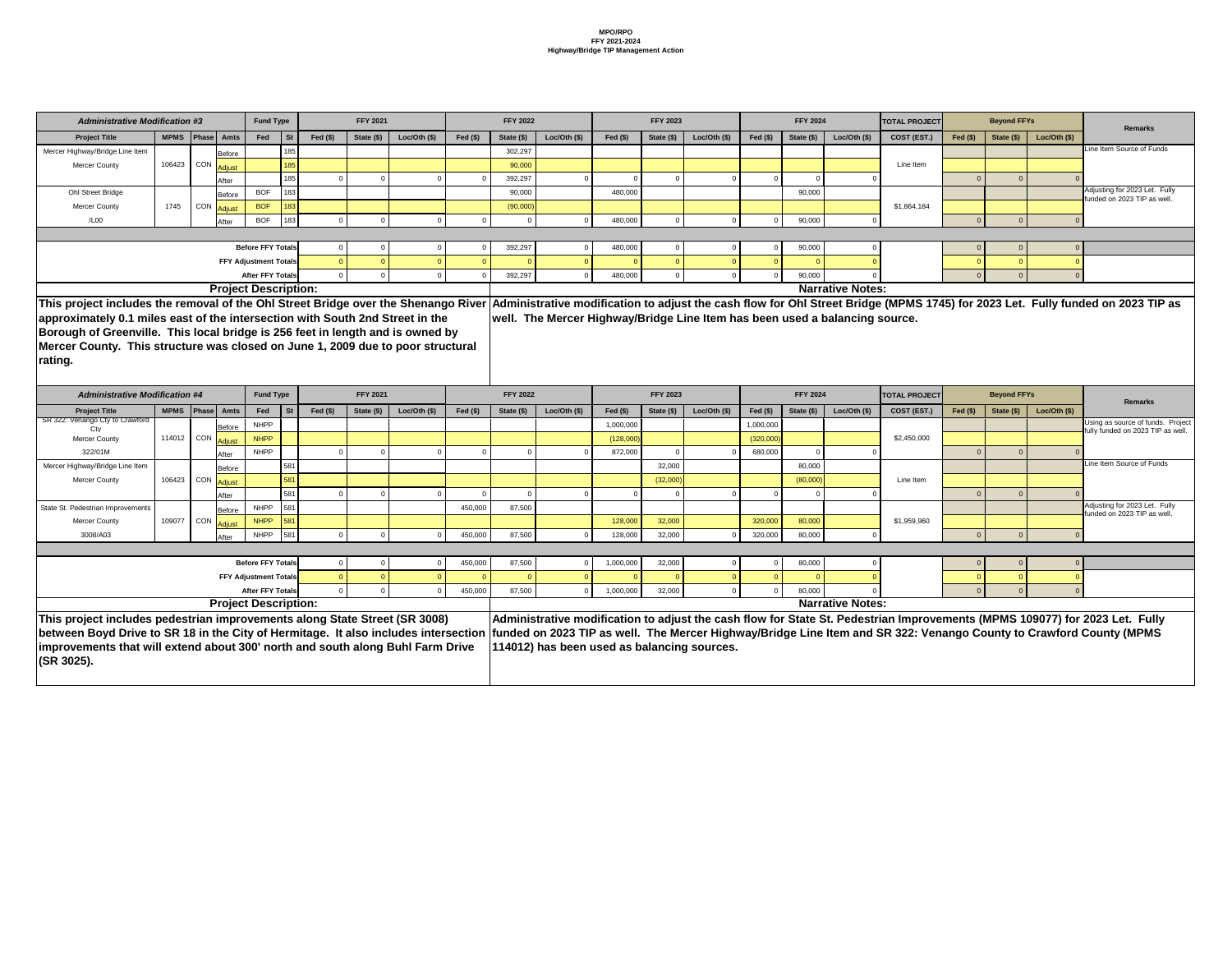| <b>Administrative Modification #5</b>                                               |        |                             | <b>Fund Type</b>             |                 |           | <b>FFY 2021</b> |                |           | <b>FFY 2022</b> |               |            | <b>FFY 2023</b> |               |            | <b>FFY 2024</b> |                         | <b>TOTAL PROJECT</b>                                                                              |            | <b>Beyond FFYs</b> |                |                                                                                                                                  |
|-------------------------------------------------------------------------------------|--------|-----------------------------|------------------------------|-----------------|-----------|-----------------|----------------|-----------|-----------------|---------------|------------|-----------------|---------------|------------|-----------------|-------------------------|---------------------------------------------------------------------------------------------------|------------|--------------------|----------------|----------------------------------------------------------------------------------------------------------------------------------|
| <b>Project Title</b>                                                                |        | MPMS   Phase   Amts         | Fed                          | St <sup>7</sup> | Fed $($)$ | State (\$)      | Loc/Oth $(\$)$ | Fed $($)$ | State (\$)      | Loc/Oh (\$)   | Fed $(\$)$ | State (\$)      | Loc/Oth (\$)  | Fed $(\$)$ | State (\$)      | Loc/Oth (\$)            | COST (EST.)                                                                                       | Fed $(\$)$ | State (\$)         | Loc/Oth $(\$)$ | <b>Remarks</b>                                                                                                                   |
| Mercer Highway/Bridge Line Item                                                     |        | Before                      | <b>NHPP</b>                  | 581             |           |                 |                | 386,000   | 850,661         |               |            |                 |               |            |                 |                         |                                                                                                   |            |                    |                | Line Item Source of Funds                                                                                                        |
| Mercer County                                                                       | 106423 | <sub>I</sub> CON Adjust     | <b>NHPP</b>                  | 581             |           |                 |                | 450,000   | 87,500          |               |            |                 |               |            |                 |                         | Line Item                                                                                         |            |                    |                |                                                                                                                                  |
|                                                                                     |        | After                       | <b>NHPP</b>                  | 581             |           |                 |                | 836,000   | 938,161         |               |            |                 |               |            |                 |                         |                                                                                                   |            |                    |                |                                                                                                                                  |
| State St. Pedestrian Improvements                                                   |        | Before                      | <b>NHPP</b>                  | 581             |           |                 |                | 450,000   | 87,500          |               | 128,000    | 32,000          |               | 320,000    | 80,000          |                         |                                                                                                   |            |                    |                | Adjusting for 2023 Let. Fully<br>funded on 2023 TIP as well.                                                                     |
| <b>Mercer County</b>                                                                | 109077 | <b>CON</b><br>Adjust        | <b>NHPP</b>                  | 581             |           |                 |                | (450,000) | (87,500)        |               |            |                 |               |            |                 |                         | \$1,959,960                                                                                       |            |                    |                |                                                                                                                                  |
| 3008/A03                                                                            |        | After                       | <b>NHPP</b>                  | 581             |           |                 |                |           |                 |               | 128,000    | 32,000          |               | 320,000    | 80,000          |                         |                                                                                                   |            | $\Omega$           |                |                                                                                                                                  |
|                                                                                     |        |                             |                              |                 |           |                 |                |           |                 |               |            |                 |               |            |                 |                         |                                                                                                   |            |                    |                |                                                                                                                                  |
|                                                                                     |        |                             | <b>Before FFY Totals</b>     |                 |           |                 |                | 836,000   | 938,161         |               | 128,000    | 32,000          |               |            | 80,000          |                         |                                                                                                   |            | 0                  |                |                                                                                                                                  |
|                                                                                     |        |                             | <b>FFY Adjustment Totals</b> |                 |           |                 |                |           |                 |               |            |                 |               |            |                 |                         |                                                                                                   |            |                    |                |                                                                                                                                  |
|                                                                                     |        |                             | <b>After FFY Totals</b>      |                 |           |                 |                | 836,000   | 938,161         |               | 128,000    | 32,000          |               |            | 80,000          |                         |                                                                                                   |            | - 0                |                |                                                                                                                                  |
|                                                                                     |        | <b>Project Description:</b> |                              |                 |           |                 |                |           |                 |               |            |                 |               |            |                 | <b>Narrative Notes:</b> |                                                                                                   |            |                    |                |                                                                                                                                  |
| This project includes pedestrian improvements along State Street (SR 3008)          |        |                             |                              |                 |           |                 |                |           |                 |               |            |                 |               |            |                 |                         |                                                                                                   |            |                    |                | Administrative modification to adjust the cash flow for State St. Pedestrian Improvements (MPMS 109077) for 2023 Let. Fully      |
| between Boyd Drive to SR 18 in the City of Hermitage. It also includes intersection |        |                             |                              |                 |           |                 |                |           |                 |               |            |                 |               |            |                 |                         | funded on 2023 TIP as well. The Mercer Highway/Bridge Line Item has been used a balancing source. |            |                    |                |                                                                                                                                  |
| improvements that will extend about 300' north and south along Buhl Farm Drive      |        |                             |                              |                 |           |                 |                |           |                 |               |            |                 |               |            |                 |                         |                                                                                                   |            |                    |                |                                                                                                                                  |
| (SR 3025).                                                                          |        |                             |                              |                 |           |                 |                |           |                 |               |            |                 |               |            |                 |                         |                                                                                                   |            |                    |                |                                                                                                                                  |
|                                                                                     |        |                             |                              |                 |           |                 |                |           |                 |               |            |                 |               |            |                 |                         |                                                                                                   |            |                    |                |                                                                                                                                  |
| <b>Administrative Modification #6</b>                                               |        |                             | <b>Fund Type</b>             |                 |           | <b>FFY 2021</b> |                |           | <b>FFY 2022</b> |               |            | <b>FFY 2023</b> |               |            | <b>FFY 2024</b> |                         | <b>TOTAL PROJECT</b>                                                                              |            | <b>Beyond FFYs</b> |                |                                                                                                                                  |
| <b>Project Title</b>                                                                |        | MPMS   Phase   Amts         | Fed                          | <b>St</b>       | Fed $($)$ | State (\$)      | Loc/Oth $(\$)$ | Fed $($)$ | State (\$)      | Loc/Oth $($)$ | Fed $(\$)$ | State (\$)      | Loc/Oth $($)$ | $Fed(\$)$  | State (\$)      | Loc/Oth (\$)            | COST (EST.)                                                                                       | Fed $(\$)$ | State $(\$)$       | Loc/Oh (\$)    | <b>Remarks</b>                                                                                                                   |
| Mercer Highway/Bridge Line Item                                                     |        | Before                      |                              | 185             |           |                 |                |           | 392,297         |               |            |                 |               |            |                 |                         |                                                                                                   |            |                    |                | Line Item Source of Funds                                                                                                        |
| Mercer County                                                                       |        | 106423 CON Adjust           |                              | 185             |           |                 |                |           | (131, 704)      |               |            |                 |               |            |                 |                         | Line Item                                                                                         |            |                    |                |                                                                                                                                  |
|                                                                                     |        | After                       |                              | 185             |           |                 |                |           | 260,593         |               |            |                 |               |            |                 |                         |                                                                                                   |            |                    |                |                                                                                                                                  |
| Mercer Highway/Bridge Line Item                                                     |        | Before                      |                              | 183             |           |                 |                |           | 7,422           |               |            |                 |               |            |                 |                         |                                                                                                   |            |                    |                | Line Item Source of Funds                                                                                                        |
| <b>Mercer County</b>                                                                |        | 106423 CON Adjust           |                              | 183             |           |                 |                |           | (7, 422)        |               |            |                 |               |            |                 |                         | Line Item                                                                                         |            |                    |                |                                                                                                                                  |
|                                                                                     |        | After                       |                              | 183             |           |                 |                |           |                 |               |            |                 |               |            |                 |                         |                                                                                                   |            |                    |                |                                                                                                                                  |
| SR 19 over Johnston Run                                                             |        | Before                      |                              | 185             |           |                 |                |           | 600,000         |               |            | 263,499         |               |            | 36,501          |                         |                                                                                                   |            |                    |                | Letting project in 2023, using                                                                                                   |
| <b>Mercer County</b>                                                                | 84914  | CON Adjust                  |                              | 185             |           |                 |                |           | (600,000)       |               |            |                 |               |            |                 |                         | \$1,130,000                                                                                       |            |                    |                | funds in 2022 to cash flow project<br>letting in 2022.                                                                           |
| 19/B07                                                                              |        | After                       |                              | 185             |           |                 |                |           |                 |               |            | 263,499         |               |            | 36,501          |                         |                                                                                                   |            |                    |                |                                                                                                                                  |
| SR 2002: Neshannock Ck Br                                                           |        | Before                      |                              | 185             |           |                 |                |           | 1,260,874       |               |            | 739,126         |               |            |                 |                         |                                                                                                   |            |                    |                | Line up for funding to be in 2022                                                                                                |
| <b>Mercer County</b>                                                                | 58081  | <sub>1</sub> CON Adjust     |                              | 185             |           |                 |                |           | 739,126         |               |            |                 |               |            |                 |                         | \$2,290,000                                                                                       |            |                    |                | for Letting.                                                                                                                     |
| 2002/B01                                                                            |        | After                       |                              | 185             |           |                 |                |           | 2,000,000       |               |            | 739,126         |               |            |                 |                         |                                                                                                   |            |                    |                |                                                                                                                                  |
|                                                                                     |        |                             |                              |                 |           |                 |                |           |                 |               |            |                 |               |            |                 |                         |                                                                                                   |            |                    |                |                                                                                                                                  |
|                                                                                     |        |                             | <b>Before FFY Totals</b>     |                 |           |                 |                |           | 2,260,593       |               |            | 1,002,625       |               |            | 36,501          |                         |                                                                                                   |            |                    |                |                                                                                                                                  |
|                                                                                     |        |                             | <b>FFY Adjustment Totals</b> |                 |           |                 |                |           |                 |               |            |                 |               |            |                 |                         |                                                                                                   |            |                    |                |                                                                                                                                  |
|                                                                                     |        |                             | <b>After FFY Totals</b>      |                 |           |                 |                |           | 2,260,593       |               | $\Omega$   | 1,002,625       |               |            | 36,501          |                         |                                                                                                   |            | $\Omega$           |                |                                                                                                                                  |
|                                                                                     |        | <b>Project Description:</b> |                              |                 |           |                 |                |           |                 |               |            |                 |               |            |                 | <b>Narrative Notes:</b> |                                                                                                   |            |                    |                |                                                                                                                                  |
| This project (MPMS 84914) includes the preservation/rehabilitation/replacement of   |        |                             |                              |                 |           |                 |                |           |                 |               |            |                 |               |            |                 |                         |                                                                                                   |            |                    |                | Administrative modification to line up cash flow for projects between FFY 2022 and 2023. \$739,126 in State 185 funds were added |
| the State Route 19 (Perry Highway) Bridge over Johnston Run in Springfield          |        |                             |                              |                 |           |                 |                |           |                 |               |            |                 |               |            |                 |                         |                                                                                                   |            |                    |                | to MPMS 58081 in FFY 2022. Mercer Hwy/Bridge Line Item, MPMS 106423, and MPMS 84914 were used as funding sources.                |
| Township. The bridge is 37 feet in length.                                          |        |                             |                              |                 |           |                 |                |           |                 |               |            |                 |               |            |                 |                         |                                                                                                   |            |                    |                |                                                                                                                                  |
|                                                                                     |        |                             |                              |                 |           |                 |                |           |                 |               |            |                 |               |            |                 |                         |                                                                                                   |            |                    |                |                                                                                                                                  |
| This project (MPMS 58081) includes the preservation/rehabilitation/replacement of   |        |                             |                              |                 |           |                 |                |           |                 |               |            |                 |               |            |                 |                         |                                                                                                   |            |                    |                |                                                                                                                                  |
| the State Route 2002 (Leesburg Road) Bridge over Neshannock Creek in                |        |                             |                              |                 |           |                 |                |           |                 |               |            |                 |               |            |                 |                         |                                                                                                   |            |                    |                |                                                                                                                                  |
| Springfield Township, Mercer County. The bridge is 95 feet in length.               |        |                             |                              |                 |           |                 |                |           |                 |               |            |                 |               |            |                 |                         |                                                                                                   |            |                    |                |                                                                                                                                  |
|                                                                                     |        |                             |                              |                 |           |                 |                |           |                 |               |            |                 |               |            |                 |                         |                                                                                                   |            |                    |                |                                                                                                                                  |
|                                                                                     |        |                             |                              |                 |           |                 |                |           |                 |               |            |                 |               |            |                 |                         |                                                                                                   |            |                    |                |                                                                                                                                  |
|                                                                                     |        |                             |                              |                 |           |                 |                |           |                 |               |            |                 |               |            |                 |                         |                                                                                                   |            |                    |                |                                                                                                                                  |
|                                                                                     |        |                             |                              |                 |           |                 |                |           |                 |               |            |                 |               |            |                 |                         |                                                                                                   |            |                    |                |                                                                                                                                  |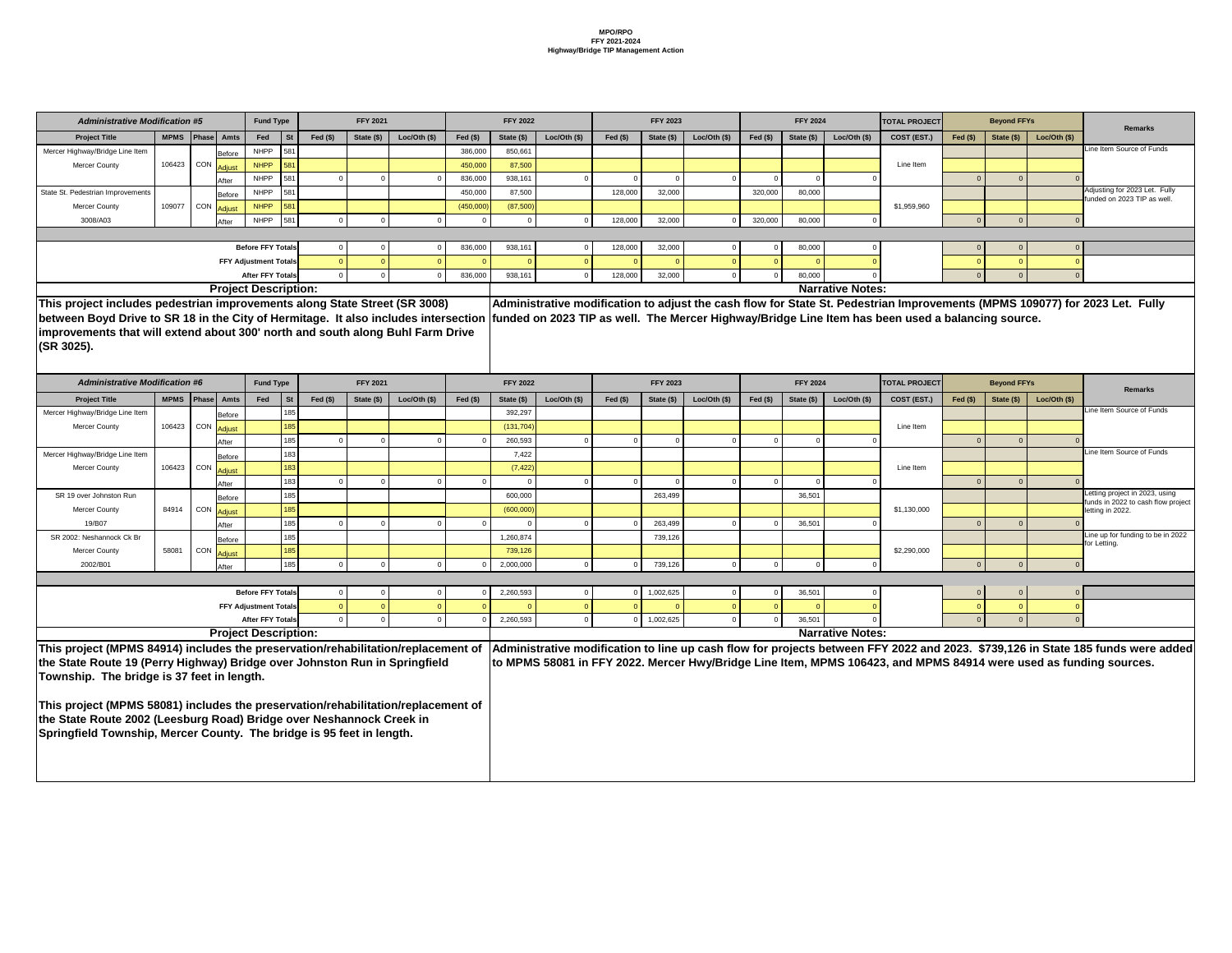| <b>Administrative Modification #7</b>                                                                                                                                                                                                                                                                                                                                                                                                               |                     |     |        | <b>Fund Type</b>             |            | <b>FFY 2021</b> |                |            | <b>FFY 2022</b> |             |            | <b>FFY 2023</b> |              |            | <b>FFY 2024</b> |                         | <b>TOTAL PROJECT</b>                                                                  |           | <b>Beyond FFYs</b> |             | <b>Remarks</b>                                                                                                                   |
|-----------------------------------------------------------------------------------------------------------------------------------------------------------------------------------------------------------------------------------------------------------------------------------------------------------------------------------------------------------------------------------------------------------------------------------------------------|---------------------|-----|--------|------------------------------|------------|-----------------|----------------|------------|-----------------|-------------|------------|-----------------|--------------|------------|-----------------|-------------------------|---------------------------------------------------------------------------------------|-----------|--------------------|-------------|----------------------------------------------------------------------------------------------------------------------------------|
| <b>Project Title</b>                                                                                                                                                                                                                                                                                                                                                                                                                                | MPMS   Phase   Amts |     |        | Fed<br><b>St</b>             | Fed $(\$)$ | State (\$)      | Loc/Oth $(\$)$ | Fed $(\$)$ | State (\$)      | Loc/Oh (\$) | Fed $(\$)$ | State (\$)      | Loc/Oth (\$) | Fed $(\$)$ | State (\$)      | Loc/Oth (\$)            | COST (EST.)                                                                           | Fed $($)$ | State (\$)         | Loc/Oh (\$) |                                                                                                                                  |
| Mercer Highway/Bridge Line Item                                                                                                                                                                                                                                                                                                                                                                                                                     |                     |     | Before | 185                          |            |                 |                |            |                 |             |            |                 |              |            |                 |                         |                                                                                       |           |                    |             | Line Item Source of Funds                                                                                                        |
| <b>Mercer County</b>                                                                                                                                                                                                                                                                                                                                                                                                                                | 106423 CON          |     | Adjust | 185                          |            |                 |                |            |                 |             |            | 139,126         |              |            |                 |                         | Line Item                                                                             |           |                    |             |                                                                                                                                  |
|                                                                                                                                                                                                                                                                                                                                                                                                                                                     |                     |     | After  | 185                          | $\Omega$   |                 |                |            |                 |             |            | 139,126         |              |            |                 |                         |                                                                                       |           |                    |             |                                                                                                                                  |
| SR 19 over Johnston Run                                                                                                                                                                                                                                                                                                                                                                                                                             |                     |     | Before | 185                          |            |                 |                |            |                 |             |            | 263,499         |              |            | 36,501          |                         |                                                                                       |           |                    |             | Line up for funding to be in 2022<br>for Letting.                                                                                |
| <b>Mercer County</b>                                                                                                                                                                                                                                                                                                                                                                                                                                | 84914 CON           |     | Adjust | 185                          |            |                 |                |            |                 |             |            | 600,000         |              |            |                 |                         | \$1,130,000                                                                           |           |                    |             |                                                                                                                                  |
| 19/B07                                                                                                                                                                                                                                                                                                                                                                                                                                              |                     |     | After  | 185                          |            |                 |                |            |                 |             |            | 863,499         |              |            | 36,501          |                         |                                                                                       |           |                    |             |                                                                                                                                  |
| SR 2002: Neshannock Ck Br                                                                                                                                                                                                                                                                                                                                                                                                                           |                     |     | Before | 185                          |            |                 |                |            | 2,000,000       |             |            | 739,126         |              |            |                 |                         |                                                                                       |           |                    |             | Line up for funding to be in 2022<br>for Letting.                                                                                |
| <b>Mercer County</b>                                                                                                                                                                                                                                                                                                                                                                                                                                | 58081               | CON | Adjust | 185                          |            |                 |                |            |                 |             |            | (739, 126)      |              |            |                 |                         | \$2,290,000                                                                           |           |                    |             |                                                                                                                                  |
| 2002/B01                                                                                                                                                                                                                                                                                                                                                                                                                                            |                     |     | After  | 185                          | $\Omega$   |                 |                |            | 2,000,000       |             |            |                 |              |            |                 |                         |                                                                                       |           | $\Omega$           |             |                                                                                                                                  |
|                                                                                                                                                                                                                                                                                                                                                                                                                                                     |                     |     |        |                              |            |                 |                |            |                 |             |            |                 |              |            |                 |                         |                                                                                       |           |                    |             |                                                                                                                                  |
|                                                                                                                                                                                                                                                                                                                                                                                                                                                     |                     |     |        | <b>Before FFY Totals</b>     |            |                 |                |            | 2,000,000       |             |            | 1,002,625       |              |            | 36,501          |                         |                                                                                       |           |                    |             |                                                                                                                                  |
|                                                                                                                                                                                                                                                                                                                                                                                                                                                     |                     |     |        | <b>FFY Adjustment Totals</b> |            |                 |                |            |                 |             |            |                 |              |            |                 |                         |                                                                                       |           |                    |             |                                                                                                                                  |
|                                                                                                                                                                                                                                                                                                                                                                                                                                                     |                     |     |        | <b>After FFY Totals</b>      |            |                 |                |            | 2,000,000       |             |            | 1,002,625       |              |            | 36,501          |                         |                                                                                       |           | $\Omega$           |             |                                                                                                                                  |
|                                                                                                                                                                                                                                                                                                                                                                                                                                                     |                     |     |        | <b>Project Description:</b>  |            |                 |                |            |                 |             |            |                 |              |            |                 | <b>Narrative Notes:</b> |                                                                                       |           |                    |             |                                                                                                                                  |
| This project (MPMS 84914) includes the preservation/rehabilitation/replacement of<br>the State Route 19 (Perry Highway) Bridge over Johnston Run in Springfield<br>Township. The bridge is 37 feet in length.<br>This project (MPMS 58081) includes the preservation/rehabilitation/replacement of<br>the State Route 2002 (Leesburg Road) Bridge over Neshannock Creek in<br>Springfield Township, Mercer County. The bridge is 95 feet in length. |                     |     |        |                              |            |                 |                |            |                 |             |            |                 |              |            |                 |                         | to MPMS 106423 and MPMS 84914 in FFY 2023. MPMS 58081 was used as the funding source. |           |                    |             | Administrative modification to line up cash flow for projects between FFY 2022 and 2023. \$739,126 in State 185 funds were added |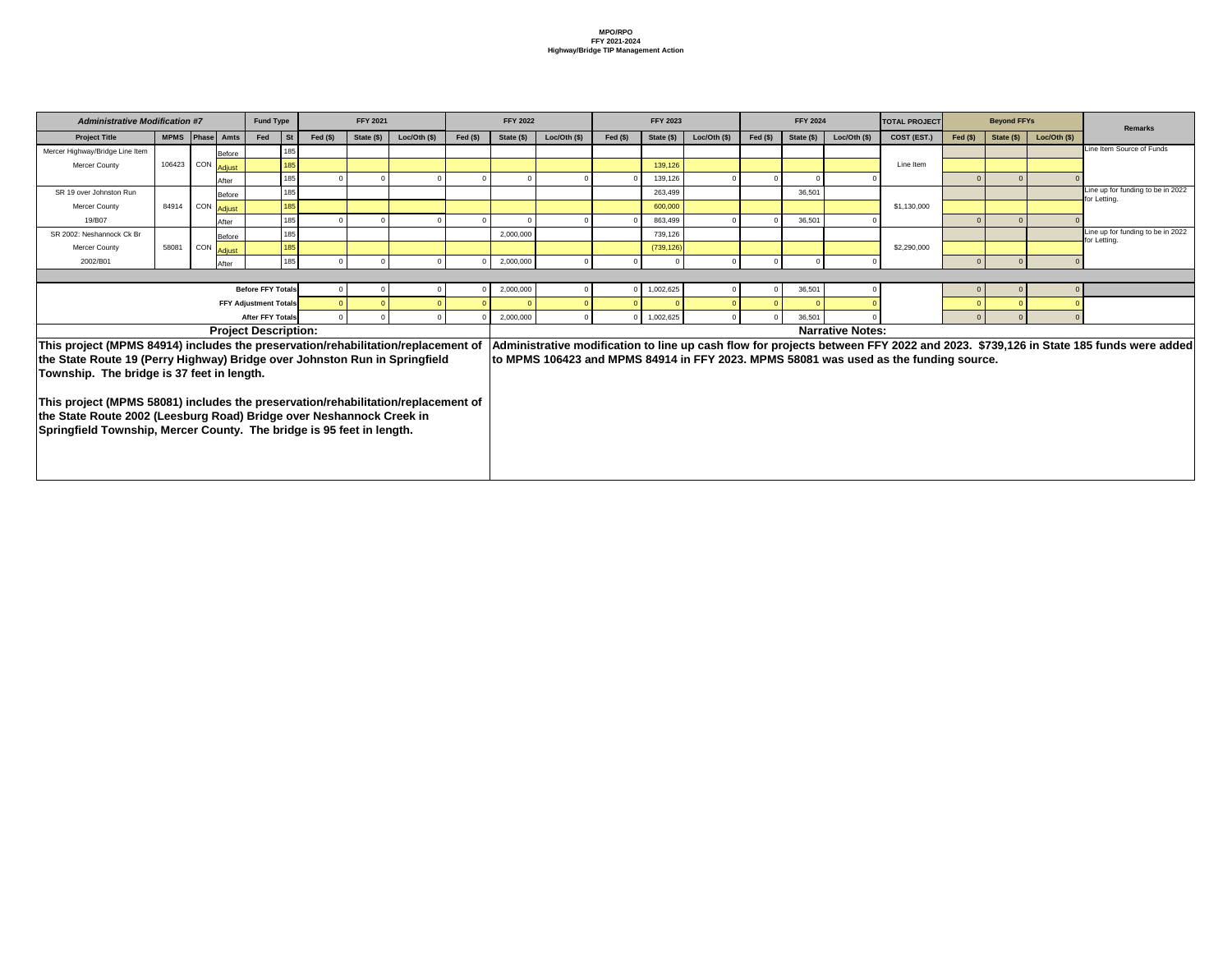| <b>Administrative Modification #8, 9, 10</b>                                                                                             |                     |           |               | <b>Fund Type</b>             |                        | <b>FFY 2021</b> |                |           | <b>FFY 2022</b> |                                                        |           | <b>FFY 2023</b> |                |           | <b>FFY 2024</b> |                         | <b>TOTAL PROJECT</b> |           | <b>Beyond FFYs</b> |               | <b>Remarks</b>                                                                                                               |
|------------------------------------------------------------------------------------------------------------------------------------------|---------------------|-----------|---------------|------------------------------|------------------------|-----------------|----------------|-----------|-----------------|--------------------------------------------------------|-----------|-----------------|----------------|-----------|-----------------|-------------------------|----------------------|-----------|--------------------|---------------|------------------------------------------------------------------------------------------------------------------------------|
| <b>Project Title</b>                                                                                                                     | MPMS   Phase   Amts |           |               | Fed                          | <b>St</b><br>Fed $($)$ | State (\$)      | Loc/Oth $(\$)$ | Fed $($)$ | State (\$)      | Loc/Oth $($)$                                          | Fed $($)$ | State (\$)      | Loc/Oth $(\$)$ | Fed $($)$ | State (\$)      | Loc/Oh (\$)             | COST (EST.)          | Fed $($)$ | State $(\$)$       | Loc/Oth $($)$ |                                                                                                                              |
| Mercer Highway/Bridge Line Item                                                                                                          |                     |           | <b>Before</b> |                              | 581                    |                 |                |           | 938,161         |                                                        |           |                 |                |           |                 |                         |                      |           |                    |               | Line Item Source of Funds                                                                                                    |
| Mercer County                                                                                                                            | 106423 CON Adjust   |           |               | 581                          |                        |                 |                |           | (100,000)       |                                                        |           | 100,000         |                |           |                 |                         | Line Item            |           |                    |               |                                                                                                                              |
|                                                                                                                                          |                     |           | After         |                              | 581                    |                 |                |           | 838,161         |                                                        |           | 100,000         |                |           |                 |                         |                      |           | $\Omega$           |               |                                                                                                                              |
| PA 18: PA 358 - Mill Hill Rd.                                                                                                            |                     |           | Before        | 581                          |                        |                 |                |           | 75,000          |                                                        |           | 75,000          |                |           |                 |                         |                      |           |                    |               | Cash flow into 2023 for FD and<br><b>Environmental Clearance</b>                                                             |
| <b>Mercer County</b>                                                                                                                     | 109773              | <b>FD</b> | <b>Adjust</b> | 581                          |                        |                 |                |           | (75,000)        |                                                        |           |                 |                |           |                 |                         | \$3,399,000          |           |                    |               |                                                                                                                              |
| 18/23M                                                                                                                                   |                     |           | After         |                              | 581                    |                 |                |           |                 |                                                        |           | 75,000          |                |           |                 |                         |                      |           |                    |               |                                                                                                                              |
| SR 518: SR 18 to Division Street                                                                                                         |                     |           | Before        |                              | 581                    |                 |                |           | 50,000          |                                                        |           | 50,000          |                |           |                 |                         |                      |           |                    |               | Cash flow into 2022.                                                                                                         |
| Mercer County                                                                                                                            | 111321              | PE        | Adjust        | 581                          |                        |                 |                |           | 50,000          |                                                        |           | (50,000)        |                |           |                 |                         | \$2,553,000          |           |                    |               |                                                                                                                              |
| 518/M02                                                                                                                                  |                     |           | After         |                              | 581                    |                 |                |           | 100,000         |                                                        |           |                 |                |           |                 |                         |                      |           |                    |               |                                                                                                                              |
| PA 718: Middlesex - Boradway                                                                                                             |                     |           | Before        | 581                          |                        |                 |                |           | 50,000          |                                                        |           | 50,000          |                |           |                 |                         |                      |           |                    |               | Cash flow into 2022                                                                                                          |
| <b>Mercer County</b>                                                                                                                     | 109145              | FD        | Adjust        | 581                          |                        |                 |                |           | 50,000          |                                                        |           | (50,000)        |                |           |                 |                         | \$3,250,000          |           |                    |               |                                                                                                                              |
| 718/04M                                                                                                                                  |                     |           | After         |                              | 581                    |                 |                |           | 100,000         |                                                        |           |                 |                |           |                 |                         |                      |           |                    |               |                                                                                                                              |
| PA 718: Bank PI - River Rd                                                                                                               |                     |           | <b>Before</b> | 581                          |                        |                 |                |           | 75,000          |                                                        |           | 75,000          |                |           |                 |                         |                      |           |                    |               | Cash flow into 2022                                                                                                          |
| Mercer County                                                                                                                            | 109750              | PE        | Adjust        | 581                          |                        |                 |                |           | 75,000          |                                                        |           |                 |                |           |                 |                         | \$2,350,000          |           |                    |               |                                                                                                                              |
| 718/05M                                                                                                                                  |                     |           | After         |                              | 581                    |                 |                |           | 150,000         |                                                        |           | 75,000          |                |           |                 |                         |                      |           | $\Omega$           |               |                                                                                                                              |
|                                                                                                                                          |                     |           |               |                              |                        |                 |                |           |                 |                                                        |           |                 |                |           |                 |                         |                      |           |                    |               |                                                                                                                              |
|                                                                                                                                          |                     |           |               | <b>Before FFY Totals</b>     |                        |                 |                |           | 1,188,161       |                                                        |           | 250,000         |                |           |                 |                         |                      |           |                    |               |                                                                                                                              |
|                                                                                                                                          |                     |           |               | <b>FFY Adjustment Totals</b> |                        |                 |                |           |                 |                                                        |           |                 |                |           |                 |                         |                      |           |                    |               |                                                                                                                              |
|                                                                                                                                          |                     |           |               | <b>After FFY Totals</b>      |                        |                 |                |           | 1,188,161       |                                                        |           | 250,000         |                |           |                 |                         |                      |           | $\Omega$           |               |                                                                                                                              |
|                                                                                                                                          |                     |           |               | <b>Project Description:</b>  |                        |                 |                |           |                 |                                                        |           |                 |                |           |                 | <b>Narrative Notes:</b> |                      |           |                    |               |                                                                                                                              |
| This project (MPMS 109773) is located on SR 18 from State Route 358 to the Greenville                                                    |                     |           |               |                              |                        |                 |                |           |                 |                                                        |           |                 |                |           |                 |                         |                      |           |                    |               | Administrative modifications to cash flow State 581 funds between FFY's 2022 and 2023. For FFY 2022, adding \$50,000 to MPMS |
| Borough line in Greenville Borough and Hempfield Township; Mercer County. The scope of                                                   |                     |           |               |                              |                        |                 |                |           |                 |                                                        |           |                 |                |           |                 |                         |                      |           |                    |               | 111321 Preliminary Engineering phase, \$50,000 to MPMS 109145 Final Design phase, and \$75,000 to MPMS 109750 Preliminary    |
| the project is a 3R restoration/rehabilitation which includes mill & inlay, base repair, drainage                                        |                     |           |               |                              |                        |                 |                |           |                 |                                                        |           |                 |                |           |                 |                         |                      |           |                    |               | Engineering phase. Removed funds from FFY 2023 from the same phases for MPMS 111321 and MPMS 109145. The Mercer              |
| updates, pavement markings, and ADA curb ramps.                                                                                          |                     |           |               |                              |                        |                 |                |           |                 | Hwy/Bridge Line Item was used as the balancing source. |           |                 |                |           |                 |                         |                      |           |                    |               |                                                                                                                              |
| This project (MPMS 111321) includes 7.44 of milling and resurfacing including Guiderail and                                              |                     |           |               |                              |                        |                 |                |           |                 |                                                        |           |                 |                |           |                 |                         |                      |           |                    |               |                                                                                                                              |
| ADA updates as necessary on State Route 518 from the intersection of SR 3017 (Indiana Ave)                                               |                     |           |               |                              |                        |                 |                |           |                 |                                                        |           |                 |                |           |                 |                         |                      |           |                    |               |                                                                                                                              |
| to the intersection of SR 18 (Hermitage Road) in the cities of Hermitage, Farrell, Sharon and<br>the Sharpsville Borough, Mercer County. |                     |           |               |                              |                        |                 |                |           |                 |                                                        |           |                 |                |           |                 |                         |                      |           |                    |               |                                                                                                                              |
| This restoration / betterment project (MPMS 109145) includes mill & inlay, base repair,                                                  |                     |           |               |                              |                        |                 |                |           |                 |                                                        |           |                 |                |           |                 |                         |                      |           |                    |               |                                                                                                                              |
| drainage updates, and pavement markings for 2.15 miles on SR 718 from the intersection of                                                |                     |           |               |                              |                        |                 |                |           |                 |                                                        |           |                 |                |           |                 |                         |                      |           |                    |               |                                                                                                                              |
| SR 760 (Broadway Ave.) to the intersection of SR 318 (Hubbard Middlesex Rd.) in Wheatland.                                               |                     |           |               |                              |                        |                 |                |           |                 |                                                        |           |                 |                |           |                 |                         |                      |           |                    |               |                                                                                                                              |
| This is a 3R restoration/rehabilitation & betterment project (MPMS 109750) located on SR 718                                             |                     |           |               |                              |                        |                 |                |           |                 |                                                        |           |                 |                |           |                 |                         |                      |           |                    |               |                                                                                                                              |
| (N. Water Ave) from Bank Place to SR 846 (River Rd.) in Cities of Sharon and Hermitage,                                                  |                     |           |               |                              |                        |                 |                |           |                 |                                                        |           |                 |                |           |                 |                         |                      |           |                    |               |                                                                                                                              |
| Mercer County. The work includes mill & fill, base repair, drainage updates, pavement                                                    |                     |           |               |                              |                        |                 |                |           |                 |                                                        |           |                 |                |           |                 |                         |                      |           |                    |               |                                                                                                                              |
| markings, and ADA curb ramps.                                                                                                            |                     |           |               |                              |                        |                 |                |           |                 |                                                        |           |                 |                |           |                 |                         |                      |           |                    |               |                                                                                                                              |
|                                                                                                                                          |                     |           |               |                              |                        |                 |                |           |                 |                                                        |           |                 |                |           |                 |                         |                      |           |                    |               |                                                                                                                              |
|                                                                                                                                          |                     |           |               |                              |                        |                 |                |           |                 |                                                        |           |                 |                |           |                 |                         |                      |           |                    |               |                                                                                                                              |
|                                                                                                                                          |                     |           |               |                              |                        |                 |                |           |                 |                                                        |           |                 |                |           |                 |                         |                      |           |                    |               |                                                                                                                              |
|                                                                                                                                          |                     |           |               |                              |                        |                 |                |           |                 |                                                        |           |                 |                |           |                 |                         |                      |           |                    |               |                                                                                                                              |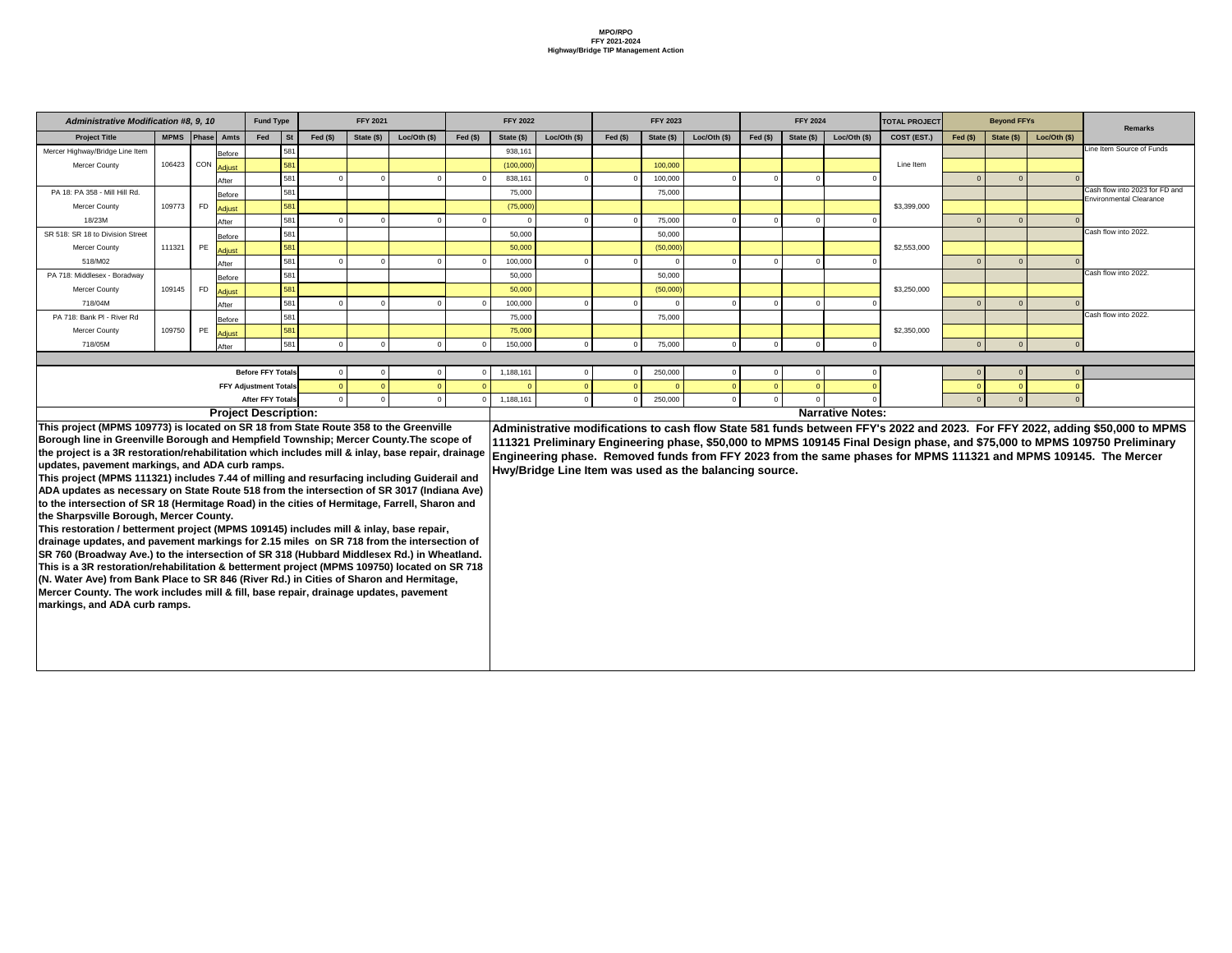| <b>Administrative Modification #11</b>                                                                                                                      |                     |    |                         | <b>Fund Type</b>             |           | <b>FFY 2021</b> |                |            | <b>FFY 2022</b> |                |            | <b>FFY 2023</b> |                |            | <b>FFY 2024</b> |                         | <b>TOTAL PROJECT</b> |            | <b>Beyond FFYs</b> |                |                                                                                                                               |
|-------------------------------------------------------------------------------------------------------------------------------------------------------------|---------------------|----|-------------------------|------------------------------|-----------|-----------------|----------------|------------|-----------------|----------------|------------|-----------------|----------------|------------|-----------------|-------------------------|----------------------|------------|--------------------|----------------|-------------------------------------------------------------------------------------------------------------------------------|
| <b>Project Title</b>                                                                                                                                        | MPMS Phase Amts     |    |                         | <b>St</b><br>Fed             | Fed $(s)$ | State (\$)      | Loc/Oth $($)$  | Fed $(\$)$ | State (\$)      | Loc/Oth $($)$  | Fed $(\$)$ | State (\$)      | Loc/Oth $($)$  | Fed $(\$)$ | State (\$)      | Loc/Oth $($)$           | COST (EST.)          | Fed $(\$)$ | State $(\$)$       | Loc/Oh (\$)    | Remarks                                                                                                                       |
| PA 18: PA 358 - Mill Hill Rd.                                                                                                                               |                     |    | <b>Before</b>           | 581                          |           |                 |                |            |                 |                |            | 75,000          |                |            |                 |                         |                      |            |                    |                | Cash flow into 2023 for FD and                                                                                                |
| <b>Mercer County</b>                                                                                                                                        | 109773              | FD | <b>Adjust</b>           | 581                          |           |                 |                |            |                 |                |            | 75,000          |                |            |                 |                         | \$3,399,000          |            |                    |                | <b>Environmental Clearance</b>                                                                                                |
| 18/23M                                                                                                                                                      |                     |    | After                   | 581                          |           |                 |                |            |                 |                |            | 150,000         |                |            |                 |                         |                      |            |                    |                |                                                                                                                               |
| PA 718: Bank PI - River Rd                                                                                                                                  |                     |    | <b>Before</b>           | 581                          |           |                 |                |            | 150,000         |                |            | 75,000          |                |            |                 |                         |                      |            |                    |                | Cash flow into 2022.                                                                                                          |
| <b>Mercer County</b>                                                                                                                                        | 109750              | PE | <b>Adjust</b>           | 581                          |           |                 |                |            |                 |                |            | (75,000)        |                |            |                 |                         | \$2,350,000          |            |                    |                |                                                                                                                               |
| 718/05M                                                                                                                                                     |                     |    | After                   | 581                          |           |                 |                |            | 150,000         |                |            |                 |                |            |                 |                         |                      |            |                    |                |                                                                                                                               |
|                                                                                                                                                             |                     |    |                         |                              |           |                 |                |            |                 |                |            |                 |                |            |                 |                         |                      |            |                    |                |                                                                                                                               |
|                                                                                                                                                             |                     |    |                         | <b>Before FFY Totals</b>     |           |                 |                |            | 150,000         |                |            | 150,000         |                |            |                 |                         |                      |            |                    |                |                                                                                                                               |
|                                                                                                                                                             |                     |    |                         | <b>FFY Adjustment Totals</b> |           |                 |                |            |                 |                |            |                 |                |            |                 |                         |                      |            |                    |                |                                                                                                                               |
|                                                                                                                                                             |                     |    |                         | <b>After FFY Totals</b>      |           |                 |                |            | 150,000         |                |            | 150,000         |                |            |                 |                         |                      |            |                    |                |                                                                                                                               |
|                                                                                                                                                             |                     |    |                         | <b>Project Description:</b>  |           |                 |                |            |                 |                |            |                 |                |            |                 | <b>Narrative Notes:</b> |                      |            |                    |                |                                                                                                                               |
| This is a 3R restoration/rehabilitation & betterment project (MPMS 109750) located                                                                          |                     |    |                         |                              |           |                 |                |            |                 |                |            |                 |                |            |                 |                         |                      |            |                    |                | Continuation of previous Administrative Modification to add \$75,000 in State 581 funds to MPMS 109773 in FFY 2023. Using the |
| on SR 718 (N. Water Ave) from Bank Place to SR 846 (River Rd.) in Cities of Sharon  cash flow from MPMS 109750 as the funding source.                       |                     |    |                         |                              |           |                 |                |            |                 |                |            |                 |                |            |                 |                         |                      |            |                    |                |                                                                                                                               |
| and Hermitage, Mercer County. The work includes mill & fill, base repair, drainage                                                                          |                     |    |                         |                              |           |                 |                |            |                 |                |            |                 |                |            |                 |                         |                      |            |                    |                |                                                                                                                               |
|                                                                                                                                                             |                     |    |                         |                              |           |                 |                |            |                 |                |            |                 |                |            |                 |                         |                      |            |                    |                |                                                                                                                               |
| updates, pavement markings, and ADA curb ramps.                                                                                                             |                     |    |                         |                              |           |                 |                |            |                 |                |            |                 |                |            |                 |                         |                      |            |                    |                |                                                                                                                               |
|                                                                                                                                                             |                     |    |                         |                              |           |                 |                |            |                 |                |            |                 |                |            |                 |                         |                      |            |                    |                |                                                                                                                               |
| <b>Administrative Modification #12</b>                                                                                                                      |                     |    |                         | <b>Fund Type</b>             |           | <b>FFY 2021</b> |                |            | <b>FFY 2022</b> |                |            | <b>FFY 2023</b> |                |            | <b>FFY 2024</b> |                         | <b>TOTAL PROJECT</b> |            | <b>Beyond FFYs</b> |                |                                                                                                                               |
| <b>Project Title</b>                                                                                                                                        | MPMS   Phase   Amts |    |                         | Fed<br><b>St</b>             | Fed $(s)$ | State (\$)      | Loc/Oth $(\$)$ | Fed $($)$  | State (\$)      | Loc/Oth $(\$)$ | Fed $($)$  | State (\$)      | Loc/Oth $(\$)$ | Fed $($)$  | State (\$)      | Loc/Oth (\$)            | COST (EST.)          | Fed $(\$)$ | State (\$)         | Loc/Oth $(\$)$ | <b>Remarks</b>                                                                                                                |
| Mercer Highway/Bridge Line Item                                                                                                                             |                     |    | <b>Before</b>           |                              | 185       |                 |                |            | 260,593         |                |            |                 |                |            |                 |                         |                      |            |                    |                | Line Item Source of Funds                                                                                                     |
| <b>Mercer County</b>                                                                                                                                        | 106423              |    | CON Adjust              | 185                          |           |                 |                |            | (118,968)       |                |            |                 |                |            |                 |                         | Line Item            |            |                    |                |                                                                                                                               |
|                                                                                                                                                             |                     |    | After                   |                              | 185       |                 |                |            | 141,625         |                |            |                 |                |            |                 |                         |                      |            |                    |                |                                                                                                                               |
| SR 2007: Mill Ck Brdg                                                                                                                                       |                     |    | Before                  |                              | 185       |                 |                |            |                 |                |            |                 |                |            |                 |                         |                      |            |                    |                | Increase to cover Low Bid +                                                                                                   |
| <b>Mercer County</b>                                                                                                                                        | 58082               |    | <sub>I</sub> CON Adjust | 185                          |           |                 |                |            | 118,968         |                |            |                 |                |            |                 |                         | \$884,968            |            |                    |                | Inspection results.                                                                                                           |
| 2007/B01                                                                                                                                                    |                     |    | After                   |                              | 185       |                 |                |            | 118,968         |                |            |                 |                |            |                 |                         |                      |            |                    |                |                                                                                                                               |
|                                                                                                                                                             |                     |    |                         |                              |           |                 |                |            |                 |                |            |                 |                |            |                 |                         |                      |            |                    |                |                                                                                                                               |
|                                                                                                                                                             |                     |    |                         | <b>Before FFY Totals</b>     |           |                 |                |            | 260,593         |                |            |                 |                |            |                 |                         |                      |            |                    |                |                                                                                                                               |
|                                                                                                                                                             |                     |    |                         | <b>FFY Adjustment Totals</b> |           |                 |                |            |                 |                |            |                 |                |            |                 |                         |                      |            |                    |                |                                                                                                                               |
|                                                                                                                                                             |                     |    |                         | <b>After FFY Totals</b>      |           |                 |                |            | 260,593         |                |            |                 |                |            |                 |                         |                      |            |                    |                |                                                                                                                               |
|                                                                                                                                                             |                     |    |                         | <b>Project Description:</b>  |           |                 |                |            |                 |                |            |                 |                |            |                 | <b>Narrative Notes:</b> |                      |            |                    |                |                                                                                                                               |
| This project includes the replacement of the State Route 2007 (Springfield Church                                                                           |                     |    |                         |                              |           |                 |                |            |                 |                |            |                 |                |            |                 |                         |                      |            |                    |                | Administrative action to increase the SVTS MPO TIP. \$118,968 State 185 funds to the SR 2007: Mill Ck Brdg (MPMS #58082) CON  |
| Road) Bridge over Mill Creek in Findley Township, Mercer County. The bridge is 22  phase. The Mercer Highway/Bridge Line Item was used as a funding source. |                     |    |                         |                              |           |                 |                |            |                 |                |            |                 |                |            |                 |                         |                      |            |                    |                |                                                                                                                               |
| feet in length and will be replaced with a Box Culvert.                                                                                                     |                     |    |                         |                              |           |                 |                |            |                 |                |            |                 |                |            |                 |                         |                      |            |                    |                |                                                                                                                               |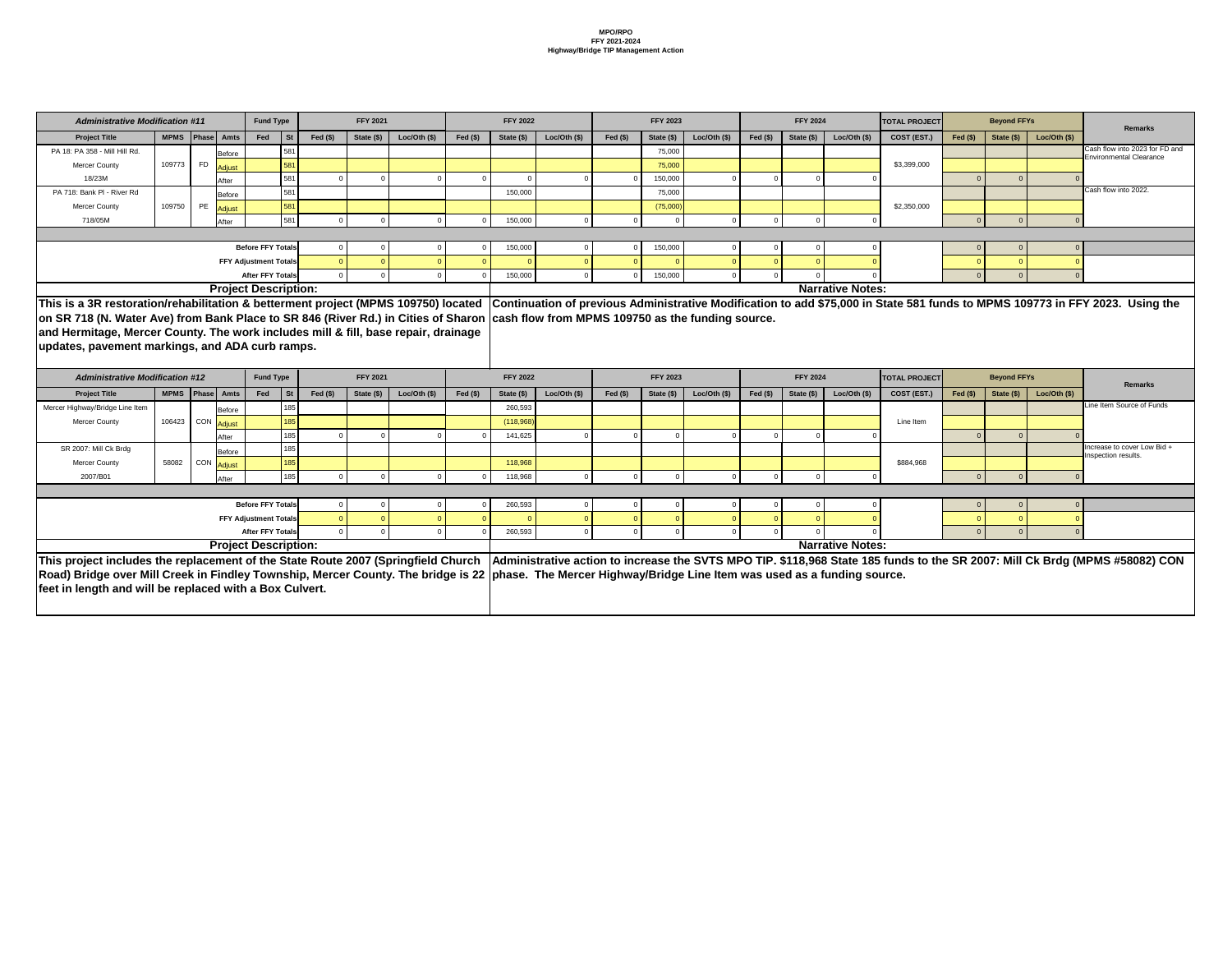|                | <b>Fund Type</b>             |           |           | <b>FFY 2021</b> |                                               |            | <b>FFY 2022</b> |             |           | <b>FFY 2023</b> |             |           | <b>FFY 2024</b> |                         | <b>TOTAL PROJECT</b> |            | <b>Beyond FFYs</b> |             | <b>Remarks</b>                                                                                                                |
|----------------|------------------------------|-----------|-----------|-----------------|-----------------------------------------------|------------|-----------------|-------------|-----------|-----------------|-------------|-----------|-----------------|-------------------------|----------------------|------------|--------------------|-------------|-------------------------------------------------------------------------------------------------------------------------------|
| <b>Amts</b>    | Fed                          | <b>St</b> | Fed $(§)$ | State $(\$)$    | Loc/Oh (\$)                                   | Fed $(\$)$ | State (\$)      | Loc/Oh (\$) | Fed $($)$ | State (\$)      | Loc/Oh (\$) | Fed $($)$ | State (\$)      | Loc/Oh (\$)             | COST (EST.)          | Fed $(\$)$ | State (\$)         | Loc/Oh (\$) |                                                                                                                               |
| Before         |                              | 185       |           |                 |                                               |            | 141,625         |             |           | 139,126         |             |           |                 |                         |                      |            |                    |             | Line Item Source of Funds                                                                                                     |
| <u>Adjust</u>  |                              | 185       |           |                 |                                               |            | (90,000)        |             |           | (70,000)        |             |           |                 |                         | Line Item            |            |                    |             |                                                                                                                               |
| After          |                              | 185       |           |                 |                                               |            | 51,625          |             |           | 69,126          |             |           |                 |                         |                      |            |                    |             |                                                                                                                               |
| Before         |                              | 185       |           |                 |                                               |            |                 |             |           |                 |             |           |                 |                         |                      |            |                    |             | Add phase to the TIP, project in<br>Design. Will be a department                                                              |
| <u>Adjust_</u> |                              | 185       |           |                 |                                               |            | 10,000          |             |           |                 |             |           |                 |                         | \$235,000            |            |                    |             | force channel beam project.                                                                                                   |
| After          |                              | 185       |           |                 |                                               |            | 10,000          |             |           |                 |             |           |                 |                         |                      |            |                    |             |                                                                                                                               |
| Before         |                              | 185       |           |                 |                                               |            |                 |             |           |                 |             |           |                 |                         |                      |            |                    |             | Add phase to the TIP, project in<br>Design. Will be a department                                                              |
| <u>Adjust_</u> |                              | 185       |           |                 |                                               |            | 80,000          |             |           | 70,000          |             |           |                 |                         | \$235,000            |            |                    |             | force channel beam project.                                                                                                   |
| After          |                              | 185       |           |                 |                                               |            | 80,000          |             |           | 70,000          |             |           |                 |                         |                      |            |                    |             |                                                                                                                               |
|                |                              |           |           |                 |                                               |            |                 |             |           |                 |             |           |                 |                         |                      |            |                    |             |                                                                                                                               |
|                | <b>Before FFY Totals</b>     |           |           |                 |                                               |            | 141,625         |             |           | 139,126         |             |           |                 |                         |                      |            |                    |             |                                                                                                                               |
|                | <b>FFY Adjustment Totals</b> |           |           |                 |                                               |            |                 |             |           |                 |             |           |                 |                         |                      |            |                    |             |                                                                                                                               |
|                | <b>After FFY Totals</b>      |           |           |                 |                                               |            | 141,625         |             |           | 139,126         |             |           |                 |                         |                      |            |                    |             |                                                                                                                               |
|                | roject Description:          |           |           |                 |                                               |            |                 |             |           |                 |             |           |                 | <b>Narrative Notes:</b> |                      |            |                    |             |                                                                                                                               |
|                |                              |           |           |                 | nent of the State Route 4021 (Beatty School   |            |                 |             |           |                 |             |           |                 |                         |                      |            |                    |             | Administrative Action to add phases to the 2021 SVTS MPO TIP. \$10,000 State 185 funds in FFY 2022 to add the ROW phase to SR |
|                |                              |           |           |                 | orrison Run in Perry Township, Mercer County. |            |                 |             |           |                 |             |           |                 |                         |                      |            |                    |             | 4021: Morrison Run Bridge (MPMS #58096). \$80,000 State 185 funds in FFY 2022 and \$70,000 State 185 funds in FFY 2023 to add |
|                |                              |           |           |                 |                                               |            |                 |             |           |                 |             |           |                 |                         |                      |            |                    |             |                                                                                                                               |

Morrison Run Bridge. The Mercer Highway/Bridge Line Item was used as a funding source.

| <b>Administrative Modification #13</b>                                           |                     |           |                         | <b>Fund Type</b>             |           |           | <b>FFY 2021</b> |              |            | <b>FFY 2022</b> |                 |            | <b>FFY 2023</b> |                 |            | <b>FFY 2024</b> |                         | <b>TOTAL PROJECT</b>                                                                                        |            | <b>Beyond FFYs</b> |                |
|----------------------------------------------------------------------------------|---------------------|-----------|-------------------------|------------------------------|-----------|-----------|-----------------|--------------|------------|-----------------|-----------------|------------|-----------------|-----------------|------------|-----------------|-------------------------|-------------------------------------------------------------------------------------------------------------|------------|--------------------|----------------|
| <b>Project Title</b>                                                             | MPMS   Phase   Amts |           |                         | Fed                          | <b>St</b> | Fed $($)$ | State (\$)      | Loc/Oh (\$)  | Fed $(\$)$ | State (\$)      | Loc/Oth $($ \$) | Fed $(\$)$ | State (\$)      | Loc/Oth $($ \$) | Fed $($)$  | State (\$)      | Loc/Oth (\$)            | COST (EST.)                                                                                                 | Fed $(\$)$ | State (\$)         | Loc/Oth $(\$)$ |
| Mercer Highway/Bridge Line Item                                                  |                     |           | Before                  |                              |           |           |                 |              |            | 141,625         |                 |            | 139,126         |                 |            |                 |                         |                                                                                                             |            |                    |                |
| <b>Mercer County</b>                                                             | 106423 CON Adjust   |           |                         |                              | 185       |           |                 |              |            | (90,000)        |                 |            | (70,000)        |                 |            |                 |                         | Line Item                                                                                                   |            |                    |                |
|                                                                                  |                     |           | After                   |                              | 185       |           |                 |              |            | 51,625          |                 |            | 69,126          |                 | $\Omega$   |                 |                         |                                                                                                             |            |                    |                |
| SR 4021: Morrison Run Bridge                                                     |                     |           | Before                  |                              | 185       |           |                 |              |            |                 |                 |            |                 |                 |            |                 |                         |                                                                                                             |            |                    |                |
| <b>Mercer County</b>                                                             | 58096               |           | ROW <mark>Adjust</mark> |                              | 185       |           |                 |              |            | 10,000          |                 |            |                 |                 |            |                 |                         | \$235,000                                                                                                   |            |                    |                |
| 4021/B05                                                                         |                     |           | After                   |                              | 185       |           |                 |              |            | 10,000          |                 |            |                 |                 | $\Omega$   |                 |                         |                                                                                                             |            |                    |                |
| SR 4021: Morrison Run Bridge                                                     |                     |           | Before                  |                              | 185       |           |                 |              |            |                 |                 |            |                 |                 |            |                 |                         |                                                                                                             |            |                    |                |
| <b>Mercer County</b>                                                             | 58096               |           | <sub>I</sub> CON Adjust |                              | 185       |           |                 |              |            | 80,000          |                 |            | 70,000          |                 |            |                 |                         | \$235,000                                                                                                   |            |                    |                |
| 4021/B05                                                                         |                     |           | After                   |                              | 185       |           |                 |              |            | 80,000          |                 |            | 70,000          |                 |            |                 |                         |                                                                                                             |            |                    |                |
|                                                                                  |                     |           |                         |                              |           |           |                 |              |            |                 |                 |            |                 |                 |            |                 |                         |                                                                                                             |            |                    |                |
|                                                                                  |                     |           |                         | <b>Before FFY Totals</b>     |           |           |                 |              |            | 141,625         |                 |            | 139,126         |                 |            |                 |                         |                                                                                                             |            |                    |                |
|                                                                                  |                     |           |                         | <b>FFY Adjustment Totals</b> |           |           |                 |              |            |                 |                 |            |                 | $\Omega$        |            |                 |                         |                                                                                                             |            |                    |                |
|                                                                                  |                     |           |                         | <b>After FFY Totals</b>      |           |           |                 |              |            | 141,625         |                 |            | 139,126         | $\Omega$        |            |                 |                         |                                                                                                             |            |                    |                |
|                                                                                  |                     |           |                         | <b>Project Description:</b>  |           |           |                 |              |            |                 |                 |            |                 |                 |            |                 | <b>Narrative Notes:</b> |                                                                                                             |            |                    |                |
| This project includes the replacement of the State Route 4021 (Beatty School     |                     |           |                         |                              |           |           |                 |              |            |                 |                 |            |                 |                 |            |                 |                         | Administrative Action to add phases to the 2021 SVTS MPO TIP. \$10,000 State 185 funds in FFY 2022 to add t |            |                    |                |
| Road) Creek Road Bridge over Morrison Run in Perry Township, Mercer County.      |                     |           |                         |                              |           |           |                 |              |            |                 |                 |            |                 |                 |            |                 |                         | 4021: Morrison Run Bridge (MPMS #58096). \$80,000 State 185 funds in FFY 2022 and \$70,000 State 185 funds  |            |                    |                |
| The bridge is 36 feet long.                                                      |                     |           |                         |                              |           |           |                 |              |            |                 |                 |            |                 |                 |            |                 |                         | the CON phase to SR 4021: Morrison Run Bridge. The Mercer Highway/Bridge Line Item was used as a fundir     |            |                    |                |
|                                                                                  |                     |           |                         |                              |           |           |                 |              |            |                 |                 |            |                 |                 |            |                 |                         |                                                                                                             |            |                    |                |
|                                                                                  |                     |           |                         |                              |           |           |                 |              |            |                 |                 |            |                 |                 |            |                 |                         |                                                                                                             |            |                    |                |
|                                                                                  |                     |           |                         |                              |           |           |                 |              |            |                 |                 |            |                 |                 |            |                 |                         |                                                                                                             |            |                    |                |
|                                                                                  |                     |           |                         |                              |           |           |                 |              |            |                 |                 |            |                 |                 |            |                 |                         |                                                                                                             |            |                    |                |
| <b>Administrative Modification #14</b>                                           |                     |           |                         | <b>Fund Type</b>             |           |           | <b>FFY 2021</b> |              |            | <b>FFY 2022</b> |                 |            | <b>FFY 2023</b> |                 |            | <b>FFY 2024</b> |                         | <b>TOTAL PROJECT</b>                                                                                        |            | <b>Beyond FFYs</b> |                |
| <b>Project Title</b>                                                             | MPMS Phase          |           | <b>Amts</b>             | Fed                          | <b>St</b> | Fed $($)$ | State (\$)      | Loc/Oth (\$) | Fed $($)$  | State (\$)      | Loc/Oth (\$)    | Fed $($)$  | State (\$)      | Loc/Oth (\$)    | Fed $(\$)$ | State (\$)      | Loc/Oth (\$)            | COST (EST.)                                                                                                 | Fed $($)$  | State (\$)         | Loc/Oth (\$)   |
| Mercer Highway/Bridge Line Item                                                  |                     |           | Before                  |                              | 185       |           |                 |              |            | 51,625          |                 |            | 69,126          |                 |            |                 |                         |                                                                                                             |            |                    |                |
| <b>Mercer County</b>                                                             |                     |           |                         |                              | 185       |           |                 |              |            | (51, 625)       |                 |            | (33, 375)       |                 |            |                 |                         | Line Item                                                                                                   |            |                    |                |
|                                                                                  | 106423 CON Adjust   |           | After                   |                              | 185       |           |                 |              |            |                 |                 |            | 35,751          |                 |            |                 |                         |                                                                                                             |            |                    |                |
| SR 4017 Brdg/Lil Sheng Rv                                                        |                     |           | Before                  |                              | 185       |           |                 |              |            |                 |                 |            |                 |                 |            |                 |                         |                                                                                                             |            |                    |                |
| <b>Mercer County</b>                                                             | 97324               | <b>FD</b> | <b>Adjust</b>           |                              | 185       |           |                 |              |            | 21,625          |                 |            | 33,375          |                 |            |                 |                         | \$2,270,000                                                                                                 |            |                    |                |
| 4017/B01                                                                         |                     |           | After                   |                              | 185       |           |                 |              |            | 21,625          |                 |            | 33,375          |                 |            |                 |                         |                                                                                                             |            |                    |                |
| Cintville Rd Br 2 ov I-79                                                        |                     |           | Before                  |                              | 185       |           |                 |              |            |                 |                 |            |                 |                 |            |                 |                         |                                                                                                             |            |                    |                |
| <b>Mercer County</b>                                                             | 88483               | PE        | Adjust                  |                              | 185       |           |                 |              |            | 30,000          |                 |            |                 |                 |            |                 |                         | \$790,000                                                                                                   |            |                    |                |
| 2102/B01                                                                         |                     |           | After                   |                              | 185       |           |                 |              |            | 30,000          |                 |            |                 |                 |            |                 |                         |                                                                                                             |            |                    |                |
|                                                                                  |                     |           |                         |                              |           |           |                 |              |            |                 |                 |            |                 |                 |            |                 |                         |                                                                                                             |            |                    |                |
|                                                                                  |                     |           |                         | <b>Before FFY Totals</b>     |           |           |                 |              |            | 51,625          |                 |            | 69,126          |                 |            |                 |                         |                                                                                                             |            |                    |                |
|                                                                                  |                     |           |                         | <b>FFY Adjustment Totals</b> |           |           |                 |              |            |                 |                 |            |                 |                 |            |                 |                         |                                                                                                             |            |                    |                |
|                                                                                  |                     |           |                         | <b>After FFY Totals</b>      |           |           |                 |              |            | 51,625          |                 |            | 69,126          | $\Omega$        |            |                 |                         |                                                                                                             |            |                    |                |
|                                                                                  |                     |           |                         | <b>Project Description:</b>  |           |           |                 |              |            |                 |                 |            |                 |                 |            |                 | <b>Narrative Notes:</b> |                                                                                                             |            |                    |                |
|                                                                                  |                     |           |                         |                              |           |           |                 |              |            |                 |                 |            |                 |                 |            |                 |                         |                                                                                                             |            |                    |                |
| This project includes the rehabilitation/restoration of the State Route 2102     |                     |           |                         |                              |           |           |                 |              |            |                 |                 |            |                 |                 |            |                 |                         | Administrative Action to increase the 2021 SVTS MPO TIP. \$21,625 State 185 funds in FFY 2022 and \$33,375  |            |                    |                |
| (Clintonville Road) Bridge #2 over Interstate 79 (Raymond P Shafer Highway)      |                     |           |                         |                              |           |           |                 |              |            |                 |                 |            |                 |                 |            |                 |                         | FFY 2023 to the SR 4017 Brdg/Lil Sheng Rv FD phase (MPMS #97324). \$30,000 State 185 funds in FFY 2022 to   |            |                    |                |
| northbound in Findley Township, Mercer County. The bridge is 139 feet in length. |                     |           |                         |                              |           |           |                 |              |            |                 |                 |            |                 |                 |            |                 |                         | ov I-79 PE phase (MPMS #88483). The Mercer Highway/Bridge Line Item was used as a funding source.           |            |                    |                |
|                                                                                  |                     |           |                         |                              |           |           |                 |              |            |                 |                 |            |                 |                 |            |                 |                         |                                                                                                             |            |                    |                |

rease the 2021 SVTS MPO TIP. \$21,625 State 185 funds in FFY 2022 and \$33,375 State 185 funds in <sup>.</sup> **FFY 2023 to the SR 4017 Brdg/Lil Sheng Rv FD phase (MPMS #97324). \$30,000 State 185 funds in FFY 2022 to the Clntville Rd Br 2 ov I-79 PE phase (MPMS #88483). The Mercer Highway/Bridge Line Item was used as a funding source.**

|               | <b>Fund Type</b>             |           |           | <b>FFY 2021</b> |                |           | <b>FFY 2022</b> |               |           | <b>FFY 2023</b> |                |           | <b>FFY 2024</b> |                         | <b>TOTAL PROJECT</b> |           | <b>Beyond FFYs</b> |              | Remarks                                 |
|---------------|------------------------------|-----------|-----------|-----------------|----------------|-----------|-----------------|---------------|-----------|-----------------|----------------|-----------|-----------------|-------------------------|----------------------|-----------|--------------------|--------------|-----------------------------------------|
| <b>Amts</b>   | Fed                          | <b>St</b> | Fed $($)$ | State (\$)      | Loc/Oth $(\$)$ | Fed $($)$ | State (\$)      | Loc/Oth $($)$ | Fed $($)$ | State (\$)      | Loc/Oth $(\$)$ | Fed $($)$ | State (\$)      | Loc/Oth $($)$           | COST (EST.)          | Fed $($)$ | State (\$)         | Loc/Oth (\$) |                                         |
| Before        |                              | 185       |           |                 |                |           | 51,625          |               |           | 69,126          |                |           |                 |                         |                      |           |                    |              | Line Item Source of Funds               |
| <u>Adjust</u> |                              | 185       |           |                 |                |           | (51, 625)       |               |           | (33, 375)       |                |           |                 |                         | Line Item            |           |                    |              |                                         |
| After         |                              | 185       |           |                 |                |           |                 |               |           | 35,751          |                |           |                 |                         |                      |           |                    |              |                                         |
| Before        |                              | 185       |           |                 |                |           |                 |               |           |                 |                |           |                 |                         |                      |           |                    |              | Increase phase to cover design<br>costs |
| Adjust        |                              | 185       |           |                 |                |           | 21,625          |               |           | 33,375          |                |           |                 |                         | \$2,270,000          |           |                    |              |                                         |
| After         |                              | 185       |           |                 |                |           | 21,625          |               |           | 33,375          |                |           |                 |                         |                      |           |                    |              |                                         |
| Before        |                              | 185       |           |                 |                |           |                 |               |           |                 |                |           |                 |                         |                      |           |                    |              | Increase phase to cover design<br>costs |
| Adjust        |                              | 185       |           |                 |                |           | 30,000          |               |           |                 |                |           |                 |                         | \$790,000            |           |                    |              |                                         |
| After         |                              | 185       |           | $\Omega$        |                |           | 30,000          | $\Omega$      |           |                 |                | - ( )     |                 |                         |                      |           |                    |              |                                         |
|               |                              |           |           |                 |                |           |                 |               |           |                 |                |           |                 |                         |                      |           |                    |              |                                         |
|               | <b>Before FFY Totals</b>     |           |           |                 |                |           | 51,625          |               |           | 69,126          |                |           |                 |                         |                      |           |                    |              |                                         |
|               | <b>FFY Adjustment Totals</b> |           |           |                 |                |           |                 |               |           |                 |                |           |                 |                         |                      |           |                    |              |                                         |
|               | After FFY Totals             |           |           | $\Omega$        |                |           | 51,625          |               |           | 69,126          |                |           |                 |                         |                      |           |                    |              |                                         |
|               | roject Description:          |           |           |                 |                |           |                 |               |           |                 |                |           |                 | <b>Narrative Notes:</b> |                      |           |                    |              |                                         |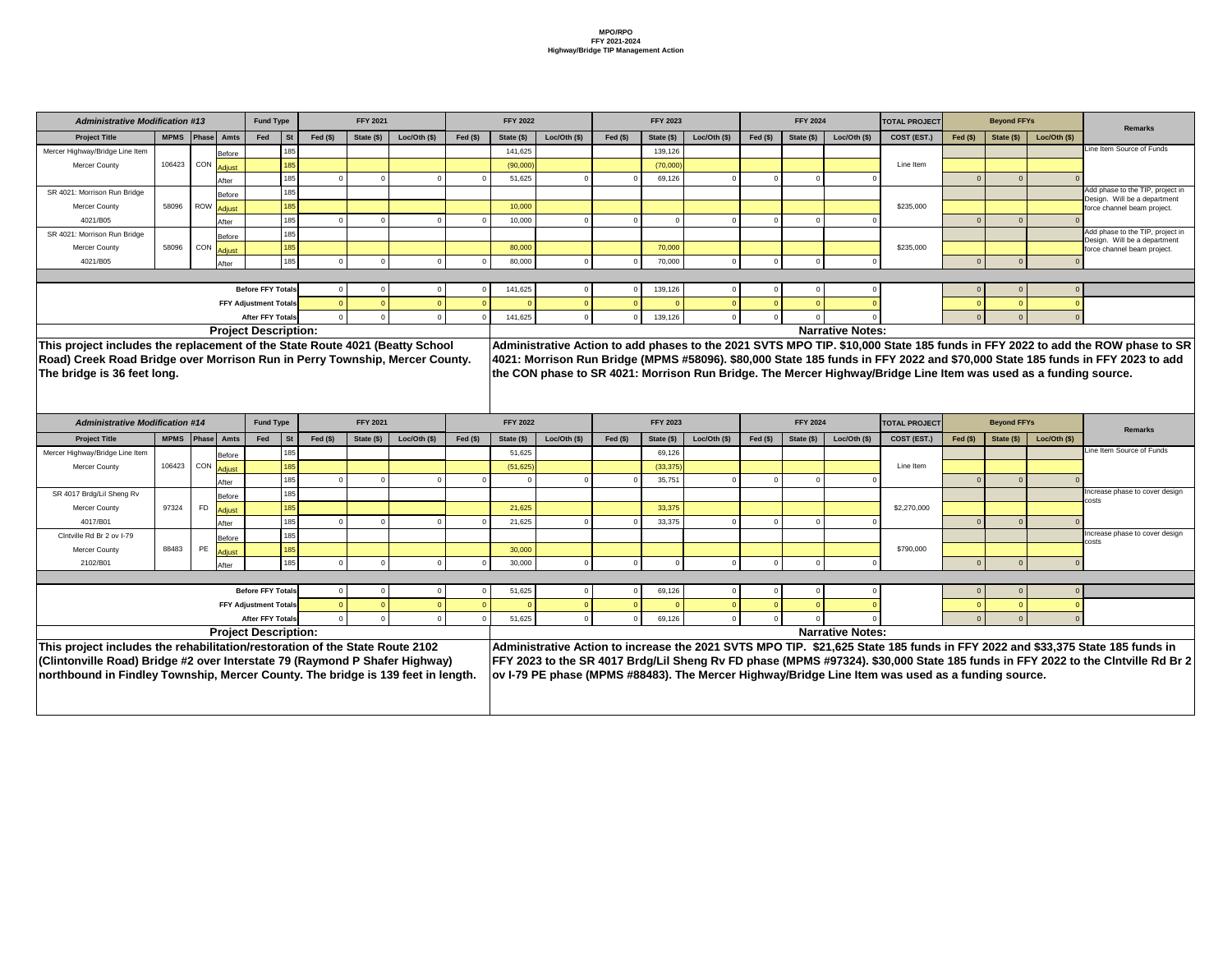|                 | <b>Fund Type</b>             |           |           | <b>FFY 2021</b> |                                                |           | <b>FFY 2022</b> |              |           | <b>FFY 2023</b> |               |                | <b>FFY 2024</b> |                         | <b>TOTAL PROJECT</b> |           | <b>Beyond FFYs</b> |               |                                                                                                                                 |
|-----------------|------------------------------|-----------|-----------|-----------------|------------------------------------------------|-----------|-----------------|--------------|-----------|-----------------|---------------|----------------|-----------------|-------------------------|----------------------|-----------|--------------------|---------------|---------------------------------------------------------------------------------------------------------------------------------|
| Amts            | Fed                          | <b>St</b> | Fed $($)$ | State (\$)      | Loc/Oh (\$)                                    | Fed $(s)$ | State (\$)      | Loc/Oth (\$) | Fed $($)$ | State (\$)      | Loc/Oth (\$)  | Fed $($)$      | State (\$)      | Loc/Oth (\$)            | COST (EST.)          | Fed $($)$ | State (\$)         | Loc/Oh (\$)   | <b>Remarks</b>                                                                                                                  |
|                 | <b>STP</b>                   | 581       |           |                 |                                                | 2,601,812 | 838,161         |              |           |                 |               |                |                 |                         |                      |           |                    |               | Line Item Source of Funds                                                                                                       |
| Before          | <b>STP</b>                   | 581       |           |                 |                                                | (25,000)  | (25,000)        |              |           |                 |               |                |                 |                         | Line Item            |           |                    |               |                                                                                                                                 |
| Adjust          | <b>STP</b>                   | 581       | 0         | 0               |                                                | 2,576,812 | 813,161         |              |           |                 |               | $\overline{0}$ |                 |                         |                      |           | $\Omega$           |               |                                                                                                                                 |
| After           | <b>STP</b>                   |           | 50,000    |                 |                                                |           |                 |              |           |                 |               |                |                 |                         |                      |           |                    |               | Increase phase to cover design                                                                                                  |
| Before          | <b>STP</b>                   |           |           |                 |                                                | 25,000    |                 |              |           |                 |               |                |                 |                         | \$2,345,000          |           |                    |               | costs                                                                                                                           |
| Adjust          | <b>STP</b>                   |           | 50,000    |                 |                                                | 25,000    |                 |              |           |                 |               | - 0            |                 |                         |                      |           |                    |               |                                                                                                                                 |
| After           |                              | 581       |           |                 |                                                |           |                 |              |           |                 |               |                |                 |                         |                      |           |                    |               | Increase phase to cover design                                                                                                  |
| Before          |                              | 581       |           |                 |                                                |           | 25,000          |              |           |                 |               |                |                 |                         | \$2,345,000          |           |                    |               | costs                                                                                                                           |
| Adjust          |                              | 581       |           |                 |                                                |           | 25,000          |              |           |                 |               | $\Omega$       |                 |                         |                      |           |                    |               |                                                                                                                                 |
| After           |                              |           |           |                 |                                                |           |                 |              |           |                 |               |                |                 |                         |                      |           |                    |               |                                                                                                                                 |
|                 | <b>Before FFY Totals</b>     |           | 50,000    | 0               |                                                | 2,601,812 | 838,161         |              |           |                 |               | - 0            |                 |                         |                      |           |                    |               |                                                                                                                                 |
|                 | <b>FFY Adjustment Totals</b> |           |           | $\Omega$        |                                                |           |                 |              |           |                 |               | $\overline{0}$ |                 |                         |                      |           |                    |               |                                                                                                                                 |
|                 | <b>After FFY Totals</b>      |           | 50,000    | $\Omega$        |                                                | 2,601,812 | 838,161         | $\Omega$     |           |                 |               | - 0            |                 |                         |                      |           | $\Omega$           |               |                                                                                                                                 |
|                 | roject Description:          |           |           |                 |                                                |           |                 |              |           |                 |               |                |                 | <b>Narrative Notes:</b> |                      |           |                    |               |                                                                                                                                 |
|                 |                              |           |           |                 | s of resurfacing on State Route 19 from State  |           |                 |              |           |                 |               |                |                 |                         |                      |           |                    |               | Administrative Action to increase a project on the 2021 SVTS TIP. \$25,000 Federal STP funds in FFY 2022 and \$25,000 State 581 |
|                 |                              |           |           |                 | Perry and Sandycreek townships, Mercer County. |           |                 |              |           |                 |               |                |                 |                         |                      |           |                    |               | funds in FFY 2023 to the PE and FD phases of the SR 19: SR 358 to SR 1011 (MPMS #113974). The Mercer Highway/Bridge Line        |
|                 |                              |           |           |                 |                                                |           |                 |              |           |                 |               |                |                 |                         |                      |           |                    |               |                                                                                                                                 |
|                 |                              |           |           |                 |                                                |           |                 |              |           |                 |               |                |                 |                         |                      |           |                    |               |                                                                                                                                 |
|                 |                              |           |           |                 |                                                |           | Item.           |              |           |                 |               |                |                 |                         |                      |           |                    |               |                                                                                                                                 |
|                 |                              |           |           |                 |                                                |           |                 |              |           |                 |               |                |                 |                         |                      |           |                    |               |                                                                                                                                 |
|                 | <b>Fund Type</b>             |           |           | <b>FFY 2021</b> |                                                |           | <b>FFY 2022</b> |              |           | <b>FFY 2023</b> |               |                | <b>FFY 2024</b> |                         | <b>TOTAL PROJECT</b> |           | <b>Beyond FFYs</b> |               |                                                                                                                                 |
| Amts            | Fed                          | <b>St</b> | Fed $($)$ | State (\$)      | Loc/Oh (\$)                                    | Fed $($)$ | State (\$)      | Loc/Oth (\$) | Fed $($)$ | State (\$)      | Loc/Oth $($)$ | Fed $($)$      | State $($       | Loc/Oth $(\$)$          | COST (EST.)          | Fed $(§)$ | State (\$)         | Loc/Oth $($)$ | <b>Remarks</b>                                                                                                                  |
|                 |                              | 185       |           |                 |                                                |           |                 |              |           | 513,747         |               |                |                 |                         |                      |           |                    |               | Line Item Source of Funds                                                                                                       |
| Before          |                              | 185       |           |                 |                                                |           | 30,000          |              |           | (80,000)        |               |                |                 |                         | Line Item            |           |                    |               |                                                                                                                                 |
| Adjust          |                              | 185       |           | 0               |                                                | 0         | 30,000          |              |           | 433,747         |               | - 0            |                 |                         |                      |           | $\Omega$           |               |                                                                                                                                 |
| After           |                              | 185       |           |                 |                                                |           |                 |              |           |                 |               |                |                 |                         |                      |           |                    |               | Add DF project to the TIP for                                                                                                   |
| Before          |                              | 185       |           |                 |                                                |           | 25,000          |              |           |                 |               |                |                 |                         | \$60,000             |           |                    |               | Streambed paving and wingwalls                                                                                                  |
| Adjust          |                              | 185       | $\Omega$  | $\overline{0}$  |                                                | $\Omega$  | 25,000          | $\Omega$     |           | $\Omega$        |               | $\overline{0}$ |                 |                         |                      |           | $\overline{0}$     |               |                                                                                                                                 |
| After           |                              | 185       |           |                 |                                                |           |                 |              |           |                 |               |                |                 |                         |                      |           |                    |               | Add DF project to the TIP for                                                                                                   |
| Before          |                              | 185       |           |                 |                                                |           | 25,000          |              |           |                 |               |                |                 |                         | \$285,000            |           |                    |               | Streambed paving and wingwalls                                                                                                  |
|                 |                              | 185       | $\Omega$  | $\Omega$        |                                                | $\Omega$  | 25,000          |              |           | $\Omega$        |               | - 0            |                 |                         |                      |           | $\Omega$           |               |                                                                                                                                 |
| Adjust<br>After |                              | 185       |           |                 |                                                |           | 80,000          |              |           | 70,000          |               |                |                 |                         |                      |           |                    |               | Project to be completed winter of                                                                                               |
| Before          |                              | 185       |           |                 |                                                |           | (80,000)        |              |           | 80,000          |               |                |                 |                         | \$235,000            |           |                    |               | 2023 not 2022.                                                                                                                  |
| Adjust          |                              | 185       | $\Omega$  | $\mathbf 0$     |                                                | $\Omega$  |                 |              |           | 150,000         |               | $\overline{0}$ |                 |                         |                      |           | $\Omega$           |               |                                                                                                                                 |
|                 |                              |           |           |                 |                                                |           |                 |              |           |                 |               |                |                 |                         |                      |           |                    |               |                                                                                                                                 |
| After           | <b>Before FFY Totals</b>     |           | $\Omega$  | 0               |                                                | 0         | 80,000          | 0            |           | 583,747         |               | $\overline{0}$ |                 |                         |                      | -0        |                    | 0             |                                                                                                                                 |
|                 | <b>FFY Adjustment Totals</b> |           |           | $\Omega$        |                                                |           |                 |              |           |                 |               | $\overline{0}$ |                 |                         |                      |           |                    |               |                                                                                                                                 |
|                 | <b>After FFY Totals</b>      |           | $\Omega$  | $\mathbf 0$     |                                                |           | 80,000          | $\Omega$     |           | 583,747         |               | $\overline{0}$ |                 |                         |                      |           | $\Omega$           | $\Omega$      |                                                                                                                                 |

| <b>Administrative Modification #15</b>                                            |             |           |                     | <b>Fund Type</b>             |           |           | <b>FFY 2021</b> |                |           | <b>FFY 2022</b> |                |           | <b>FFY 2023</b> |              |            | <b>FFY 2024</b> |                         | <b>TOTAL PROJECT</b>                                                                                           |           | <b>Beyond FFYs</b> |                |
|-----------------------------------------------------------------------------------|-------------|-----------|---------------------|------------------------------|-----------|-----------|-----------------|----------------|-----------|-----------------|----------------|-----------|-----------------|--------------|------------|-----------------|-------------------------|----------------------------------------------------------------------------------------------------------------|-----------|--------------------|----------------|
| <b>Project Title</b>                                                              | <b>MPMS</b> | Phase     | <b>Amts</b>         | Fed                          | <b>St</b> | Fed $(s)$ | State (\$)      | Loc/Oth $(\$)$ | Fed $($)$ | State (\$)      | Loc/Oh (\$)    | Fed $($)$ | State (\$)      | Loc/Oth (\$) | Fed $(\$)$ | State (\$)      | Loc/Oth $($)$           | COST (EST.)                                                                                                    | Fed $(s)$ | State (\$)         | Loc/Oh (\$)    |
| Mercer Highway/Bridge Line Item                                                   |             |           | Before              | <b>STP</b>                   | 581       |           |                 |                | 2,601,812 | 838,161         |                |           |                 |              |            |                 |                         |                                                                                                                |           |                    |                |
| <b>Mercer County</b>                                                              | 106423      |           | CON Adjust          | <b>STP</b>                   | 581       |           |                 |                | (25,000)  | (25,000)        |                |           |                 |              |            |                 |                         | Line Item                                                                                                      |           |                    |                |
|                                                                                   |             |           | After               | <b>STP</b>                   | 581       |           |                 |                | 2,576,812 | 813,161         |                |           |                 |              |            |                 |                         |                                                                                                                | $\Omega$  |                    |                |
| SR 19: SR 358 to SR 1011                                                          |             |           | Before              | <b>STP</b>                   |           | 50,000    |                 |                |           |                 |                |           |                 |              |            |                 |                         |                                                                                                                |           |                    |                |
| <b>Mercer County</b>                                                              | 113974      | PE        | Adjust              | <b>STP</b>                   |           |           |                 |                | 25,000    |                 |                |           |                 |              |            |                 |                         | \$2,345,000                                                                                                    |           |                    |                |
| 19/15M                                                                            |             |           | After               | <b>STP</b>                   |           | 50,000    |                 |                | 25,000    |                 |                |           | $\Omega$        |              |            |                 |                         |                                                                                                                | $\Omega$  |                    |                |
| SR 19: SR 358 to SR 1011                                                          |             |           | <b>Before</b>       |                              | 581       |           |                 |                |           |                 |                |           |                 |              |            |                 |                         |                                                                                                                |           |                    |                |
| <b>Mercer County</b>                                                              | 113974      | <b>FD</b> | Adjust              |                              | 581       |           |                 |                |           | 25,000          |                |           |                 |              |            |                 |                         | \$2,345,000                                                                                                    |           |                    |                |
| 19/15M                                                                            |             |           | After               |                              | 581       |           |                 |                |           | 25,000          |                |           |                 |              |            |                 |                         |                                                                                                                |           |                    |                |
|                                                                                   |             |           |                     |                              |           |           |                 |                |           |                 |                |           |                 |              |            |                 |                         |                                                                                                                |           |                    |                |
|                                                                                   |             |           |                     | <b>Before FFY Totals</b>     |           | 50,000    |                 |                | 2,601,812 | 838,161         |                |           | 0               |              |            |                 |                         |                                                                                                                | 0         |                    |                |
|                                                                                   |             |           |                     | <b>FFY Adjustment Totals</b> |           |           |                 |                |           |                 |                |           |                 |              |            |                 |                         |                                                                                                                |           |                    |                |
|                                                                                   |             |           |                     | <b>After FFY Totals</b>      |           | 50,000    |                 |                | 2,601,812 | 838,161         |                |           | $\Omega$        |              |            |                 |                         |                                                                                                                |           |                    |                |
|                                                                                   |             |           |                     | <b>Project Description:</b>  |           |           |                 |                |           |                 |                |           |                 |              |            |                 | <b>Narrative Notes:</b> |                                                                                                                |           |                    |                |
| This project consists of 2.71 miles of resurfacing on State Route 19 from State   |             |           |                     |                              |           |           |                 |                |           |                 |                |           |                 |              |            |                 |                         | Administrative Action to increase a project on the 2021 SVTS TIP. \$25,000 Federal STP funds in FFY 2022 an    |           |                    |                |
| Route 358 to State Route 1011 in Perry and Sandycreek townships, Mercer County.   |             |           |                     |                              |           |           |                 |                |           |                 |                |           |                 |              |            |                 |                         | funds in FFY 2023 to the PE and FD phases of the SR 19: SR 358 to SR 1011 (MPMS #113974). The Mercer Hig       |           |                    |                |
|                                                                                   |             |           |                     |                              |           |           |                 |                |           | Item.           |                |           |                 |              |            |                 |                         |                                                                                                                |           |                    |                |
|                                                                                   |             |           |                     |                              |           |           |                 |                |           |                 |                |           |                 |              |            |                 |                         |                                                                                                                |           |                    |                |
| <b>Administrative Modification #16 and 17</b>                                     |             |           |                     | <b>Fund Type</b>             |           |           | <b>FFY 2021</b> |                |           | <b>FFY 2022</b> |                |           | <b>FFY 2023</b> |              |            | <b>FFY 2024</b> |                         | <b>TOTAL PROJECT</b>                                                                                           |           | <b>Beyond FFYs</b> |                |
| <b>Project Title</b>                                                              |             |           | MPMS   Phase   Amts | Fed                          | <b>St</b> | Fed $(s)$ | State (\$)      | Loc/Oh (\$)    | Fed $($)$ | State (\$)      | Loc/Oth $(\$)$ | Fed $(§)$ | State (\$)      | Loc/Oh (\$)  | Fed $($)$  | State (\$)      | Loc/Oth $($)$           | COST (EST.)                                                                                                    | Fed $(§)$ | State $($)$        | Loc/Oth $(\$)$ |
| Mercer Highway/Bridge Line Item                                                   |             |           | Before              |                              | 185       |           |                 |                |           |                 |                |           | 513,747         |              |            |                 |                         |                                                                                                                |           |                    |                |
| <b>Mercer County</b>                                                              | 106423      |           | CON Adjust          |                              | 185       |           |                 |                |           | 30,000          |                |           | (80,000)        |              |            |                 |                         | Line Item                                                                                                      |           |                    |                |
|                                                                                   |             |           | After               |                              | 185       |           |                 |                |           | 30,000          |                |           | 433,747         |              |            |                 |                         |                                                                                                                |           |                    |                |
| SR 2014 over Wolf Ck #2                                                           |             |           | Before              |                              | 185       |           |                 |                |           |                 |                |           |                 |              |            |                 |                         |                                                                                                                |           |                    |                |
| <b>Mercer County</b>                                                              | 78845       |           | I CON Adjust        |                              | 185       |           |                 |                |           | 25,000          |                |           |                 |              |            |                 |                         | \$60,000                                                                                                       |           |                    |                |
| 2014/B2                                                                           |             |           | After               |                              | 185       |           |                 |                |           | 25,000          |                |           |                 |              |            |                 |                         |                                                                                                                |           |                    |                |
| PA 58 Bridge/Krem Run                                                             |             |           | Before              |                              | 185       |           |                 |                |           |                 |                |           |                 |              |            |                 |                         |                                                                                                                |           |                    |                |
| <b>Mercer County</b>                                                              | 97315       |           | CON Adjust          |                              | 185       |           |                 |                |           | 25,000          |                |           |                 |              |            |                 |                         | \$285,000                                                                                                      |           |                    |                |
| 58/B11                                                                            |             |           | After               |                              | 185       |           |                 |                |           | 25,000          |                |           |                 |              |            |                 |                         |                                                                                                                |           |                    |                |
| SR 4021: Morrison Run Bridge                                                      |             |           | Before              |                              | 185       |           |                 |                |           | 80,000          |                |           | 70,000          |              |            |                 |                         |                                                                                                                |           |                    |                |
| <b>Mercer County</b>                                                              | 58096       |           | CON Adjust          |                              | 185       |           |                 |                |           | (80,000)        |                |           | 80,000          |              |            |                 |                         | \$235,000                                                                                                      |           |                    |                |
| 4021/B05                                                                          |             |           | After               |                              | 185       |           |                 |                |           |                 |                |           | 150,000         |              |            |                 |                         |                                                                                                                |           |                    |                |
|                                                                                   |             |           |                     |                              |           |           |                 |                |           |                 |                |           |                 |              |            |                 |                         |                                                                                                                |           |                    |                |
|                                                                                   |             |           |                     | <b>Before FFY Totals</b>     |           |           |                 |                |           | 80,000          |                |           | 583,747         |              |            |                 |                         |                                                                                                                |           |                    |                |
|                                                                                   |             |           |                     | <b>FFY Adjustment Totals</b> |           |           |                 |                |           |                 |                |           |                 |              |            |                 |                         |                                                                                                                |           |                    |                |
|                                                                                   |             |           |                     | <b>After FFY Totals</b>      |           |           |                 |                |           | 80,000          |                |           | 583,747         |              |            |                 |                         |                                                                                                                |           |                    |                |
|                                                                                   |             |           |                     | <b>Project Description:</b>  |           |           |                 |                |           |                 |                |           |                 |              |            |                 | <b>Narrative Notes:</b> |                                                                                                                |           |                    |                |
| This project (MPMS 78845) includes the rehabilitation/restoration of the State    |             |           |                     |                              |           |           |                 |                |           |                 |                |           |                 |              |            |                 |                         | Administrative Action to Add Projects on the SVTS 2021 TIP. \$25,000 State 185 funds in FFY 2022 to add the \, |           |                    |                |
| Route 2014 (Scrubgrass Road) Bridge over Wolf Creek Tributary #2 in               |             |           |                     |                              |           |           |                 |                |           |                 |                |           |                 |              |            |                 |                         | #2 (MPMS# 78845), 25,000 State 185 funds in FFY 2022 to add the PA 58 Bridge/Krem Run (MPMS# 97315). Th        |           |                    |                |
| <b>FindleyTownship. The project is 9 feet in length.</b>                          |             |           |                     |                              |           |           |                 |                |           |                 |                |           |                 |              |            |                 |                         | Run Bridge (MPMS# 58096) was used as a funding source while the Mercer Highway/Bridge Line Item was us         |           |                    |                |
|                                                                                   |             |           |                     |                              |           |           |                 |                |           | source.         |                |           |                 |              |            |                 |                         |                                                                                                                |           |                    |                |
| This project (MPMS 97315) includes the restoration/rehabilitation/Replacement of  |             |           |                     |                              |           |           |                 |                |           |                 |                |           |                 |              |            |                 |                         |                                                                                                                |           |                    |                |
| the State Route 58 (Mercer Road) Bridge over Krem Run in Delaware Township.       |             |           |                     |                              |           |           |                 |                |           |                 |                |           |                 |              |            |                 |                         |                                                                                                                |           |                    |                |
| The bridge is 28 feet in length.                                                  |             |           |                     |                              |           |           |                 |                |           |                 |                |           |                 |              |            |                 |                         |                                                                                                                |           |                    |                |
|                                                                                   |             |           |                     |                              |           |           |                 |                |           |                 |                |           |                 |              |            |                 |                         |                                                                                                                |           |                    |                |
| <b>This project (MPMS 58096) includes the replacement of the State Route 4021</b> |             |           |                     |                              |           |           |                 |                |           |                 |                |           |                 |              |            |                 |                         |                                                                                                                |           |                    |                |
| (Beatty School Road) Creek Road Bridge over Morrison Run in Perry Township,       |             |           |                     |                              |           |           |                 |                |           |                 |                |           |                 |              |            |                 |                         |                                                                                                                |           |                    |                |
| Mercer County. The bridge is 36 feet long.                                        |             |           |                     |                              |           |           |                 |                |           |                 |                |           |                 |              |            |                 |                         |                                                                                                                |           |                    |                |
|                                                                                   |             |           |                     |                              |           |           |                 |                |           |                 |                |           |                 |              |            |                 |                         |                                                                                                                |           |                    |                |
|                                                                                   |             |           |                     |                              |           |           |                 |                |           |                 |                |           |                 |              |            |                 |                         |                                                                                                                |           |                    |                |
|                                                                                   |             |           |                     |                              |           |           |                 |                |           |                 |                |           |                 |              |            |                 |                         |                                                                                                                |           |                    |                |

**Administrative Action to Add Projects on the SVTS 2021 TIP. \$25,000 State 185 funds in FFY 2022 to add the SR 2014 over Wolf Ck #2 (MPMS# 78845), 25,000 State 185 funds in FFY 2022 to add the PA 58 Bridge/Krem Run (MPMS# 97315). The SR 4021: Morrison Run Bridge (MPMS# 58096) was used as a funding source while the Mercer Highway/Bridge Line Item was used as a balancing**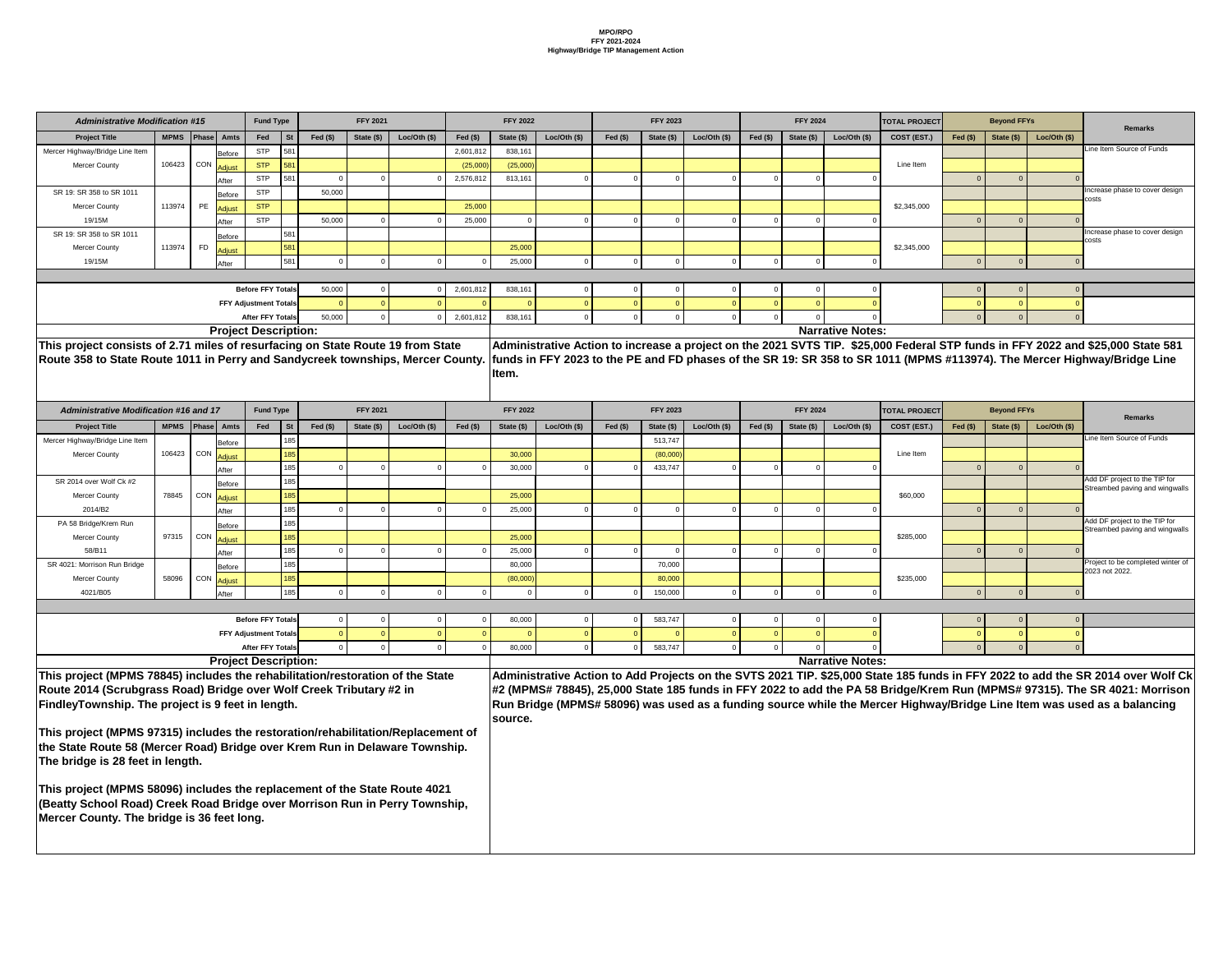| <b>Administrative Modification #18</b>                                              |        |                             | <b>Fund Type</b>             |                 |            | <b>FFY 2021</b> |                |            | <b>FFY 2022</b> |                |           | <b>FFY 2023</b> |                |            | <b>FFY 2024</b> |                         | <b>TOTAL PROJECT</b>                                                                                                  |              | <b>Beyond FFYs</b> |             |                                                                                                                              |
|-------------------------------------------------------------------------------------|--------|-----------------------------|------------------------------|-----------------|------------|-----------------|----------------|------------|-----------------|----------------|-----------|-----------------|----------------|------------|-----------------|-------------------------|-----------------------------------------------------------------------------------------------------------------------|--------------|--------------------|-------------|------------------------------------------------------------------------------------------------------------------------------|
| <b>Project Title</b>                                                                |        | MPMS   Phase   Amts         | Fed                          | <b>St</b>       | Fed $(\$)$ | State (\$)      | Loc/Oth (\$)   | Fed $(\$)$ | State (\$)      | Loc/Oth $(\$)$ | Fed $($)$ | State $(\$)$    | Loc/Oth $(\$)$ | Fed $(\$)$ | State (\$)      | Loc/Oth (\$)            | COST (EST.)                                                                                                           | $Fed$ $(\$)$ | State (\$)         | Loc/Oh (\$) | <b>Remarks</b>                                                                                                               |
| Mercer Highway/Bridge Line Item                                                     |        | Before                      | <b>NHPP</b>                  |                 |            |                 |                | 836,000    |                 |                |           |                 |                |            |                 |                         |                                                                                                                       |              |                    |             | Line Item Source of Funds                                                                                                    |
| <b>Mercer County</b>                                                                |        | 106423 CON Adjust           | <b>NHPP</b>                  |                 |            |                 |                | (79,000)   |                 |                |           |                 |                |            |                 |                         | Line Item                                                                                                             |              |                    |             |                                                                                                                              |
|                                                                                     |        | After                       | <b>NHPP</b>                  |                 |            |                 |                | 757,000    |                 |                |           |                 |                |            |                 |                         |                                                                                                                       |              |                    |             |                                                                                                                              |
| State St. Pedestrian Improvements                                                   |        | Before                      | <b>NHPP</b>                  |                 |            |                 |                |            |                 |                |           |                 |                |            |                 |                         |                                                                                                                       |              |                    |             | To cover Work Order to advertise                                                                                             |
| <b>Mercer County</b>                                                                | 109077 | <b>FD</b><br>Adjust         | <b>NHPP</b>                  |                 |            |                 |                | 79,000     |                 |                |           |                 |                |            |                 |                         | \$1,959,960                                                                                                           |              |                    |             | project.                                                                                                                     |
| 3008/A03                                                                            |        | After                       | <b>NHPP</b>                  |                 |            |                 |                | 79,000     |                 |                |           |                 |                |            |                 |                         |                                                                                                                       |              |                    |             |                                                                                                                              |
|                                                                                     |        |                             |                              |                 |            |                 |                |            |                 |                |           |                 |                |            |                 |                         |                                                                                                                       |              |                    |             |                                                                                                                              |
|                                                                                     |        |                             | <b>Before FFY Totals</b>     |                 |            |                 |                | 836,000    |                 |                |           |                 |                |            |                 |                         |                                                                                                                       |              |                    |             |                                                                                                                              |
|                                                                                     |        |                             | <b>FFY Adjustment Totals</b> |                 |            |                 |                |            |                 |                |           |                 |                |            |                 |                         |                                                                                                                       |              |                    |             |                                                                                                                              |
|                                                                                     |        |                             | <b>After FFY Totals</b>      |                 |            |                 |                | 836,000    |                 |                |           |                 |                |            |                 |                         |                                                                                                                       |              |                    |             |                                                                                                                              |
|                                                                                     |        | <b>Project Description:</b> |                              |                 |            |                 |                |            |                 |                |           |                 |                |            |                 | <b>Narrative Notes:</b> |                                                                                                                       |              |                    |             |                                                                                                                              |
| This project includes pedestrian improvements along State Street (SR 3008)          |        |                             |                              |                 |            |                 |                |            |                 |                |           |                 |                |            |                 |                         | Administrative Action to increase the 2021 SVTS TIP. \$79,000 Federal NHPP funds to increase the State St. Pedestrian |              |                    |             |                                                                                                                              |
| between Boyd Drive to SR 18 in the City of Hermitage. It also includes intersection |        |                             |                              |                 |            |                 |                |            |                 |                |           |                 |                |            |                 |                         | Improvements project FD phase (MPMS #109077). The Mercer Highway/Bridge Line Item was used as a funding source.       |              |                    |             |                                                                                                                              |
| improvements that will extend about 300' north and south along Buhl Farm Drive      |        |                             |                              |                 |            |                 |                |            |                 |                |           |                 |                |            |                 |                         |                                                                                                                       |              |                    |             |                                                                                                                              |
|                                                                                     |        |                             |                              |                 |            |                 |                |            |                 |                |           |                 |                |            |                 |                         |                                                                                                                       |              |                    |             |                                                                                                                              |
|                                                                                     |        |                             |                              |                 |            |                 |                |            |                 |                |           |                 |                |            |                 |                         |                                                                                                                       |              |                    |             |                                                                                                                              |
| (SR 3025).                                                                          |        |                             |                              |                 |            |                 |                |            |                 |                |           |                 |                |            |                 |                         |                                                                                                                       |              |                    |             |                                                                                                                              |
|                                                                                     |        |                             |                              |                 |            |                 |                |            |                 |                |           |                 |                |            |                 |                         |                                                                                                                       |              |                    |             |                                                                                                                              |
| <b>Administrative Modification #19</b>                                              |        |                             | <b>Fund Type</b>             |                 |            | <b>FFY 2021</b> |                |            | <b>FFY 2022</b> |                |           | <b>FFY 2023</b> |                |            | <b>FFY 2024</b> |                         | <b>TOTAL PROJECT</b>                                                                                                  |              | <b>Beyond FFYs</b> |             | <b>Remarks</b>                                                                                                               |
| <b>Project Title</b>                                                                |        | MPMS   Phase   Amts         | Fed                          | St <sup>-</sup> | Fed $($)$  | State (\$)      | Loc/Oth $(\$)$ | Fed $(\$)$ | State (\$)      | Loc/Oth $(\$)$ | Fed $($)$ | State (\$)      | $Loc/Oh (\$)$  | Fed $($)$  | State (\$)      | Loc/Oth (\$)            | COST (EST.)                                                                                                           | Fed $($)$    | State (\$)         | Loc/Oh (\$) |                                                                                                                              |
| Mercer Highway/Bridge Line Item                                                     |        | <b>Before</b>               | <b>STP</b>                   |                 |            |                 |                | 2,546,187  |                 |                |           |                 |                |            |                 |                         |                                                                                                                       |              |                    |             | Line Item Source of Funds                                                                                                    |
| Mercer County                                                                       |        | 106423 CON Adjust           | <b>STP</b>                   |                 |            |                 |                | 26,095     |                 |                |           |                 |                |            |                 |                         | Line Item                                                                                                             |              |                    |             |                                                                                                                              |
|                                                                                     |        | After                       | <b>STP</b>                   |                 |            |                 |                | 2,572,282  |                 |                |           |                 |                |            |                 |                         |                                                                                                                       |              |                    |             |                                                                                                                              |
| Mercer 2022 RPM                                                                     |        | Before                      | <b>STP</b>                   |                 |            |                 |                | 100,000    |                 |                |           |                 |                |            |                 |                         |                                                                                                                       |              |                    |             | Return funds to line item from                                                                                               |
| <b>Mercer County</b>                                                                |        | 110126 CON Adjust           | <b>STP</b>                   |                 |            |                 |                | (26,095)   |                 |                |           |                 |                |            |                 |                         | \$73,905                                                                                                              |              |                    |             | LB+I Savings.                                                                                                                |
|                                                                                     |        | After                       | <b>STP</b>                   |                 |            |                 |                | 73,905     |                 |                |           |                 |                |            |                 |                         |                                                                                                                       |              | $\Omega$           |             |                                                                                                                              |
|                                                                                     |        |                             |                              |                 |            |                 |                |            |                 |                |           |                 |                |            |                 |                         |                                                                                                                       |              |                    |             |                                                                                                                              |
|                                                                                     |        |                             | <b>Before FFY Totals</b>     |                 |            |                 |                | 2,646,187  |                 |                |           |                 |                |            |                 |                         |                                                                                                                       |              |                    |             |                                                                                                                              |
|                                                                                     |        |                             | <b>FFY Adjustment Totals</b> |                 |            |                 |                |            |                 |                |           |                 |                |            |                 |                         |                                                                                                                       |              |                    |             |                                                                                                                              |
|                                                                                     |        |                             | <b>After FFY Totals</b>      |                 |            |                 |                | 2,646,187  |                 |                |           |                 |                |            |                 |                         |                                                                                                                       |              |                    |             |                                                                                                                              |
|                                                                                     |        | <b>Project Description:</b> |                              |                 |            |                 |                |            |                 |                |           |                 |                |            |                 | <b>Narrative Notes:</b> |                                                                                                                       |              |                    |             |                                                                                                                              |
|                                                                                     |        |                             |                              |                 |            |                 |                |            |                 |                |           |                 |                |            |                 |                         |                                                                                                                       |              |                    |             |                                                                                                                              |
| This project includes installing, repairing and replacing reflective pavement       |        |                             |                              |                 |            |                 |                |            |                 |                |           |                 |                |            |                 |                         |                                                                                                                       |              |                    |             | Administrative Action to decrease a project on the 2021 SVTS MPO TIP. \$26,095 in Federal STP funds from the Mercer 2022 RPM |
| markers on various state routes and in various                                      |        |                             |                              |                 |            |                 |                |            |                 |                |           |                 |                |            |                 |                         | (MPMS# 110126, CON phase) project have been returned to the Mercer Highway/Bridge Line Item.                          |              |                    |             |                                                                                                                              |
| <b>Imunicipalities in Mercer County in 2022.</b>                                    |        |                             |                              |                 |            |                 |                |            |                 |                |           |                 |                |            |                 |                         |                                                                                                                       |              |                    |             |                                                                                                                              |
|                                                                                     |        |                             |                              |                 |            |                 |                |            |                 |                |           |                 |                |            |                 |                         |                                                                                                                       |              |                    |             |                                                                                                                              |